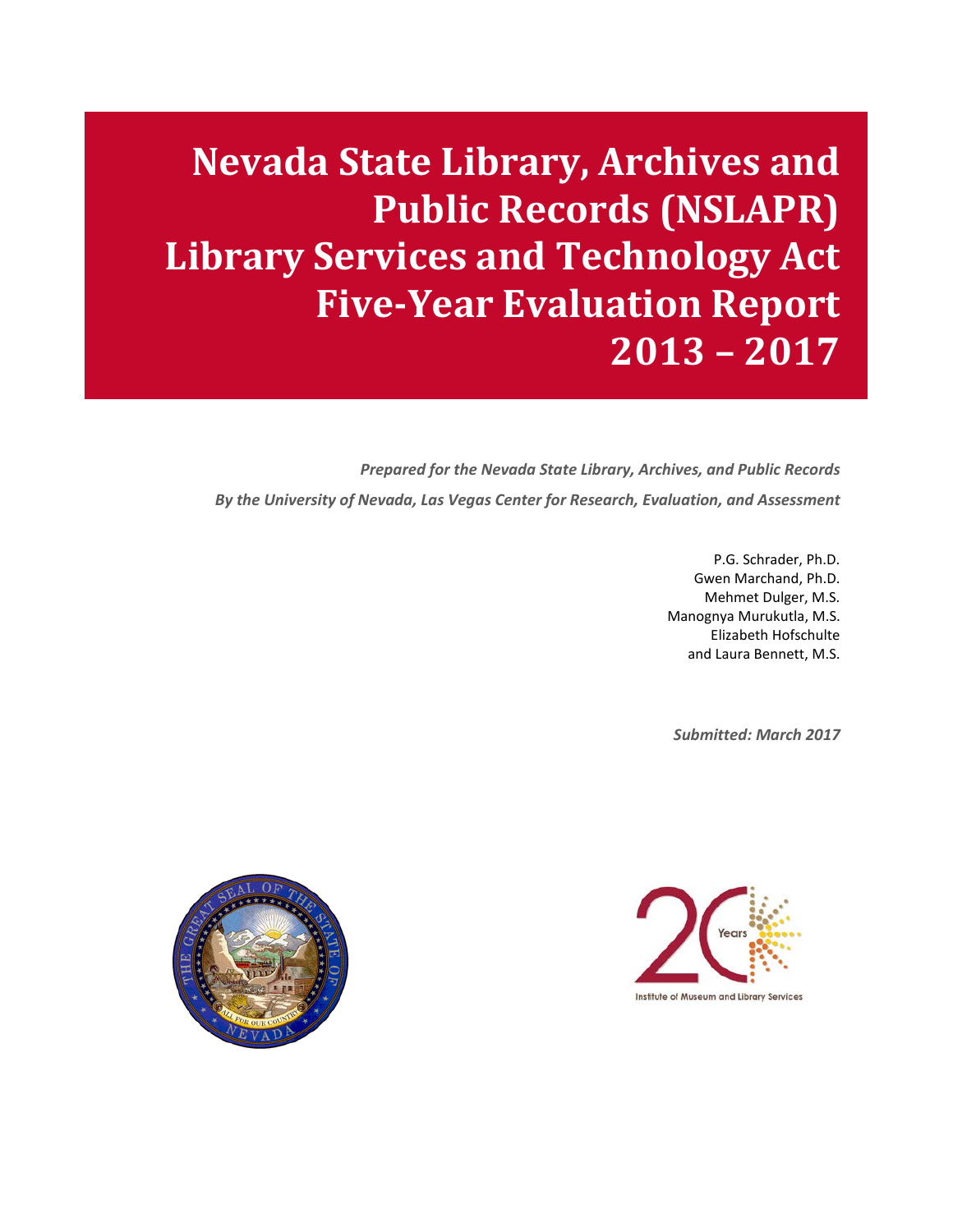*Funded by the Institute of Museum and Library Services (IMLS) through the Library Services and Technology Act (LSTA)*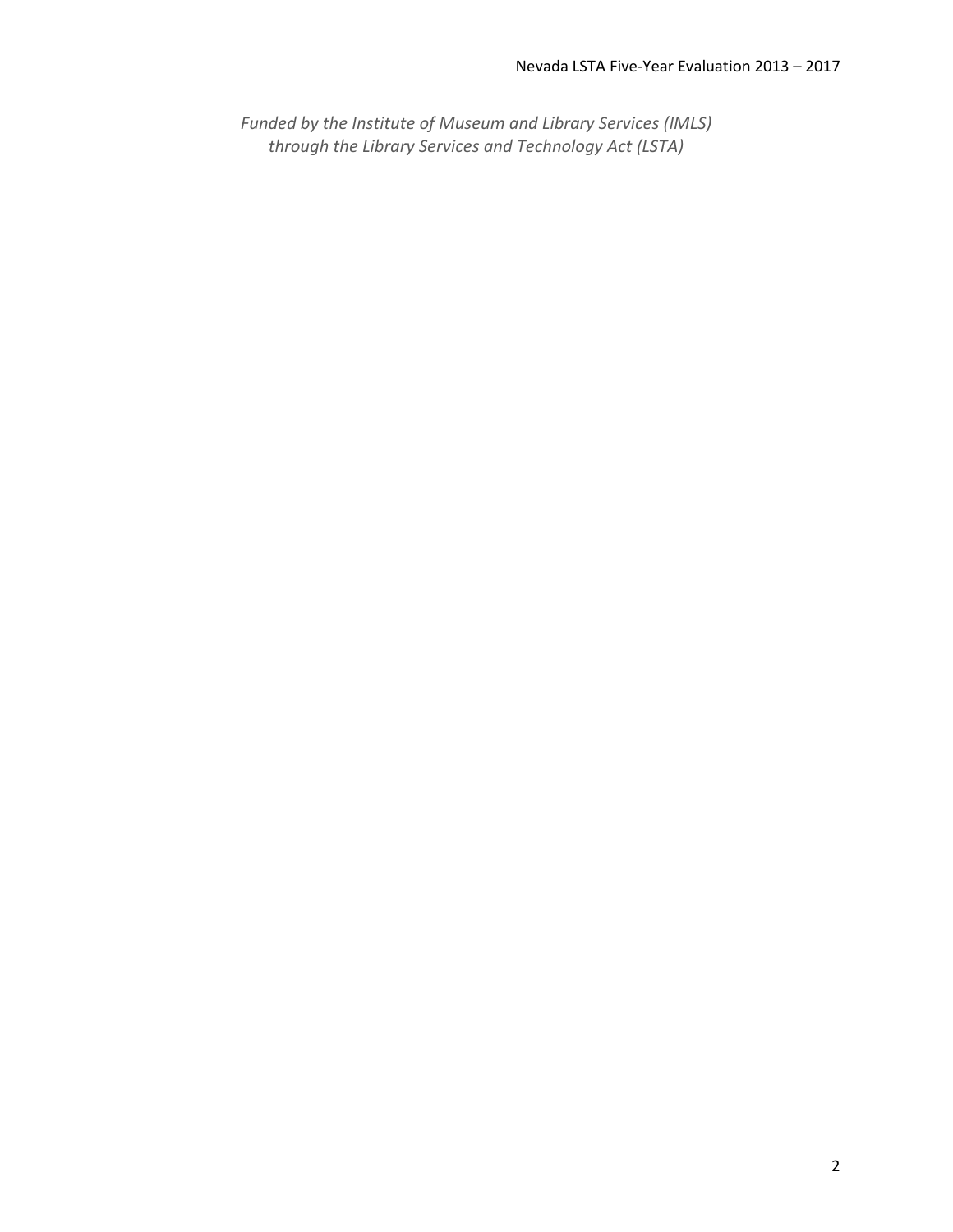## <span id="page-2-0"></span>**Evaluation Summary**

## <span id="page-2-1"></span>Introduction

The period covered by this report and evaluation of the Nevada State Library's implementation of the Library Services and Technology Act (LSTA) Grants to States program (2013 – 2017) follows one of the worst recessions in our history and includes a time of economic recovery in the United States. Although urban centers and regions in the U.S. experienced considerable economic growth, rural and geographically isolated areas have not seen similar gains, on average (Chinni, 2014). Although LSTA funds follow a five-year cycle, they were implemented in a time when Nevada libraries were subject to considerable uncertainty and financial difficulty.

Nevada is a state that is characterized by economic, geographic, and ethnic diversity. There are two urban centers (Reno and Las Vegas) and numerous remote towns and counties; the needs of the state are many and varied. With budgets being so uncertain and needs differing across the state Nevada has somewhat unique challenges when serving its library patrons. This reality provides context for this evaluation, which focuses on the goals described in Nevada's 2013 – 2017 LSTA Five Year Plan, each of which were designed to meet the Federal LSTA Grants to States purposes or priorities. In Nevada, funds were allocated to administrative, statewide, and sub-grants (i.e., competitive and mini grants) programs. The administrative and statewide categories are non-competitive and are established by the Nevada State Library, Archive and Public Records (NSLAPR), a division of the state Department of Administration, based on statewide library and program needs that reflect Nevada's 2013 – 2017 LSTA Five Year Plan. The mini grant (\$5,000 or less) and competitive grants (up to \$100,000) were reviewed and overseen by NSLAPR.

The evaluation report is organized by each of the major grant programs. Each section is examined in connection to the goals specified in Nevada's 2013 – 2017 LSTA Five-Year Plan and LSTA Grants to States priorities. Significant evaluation questions focused on whether or not the programs met goals of the state plan and LSTA priorities, program impact, the extent to which they benefited libraries and their clientele, client satisfaction, outreach to target groups, and effectiveness in reaching user groups. Overall, the analyses identified challenges to outcomes-based evaluation, and provided recommendations how data from this report can be used to help formulate the next five-year plan.

## <span id="page-2-2"></span>Executive Summary

*Nevada's LSTA Five-Year Plan 2013 – 2017* included four goals, each of which were designed to meet the Federal LSTA Grant priorities. They were:

- **Goal I: Strengthen Nevada libraries' ability to effectively respond to community needs through assessment, planning and training. (Designed to meet LSTA priorities 3, 5, 6, & 7)**
- **Goal II: Encourage Nevada libraries to develop and use partnerships and collaboration to maximize user resources and services throughout the state. (Designed to meet LSTA priorities 3 & 4)**
- **Goal III: Nevada libraries will provide responsive learning environments for Nevada residents. (Designed to meet LSTA priorities 1 & 3)**
- **Goal IV: Build capacity of libraries to meet user identified access needs. (Designed to meet LSTA priorities 1, 2, & 3)**

The Federal LSTA Grants to States program had seven identified priorities (20 U.S.C. § 9141) when the Nevada State Library's 2013 – 2017 LSTA Five-Year Plan was written, components of which address all seven priorities to some degree. LSTA Grants to States priorities are: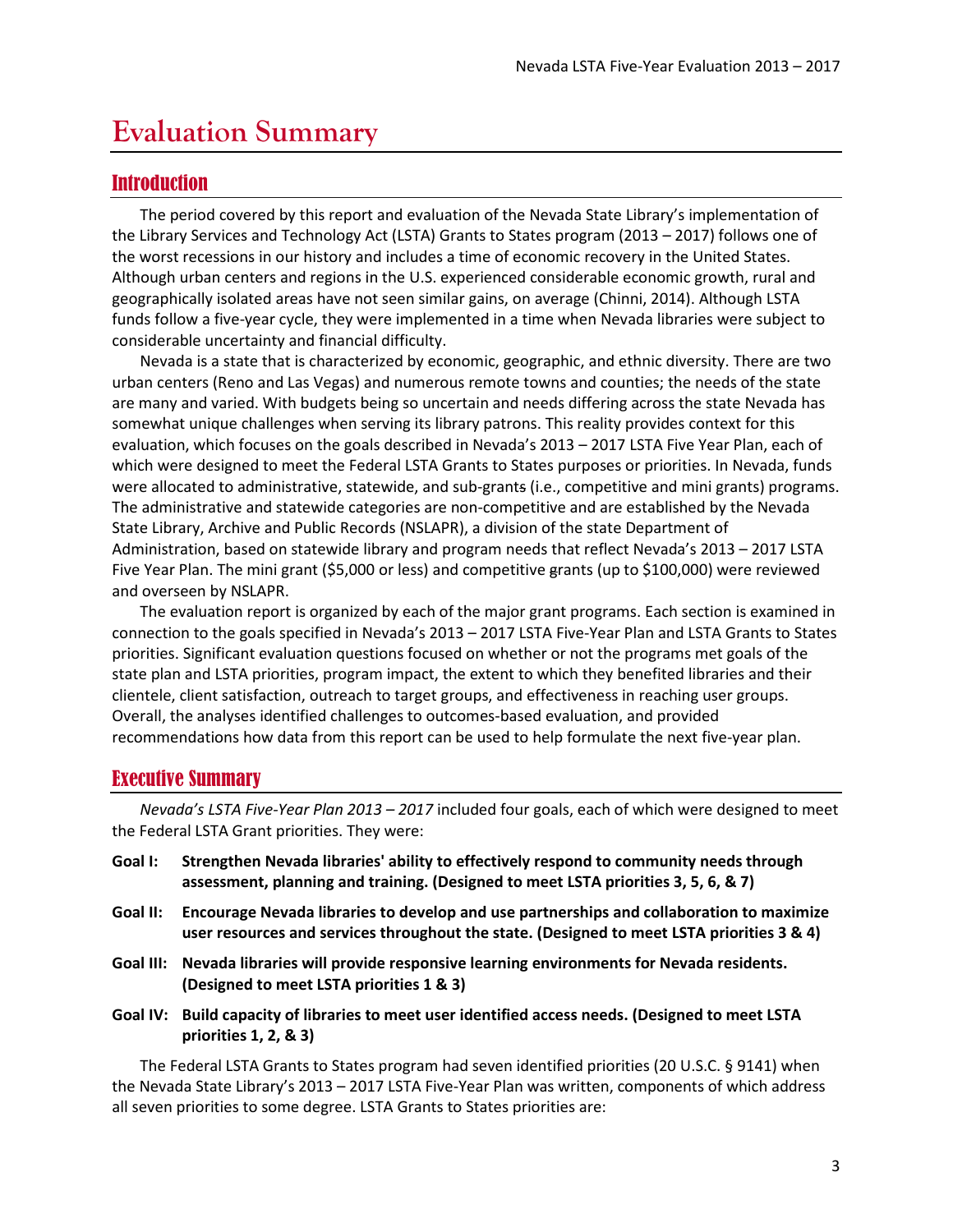- Priority 1 Expand services for learning and access to information and educational resources in a variety of formats, in all types of libraries, for individuals of all ages in order to support such individuals' needs for education, lifelong learning, workforce development, and digital literacy skills;
- Priority 2 Establish or enhance electronic and other linkages and improve coordination among and between libraries and entities, as described in 20 U.S.C. § 9134(b)(6), for the purpose of improving the quality of and access to library and information services;
- Priority 3 (a) provide training and professional development, including continuing education, to enhance the skills of the current library workforce and leadership, and advance the delivery of library and information services, and (b) enhance efforts to recruit future professionals to the field of library and information services;
- Priority 4 Develop public and private partnerships with other agencies and community- based organizations;
- Priority 5 Target library services to individuals of diverse geographic, cultural, and socioeconomic backgrounds, to individuals with disabilities, and to individuals with limited functional literacy or information skills;
- Priority 6 Target library and information services to persons having difficulty using a library and to underserved urban and rural communities, including children (from birth through age 17) from families with incomes below the poverty line (as defined by the Office of Management and Budget and revised annually in accordance with 42 U.S.C. § 9902(2)) applicable to a family of the size involved;
- Priority 7 Develop library services that provide all users access to information through local, State, regional, national, and international collaborations and networks.

[Table 1](#page-3-0) provides examples of five-year program activities that were carried out during the evaluation period. In many cases, programs were designed to meet multiple goals. Calculated from data related to funded projects and the goals stipulated in the applications, this is true for approximately 1/3 of all LSTA programs funded in Nevada during the 2013 – 2017 cycle.

| <b>Five-Year Plan State Goal</b>                                                                                                                                                                           | <b>LSTA Funded Programs</b><br>(Examples)                                                                                                | <b>Evaluation Summary</b> <sup>1</sup>                                                                           |
|------------------------------------------------------------------------------------------------------------------------------------------------------------------------------------------------------------|------------------------------------------------------------------------------------------------------------------------------------------|------------------------------------------------------------------------------------------------------------------|
| <b>Goal 1:</b> Strengthen Nevada libraries'<br>ability to effectively respond to<br>community needs through assessment,<br>planning and training. (Intended to meet<br>LSTA Priorities 3, 5, 6, & 7)       | Public Library Statistics; Revving up<br>Teen Services; Digital Literacy and<br>Outreach                                                 | Achieved; Goal met<br>through successful<br>implementation of<br>competitive grants and<br>continuing education. |
| Goal 2: Encourage Nevada libraries to<br>develop and use partnerships and<br>collaboration to maximize user<br>resources and services throughout the<br>state. (Intended to meet LSTA Priorities<br>3 & 4) | Statewide Digital Initiative; Statewide<br>Databases; Information Nevada; Pre-K<br>for All: A Community Approach for<br>the Vegas Valley | Achieved; Goal met<br>through successful<br>statewide programs and<br>collaborative competitive<br>grants.       |
| Goal 3: Nevada libraries will provide<br>responsive learning environments for<br>Nevada residents. (Intended to meet<br>LSTA Priorities 1 & 3)                                                             | Statewide Talking Books; Statewide<br>Bookmobiles; Statewide Reading                                                                     | Achieved; Goal met<br>through multiple statewide<br>programs and several local<br>initiatives.                   |
| Goal 4: Build capacity of libraries to<br>meet user identified access needs.<br>(Intended to meet LSTA Priorities 1, 2, &<br>3)                                                                            | Battle Mountain School Tech Tune Up                                                                                                      | Achieved; Goal met<br>through a combination of<br>competitive grant projects<br>and acquisitions.                |

#### <span id="page-3-0"></span>**Table 1: Summary of Goals, Example LSTA Funded Programs, and General Assessment**

<span id="page-3-1"></span><sup>1</sup> Evaluated in terms of whether or not the goal was: 1) achieved, 2) partly achieved, or 3) not achieved.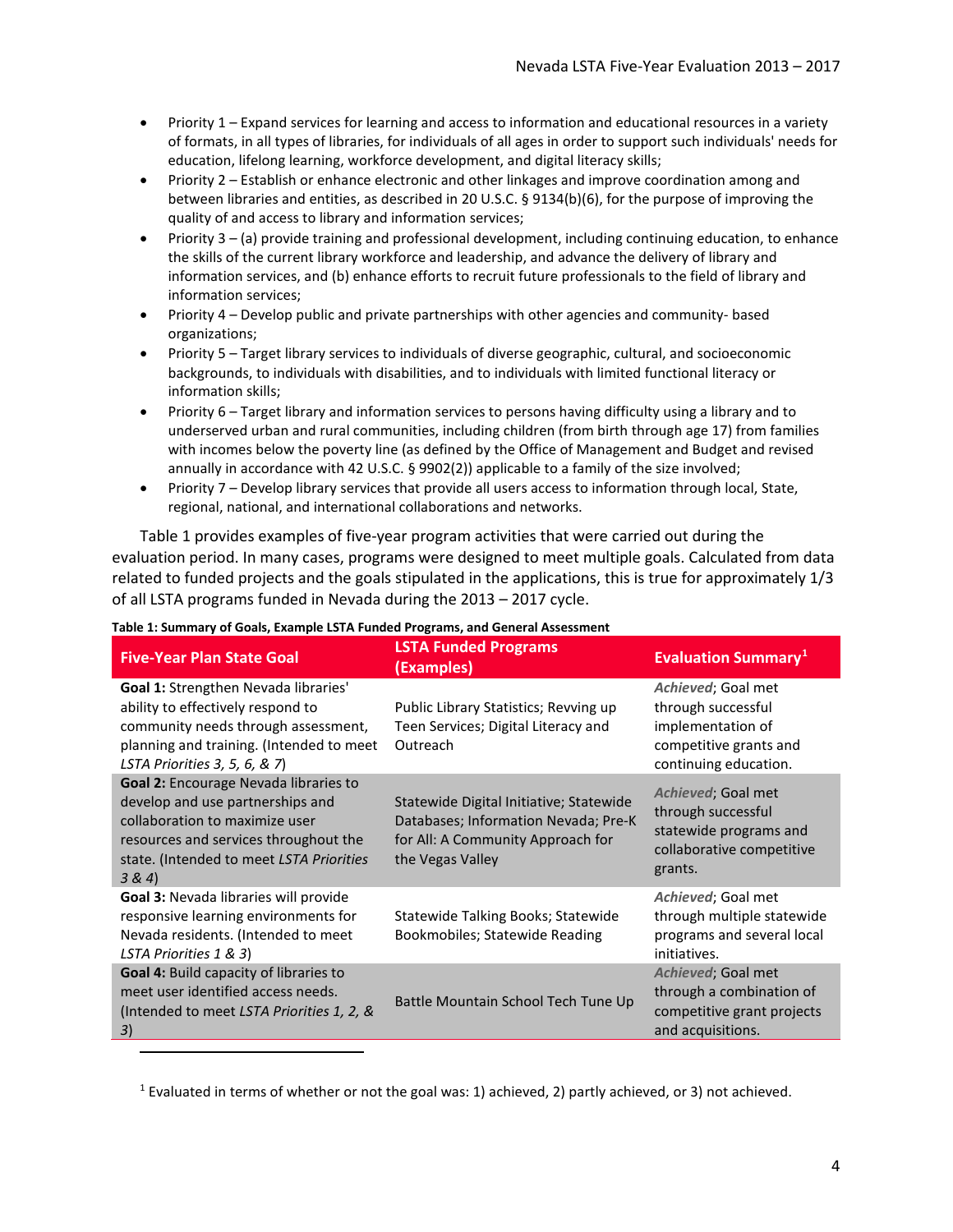## <span id="page-4-0"></span>Methods and Procedures

This evaluation applied a mixed-methods approach (see Creswell & Plano Clark, 2007) and drew upon multiple data sources to generate findings. Methods included quantitative analyses of survey data collected by UNLV's Center for Research, Evaluation, and Assessment (CREA), qualitative analyses of data using descriptive methods for surveys and data provided by the state libraries, qualitative analyses of interviews, and content analyses of available artifacts and resources. The number and type of data sources was significant and varied. Detailed methods for quantitative and qualitative analyses are included in [Appendix E.](#page-42-0)

## <span id="page-4-1"></span>Key Evaluation Questions

This evaluation attempts to answer key evaluation questions outlined by the Institute of Museum and Library Services (IMLS) that are designed to address effective past practices; identify processes at work in implementing the activities in the plan including the use of performance-based measurements in planning, policy making and administration; and, to develop findings and recommendations for inclusion in the next five-year planning cycle.

## <span id="page-4-2"></span>Key Findings

**In addition to meeting or surpassing all of the State-level goals presented in the 2013 – 2017 LSTA Plan, the Nevada State Library is addressing all LSTA Priorities in a significant way.** Overall, the LSTA Grants to States program has had a positive impact on Nevada's 2013 – 2017 LSTA Plan goals and associated LSTA Grants to States priorities. Included in this progress is the targeted impact upon several groups, namely: families, youth, and children, minority populations, geographically diverse groups, individuals with disabilities, unemployed patrons, and the library workforce. Based on interview, survey, usage data, and anecdotal data, the programs have been well received.

#### **Retrospective Questions**

*To what extent did the activities achieve results that address LSTA priorities associated with focal areas and their corresponding intents?*

The extent to which activities achieved each of Nevada's 2013 – 2017 LSTA Plan goals is listed below.

### **Goal I: Strengthen Nevada libraries' ability to effectively respond to community needs through assessment, planning and training. (Designed to meet LSTA Priorities 3, 5, 6 & 7)**

*Achieved.* As measured by interviews, surveys, and annual final evaluation reports, there is evidence that this goal has been met. In interview data, several participants confirmed that they were able to measure the impact on their communities and the needs through circulation figures. Additionally, several respondents highlighted the activities that arose from their assessment, planning, and training. Similarly, respondents mentioned adding new resources like computers and other electronics to meet the needs of low-income communities.

The success of the LSTA program in meeting this goal is also supported by data from final reports, which demonstrated attention to needs of constituent groups across the state, including staff members of Nevada public, academic, special, and school and public library trustees. Some examples include programs such as: Revving Up Teen Services designed to engaged teens and tweens in library activities; Reinventing the North Las Vegas Library to support strategic planning activities to address patrons' needs; Nevada Legal Forms Training to assist residents who may legally self-represent*;* and Digital Literacy and Instruction Outreach to develop 21st century skills in Nevada residents*.*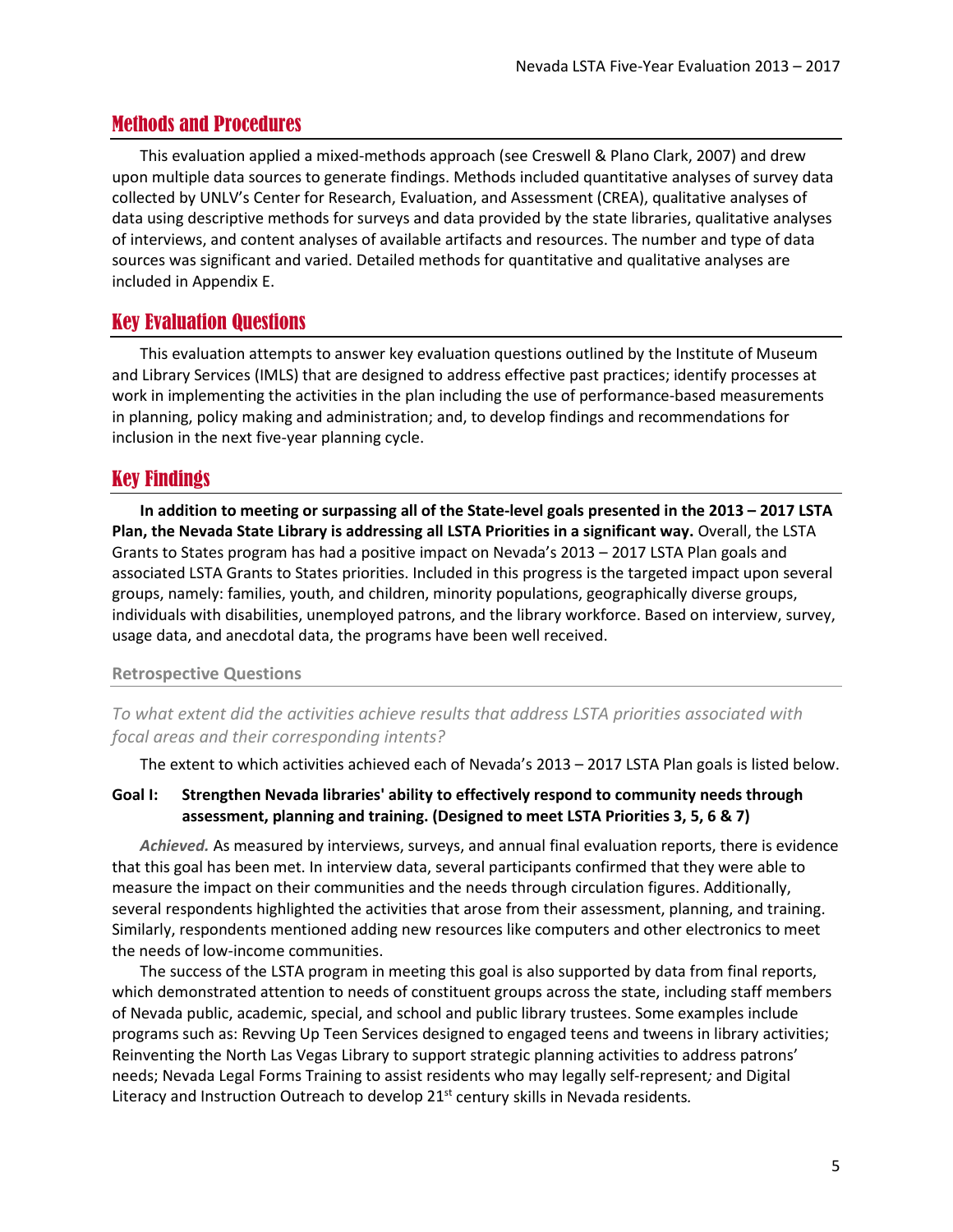### **Goal II: Encourage Nevada libraries to develop and use partnerships and collaboration to maximize user resources and services throughout the state. (LSTA Priorities 3 & 4)**

*Achieved.* There is evidence that LSTA Grants to States funding has been used by libraries throughout the state to expand, improve, and enhance their collections. Libraries have added thousands of printed volumes, digital media, and electronic materials to their collections across numerous genres and themes. Improvements to database systems and digital initiatives have also connected more patrons to resources. Increased circulation of multiple types of materials has been documented during this evaluation period.

Statewide programs associated with Continuing Education, Digital Initiatives, and Electronic Databases also serve to improve partnerships, use, and resources. For example, the Statewide Electronic Databases program directly targets K-12 student and general public library information requests through EBSCO databases and other resources.

#### **Goal III: Nevada libraries will provide responsive learning environments for Nevada residents. (LSTA Priorities 1 & 3)**

*Achieved.* There is evidence of this objective throughout the state. For example, the Digital Literacy and Instruction Outreach Project @ Two project engaged, trained, and supported new technology users in three counties and seven communities. This project significantly increased the reach of the library's technology tools and human resources to better serve Carson City, Lyon County, and Storey County. Over 300 programs were offered during 2013 and attendees numbered over 11,000 who directly received instruction and or help with technology. Over 95% of those surveyed indicated they had learned a valuable skill.

At the state level, initiatives like the Statewide Reading Program and Bookmobile programs have had a positive impact on residents. An important highlight is Nevada's Talking Books Service (NTBS), which provides materials access to individuals with an identified disability that may prevent them from reading or viewing the resources. This program continues to add materials, increase users, and increase circulation of materials. The NTBS is an important program that continually adapts to users' needs and provides access when these users would otherwise have none.

#### **Goal IV: Build capacity of libraries to meet user identified access needs. (LSTA Priorities 1, 2 & 3)**

*Achieved.* There is evidence that many libraries are adding resources and equipment with the specific intent to build capacity to meet user identified access needs. Initiatives were proposed by numerous counties, libraries, and qualifying organizations. During the evaluation period, Carson City, Churchill County, Lander County, Mineral County, Nevada Historical Society, Nevada Supreme Court, Pershing County, Reno County, Sierra Nevada College, Truckee Meadows Community College, the University of Nevada Las Vegas (UNLV), University of Nevada Reno (UNR), Washoe County, and White Pine County all received funding for programs related to access needs.

Each program provided access, but approached this in different ways. For example, Washoe and White Pine counties (FY13) both endeavored to improve access to resources via physical and virtual meeting spaces (respectively). Alternatively, Carson City Library's project titled "Nevada's Working Capital" (FY15) provided a central location for patrons to engage in STEM related workforce training and had an important impact on user knowledge, as measured by successful completion of 61 Manufacturing Technician 1 certificates granted, specifically for patrons who are 18 years of age, or older, and require additional training. Some sought to close the skills gap for employment, while others simply elected to obtain the MT1 certificate. Participants in the courses reported that the program was successful in terms of increased knowledge and job opportunities.

*Did any of the following groups represent a substantial focus for the Five-Year Plan activities?*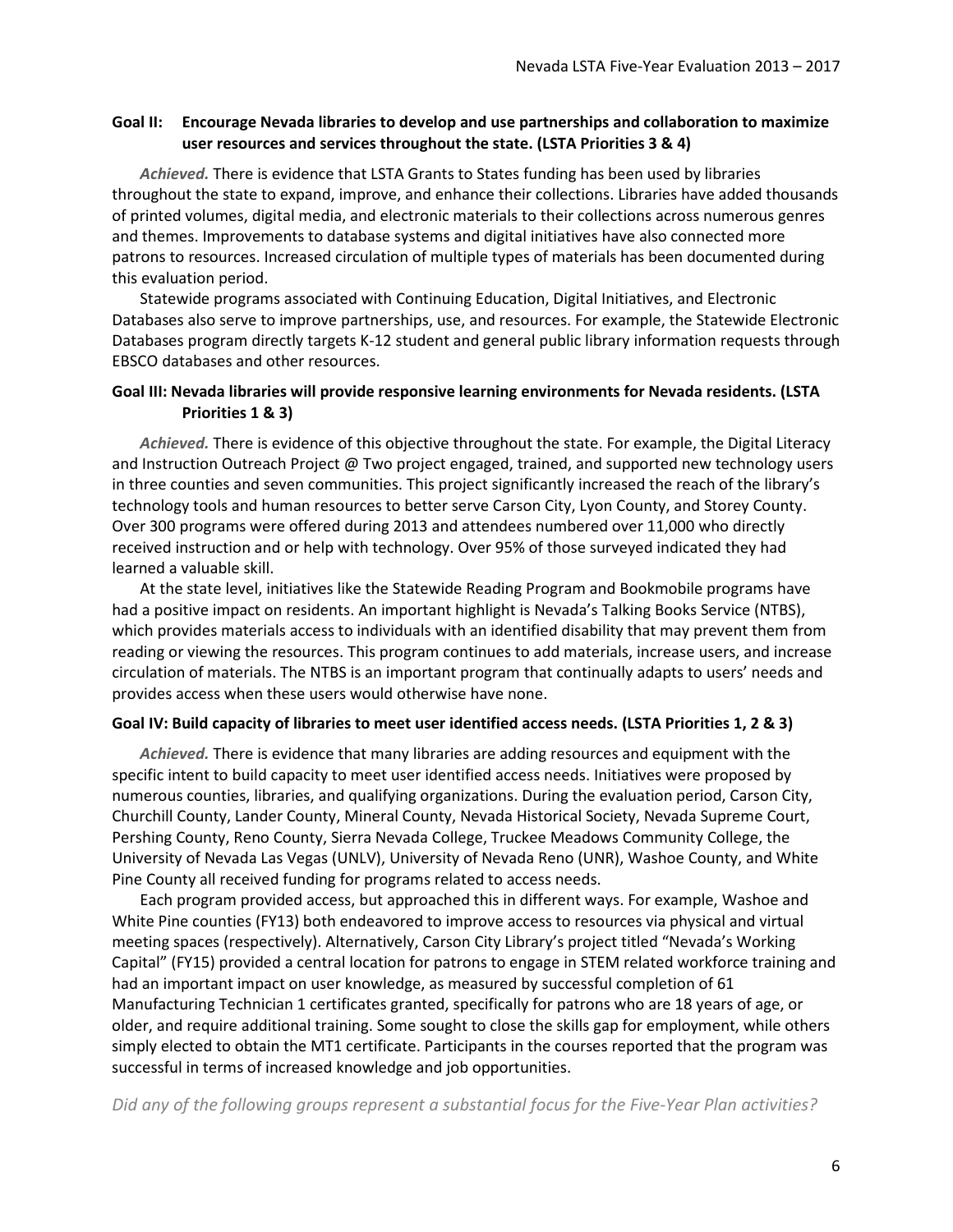All of the projects focused directly on one or more groups listed in the IMLS guidelines. Most projects addressed one of the following: school age patrons, minority populations, or patrons in the workforce.

#### *How are the projects working for library consumers and library staff in general?*

Overall, projects are meeting the needs of consumers and staff. This is reflected through satisfaction surveys cited in the final reports for each grant, as well as interview data.

## *How are the projects working for public library consumers, school library clientele, and library staff specifically?*

The projects have made progress in terms of meeting the needs of consumers. However, some interviewees raised concerns over timelines and issues with resources. Some mentioned the short timeframe to review the grant application material and submit a quality proposal by the deadline. Further, some representatives from less populated jurisdictions expressed concern over support staff to write grants and allocate the 10% match in funds.

#### *What do non-participating libraries and borderline participants need to be able to participate?*

From the data available, it is unclear what steps must be undertaken to participate. Rather, it was repeated on several occasions that the equitable review and treatment of applications was a strength of Nevada's process. Further, some indicated that funding less populated jurisdictions, particularly those with small budgets, had greater potential for impact.

#### *How satisfied are library clients and library staff with the identified project?*

Overall, library clients and staff are satisfied with the projects described in this report.

#### **Competitive Grant Themes**

Overall, each of the LSTA 5 Year State Plan goals are addressed through the grants programs. The mini grants and competitive grants address different aspects of the state goals. Collectively, the grants addressed *all* of Nevada's 2013 – 2017 LSTA Plan goals and, by extension, all of the LSTA Grants to States priorities. The degree to which each competitive grant achieves the goals stipulated by their own project is an indicator of overall LSTA health and success.

In terms of the populations and user groups being served, there is evidence that the competitive sub-grants benefit a range of individuals, from families and children to minorities and unemployed patrons. More importantly, nearly every proposal for a competitive grant indicated goals related to special populations. For example, projects like Youth Digital Labs (2014, Las Vegas-Clark County), Digital Literacy and Instruction Outreach (2014, Carson City), and continuing education were intended to directly influence various groups of patrons.

Overall, the reports shared through final evaluations and interviews indicated that the competitive sub-grants and the mini grants were both well-received and served to achieve Nevada's 2013 – 2017 LSTA Plan goals. Most importantly, the state plan goals, LSTA priorities, and the Governor's strategic plan have been carefully aligned to leverage available resources and address the unique needs in Nevada (IMLS, nd.; Sandoval et al., 2012).

#### **Process Questions**

The grant application and reporting process remained relatively unchanged during the evaluation period. According to interview data, there has been a generally positive response to the process. Participants mentioned the application process for LSTA grants was easy and straightforward. Similarly,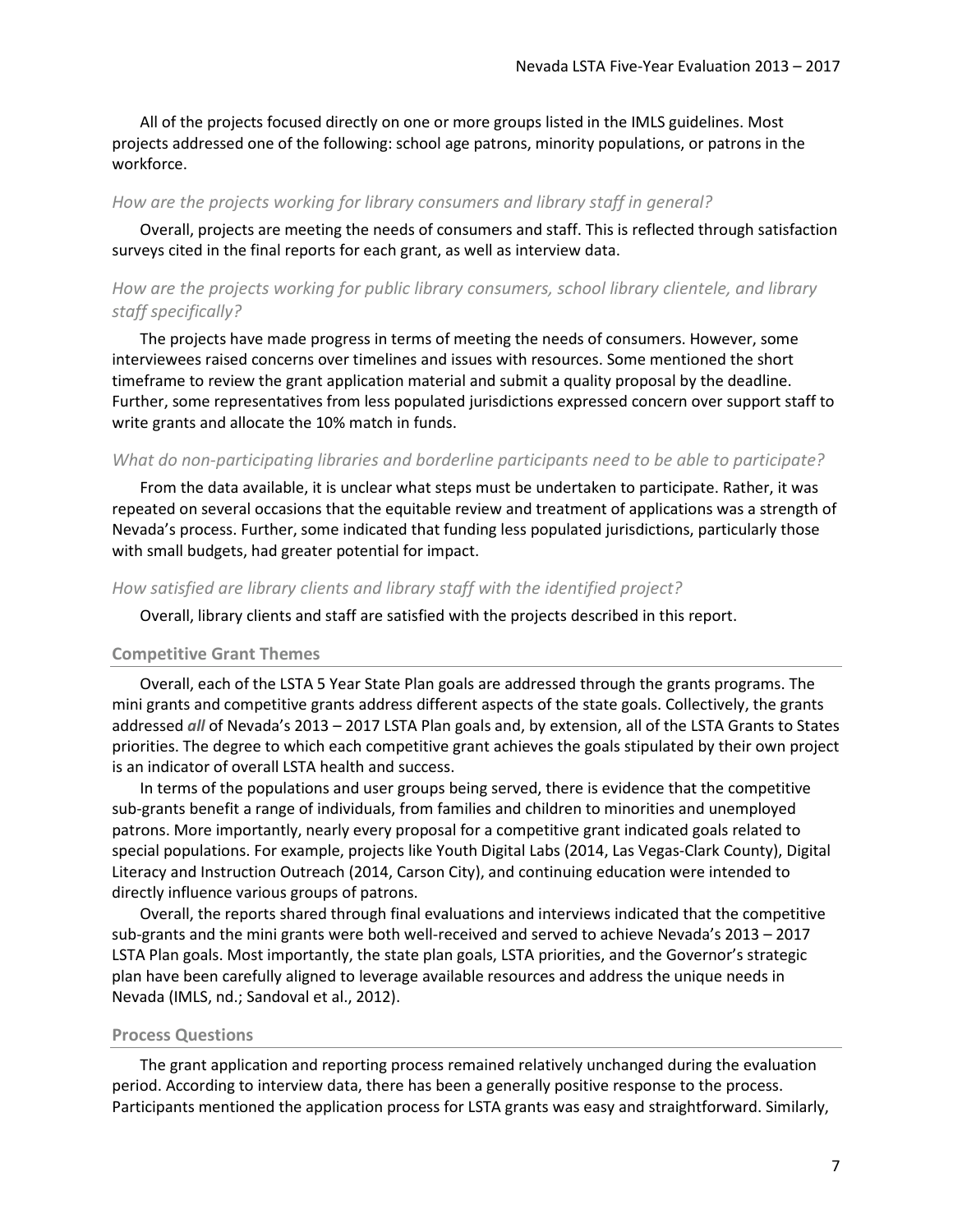the information sessions and webinars were reported to be helpful for those who had not applied previously. Many indicated that state library staff were responsive to questions and helpful when needed. Criticisms included issues with the timeline; many applicants indicated that it was too short and recommended a rolling application process. Similarly, the timeframe to conduct the grants was mentioned as a barrier. Although many projects continued year to year, the short nature of the competitive grants, no more than two years, made it difficult to measure long term outcomes. Finally, smaller jurisdictions faced issues with grant writing due to a lack of support staff and identifying sources for the 10% matching funds requirement.

In addition to process requirements for the administration of LSTA Grants to States funds, there are challenges relating to an outcomes based evaluation. Annual reporting requirements for Nevada's LSTA Funded projects include: a) output measures, b) outcome measures, and c) anecdotal information. Reports include these data in a form that is already synthesized and interpreted by the author of the report. Sources of these data are not always clear; final reporting requirements do not include the measures or instruments used in their evaluation. As a result, there is very little data integrity or consistency across final reports.

There were no major changes to Nevada's 2013 – 2017 LSTA Five Year Plan.

## <span id="page-7-0"></span>Limitations of the Evaluation and Data

A principal limitation of this evaluation included access to the most current data from programs. The 5-year evaluation was in part based on secondary analyses of program documents, such as annual evaluation reports from 2013 - 2015. At the time of this writing, the 2016 evaluation forms were not yet due. A second limitation in this evaluation included the ability to examine overall trends. Although state programs continue year to year, others continue for a maximum of two years. This created a challenge of analyzing multi-year trends related to Nevada's 2013 – 2017 Five-Year Plan goals and LSTA Grants to States priorities. Further, some of these programs may have shifted to local funding, which is an important indicator of success. Unfortunately, multi-year analyses or programs outside of LSTA funding were not possible with these data. As a result, analyses focused on the degree to which LSTA-funded programs approached goals and priorities. A third limitation was the fact that the primary sources of information were derived from a targeted population. The result is an evaluation in which multiple sources of data were provided by few individuals. A final limitation to this evaluation resulted from the nature of the data. The data were many and varied, including qualitative and quantitative data. Most were provided by NSLAPR. There may be limitations in terms of objectivity when source data are provided by the customer. Every effort was made to remain objective and corroborate and validate provided data with other sources (e.g., CREA team created surveys, observations, interviews, etc.).

## <span id="page-7-1"></span>Overall Recommendations

- Based on the breadth of Nevada's needs and the observed success of the LSTA Grants to States funded programs, continue the proposal, application, and ranking process of the competitive grants program.
- Consider including the Nevada State Five-Year Plan goals and LSTA priorities in both the applications *and* final reports. This would streamline an outcome based evaluation of the LSTA Grants to States programs.
- In final report for program activities, consider adding a self-assessment of whether or not each project met the Five-Year Plan goals and LSTA priorities.
- Consider identifying metrics to determine areas/populations of highest need; consider priority funding or a separate pool of funding for those areas/populations.
- Develop and provide participants with guidelines and training pertaining to data, evaluation, and outcomes based assessment.
- Identify and track programs that continued after LSTA funding.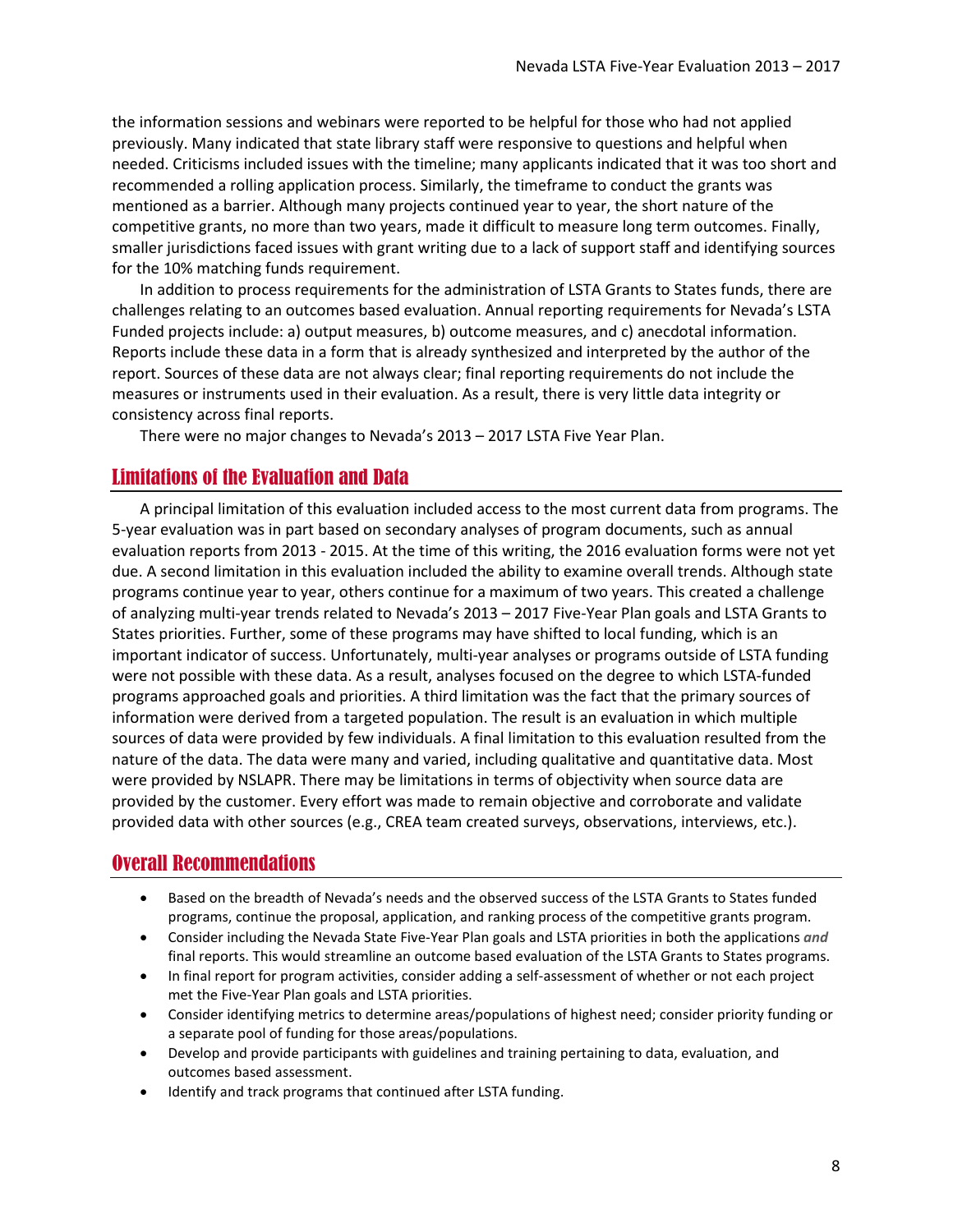# <span id="page-8-0"></span>**Table of Contents**

| Section 1: LSTA Priorities (all) - Competitive Grants and Mini Grant Programs13 |  |
|---------------------------------------------------------------------------------|--|
|                                                                                 |  |
|                                                                                 |  |
|                                                                                 |  |
|                                                                                 |  |
|                                                                                 |  |
|                                                                                 |  |
|                                                                                 |  |
|                                                                                 |  |
|                                                                                 |  |
|                                                                                 |  |
|                                                                                 |  |
|                                                                                 |  |
|                                                                                 |  |
|                                                                                 |  |
|                                                                                 |  |
|                                                                                 |  |
|                                                                                 |  |
| Section 4: LSTA Priorities (All) - Statewide Continuing Education Program 24    |  |
|                                                                                 |  |
|                                                                                 |  |
|                                                                                 |  |
|                                                                                 |  |
|                                                                                 |  |
|                                                                                 |  |
|                                                                                 |  |
|                                                                                 |  |
|                                                                                 |  |
|                                                                                 |  |
|                                                                                 |  |
|                                                                                 |  |
|                                                                                 |  |
|                                                                                 |  |
|                                                                                 |  |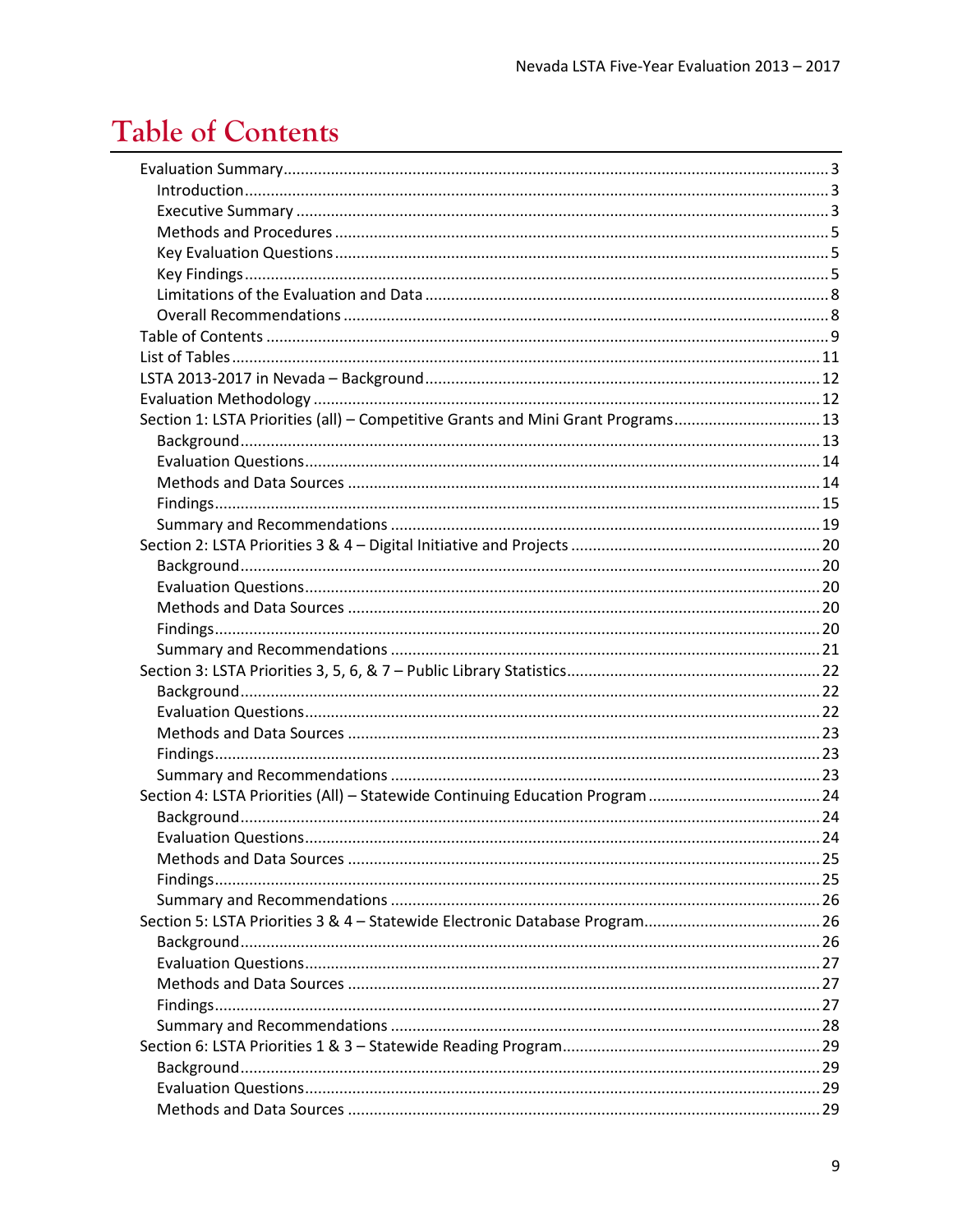| Appendix G - Total LSTA Statewide and Competitive Grant Expenditures by LSTA 5 Year Plan Goals |  |
|------------------------------------------------------------------------------------------------|--|
|                                                                                                |  |
| Appendix H - LSTA Mini Grant Expenditures by LSTA 5 Year Plan Goal (2013-2015) 53              |  |
|                                                                                                |  |
|                                                                                                |  |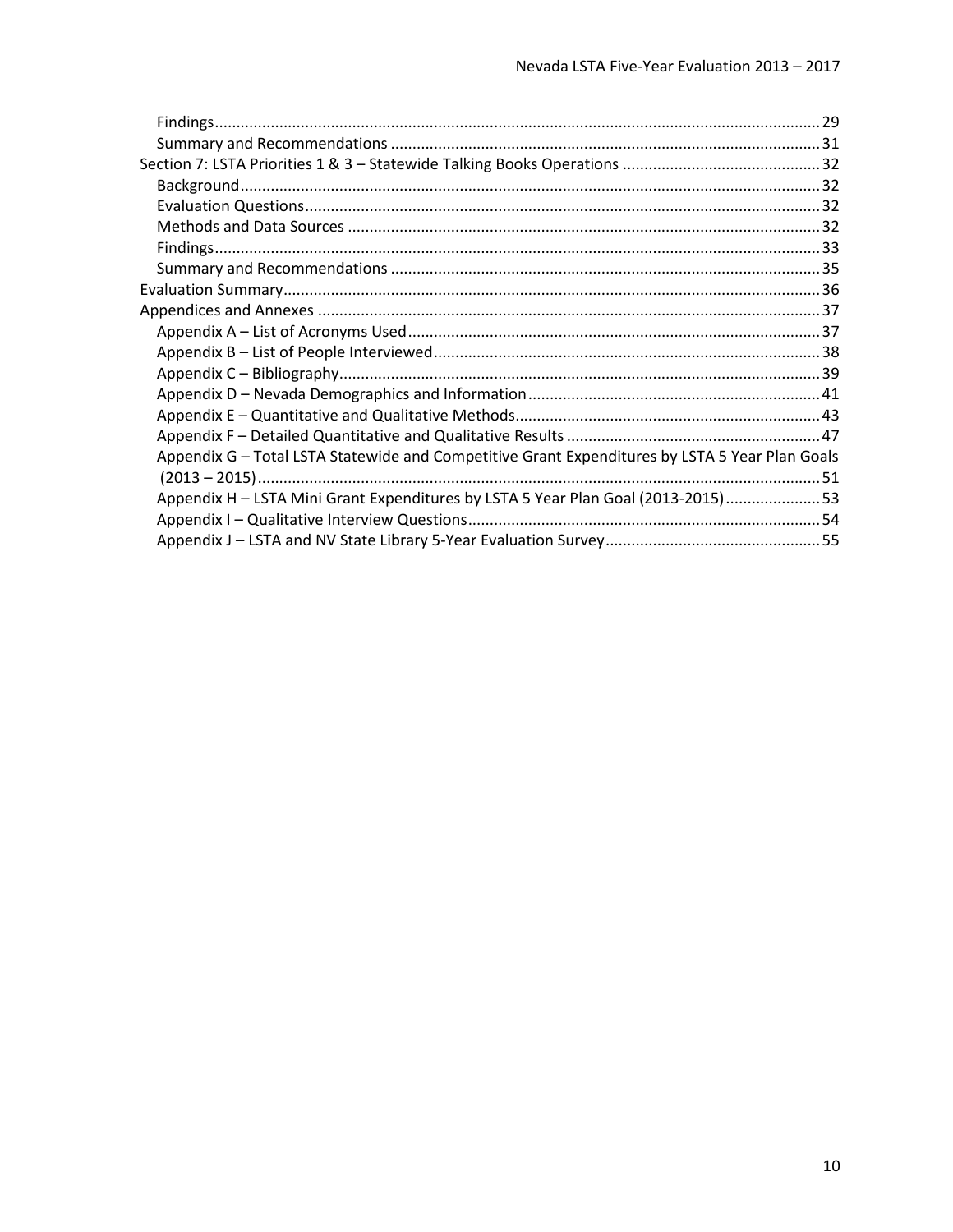# <span id="page-10-0"></span>**List of Tables**

| Table 1: Summary of Goals, Example LSTA Funded Programs, and General Assessment 4          |  |
|--------------------------------------------------------------------------------------------|--|
|                                                                                            |  |
|                                                                                            |  |
|                                                                                            |  |
|                                                                                            |  |
| Table 6: Summer Reading Program Participants Funded through LSTA Sub-Grants30              |  |
| Table 7: Summer Reading Program Participants from All Other Libraries (Not LSTA Funded) 30 |  |
|                                                                                            |  |
|                                                                                            |  |
|                                                                                            |  |
| Table 11: Coding Scheme for Interview and Open-ended Question Data Analysis 45             |  |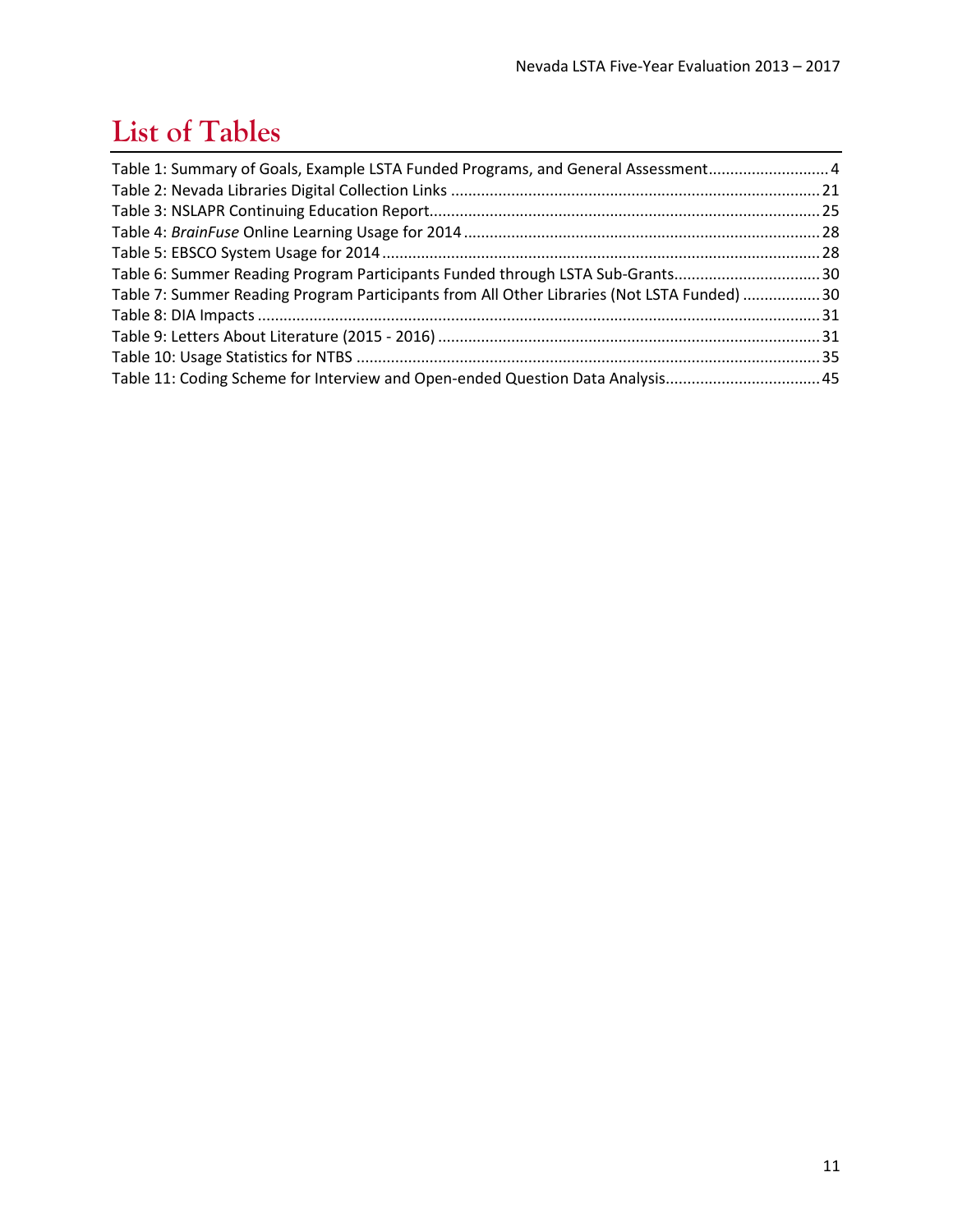## <span id="page-11-0"></span>**LSTA 2013-2017 in Nevada – Background**

The period of time covered by this evaluation of the Nevada State Library's implementation of the Library Services and Technology Act (LSTA) Grants to States program (2013 – 2017) follows one of the worst recessions in our history and includes a time of economic recovery in the United States. Although urban centers and regions in the U.S. experienced considerable economic growth, on average, rural and geographically isolated areas have not seen similar gains (Chinni, 2014). For most years during this evaluation, Nevada libraries were subject to considerable uncertainty and financial difficulty.

Nevada is a state that is characterized by economic, geographic, and ethnic diversity. There are two urban centers (Reno and Las Vegas) and numerous remote towns and counties; the needs of the state are many and varied. With budgets being so uncertain and needs differing across the state Nevada has somewhat unique challenges when serving its library patrons. This reality provides context for this evaluation, which focuses on the goals described in Nevada's 2013 – 2017 LSTA Five Year Plan, each of which were designed to meet the Federal LSTA Grants to States purposes or priorities. The LSTA funding provides needed resources to communities to initiate, continue, and expand services to patrons. Nevada funds were allocated to administrative, statewide, and sub-grants (i.e., Competitive and Mini Grants) programs. The administrative and statewide categories are non-competitive and are established by Nevada State Library, Archive and Public Records (NSLAPR) based on statewide library and program needs that reflect Nevada's 2013 – 2017 LSTA Five Year Plan. The mini grant (\$5,000 or less) and competitive grant programs (up to \$100,000) were reviewed and overseen by NSLAPR.

The evaluation report is organized by each of the major grant programs. Each section is examined in connection to the goals specified in Nevada's 2013 – 2017 LSTA Five-Year Plan and LSTA Grants to States priorities. Significant evaluation questions focused on whether or not the programs met goals of the state plan and LSTA priorities, program impact, the extent to which they benefited libraries and their clientele, client satisfaction, outreach to target groups, and effectiveness in reaching user groups. Overall, the analyses identified challenges to outcomes-based evaluation, and provided recommendations how data from this report can be used to help formulate the next five-year plan.

## <span id="page-11-1"></span>**Evaluation Methodology**

This evaluation applied a mixed-methods approach (see Creswell & Plano Clark, 2007) and drew upon multiple data sources to address the retrospective, competitive grant, and process questions and generate findings. Appendix E provides additional detail on design and methods. In all cases, the best available sources of data were sought and used to triangulate analyses around the evaluation questions (i.e., whether or not the programs met goals of the state plan and the extent to which they benefited libraries and their clientele). Details on specific data sources and methods related to particular Nevada LSTA programs are explained in program report sections. Overall, data sources included phone interviews with key Nevada stakeholders, online surveys created by the evaluation team and administered to library representatives, available grant applications and annual evaluation reports from 2013-2015, available reports and data for several statewide programs, and demographic reports from state and federal databases. Most heavily accessed data sources are described in the following sections.

#### **Survey Method**

Survey questions were identified through: a review of IMLS reporting guidelines, collaboration with NSLAPR administrators, and a review of previous Five Year evaluations. Questions were reviewed and finalized in November, 2016 (see [Appendix J\)](#page-54-0). Items were distributed using Qualtrics Survey Software to a total of 49 individuals who had roles in the implementation or administration of LSTA Grants to States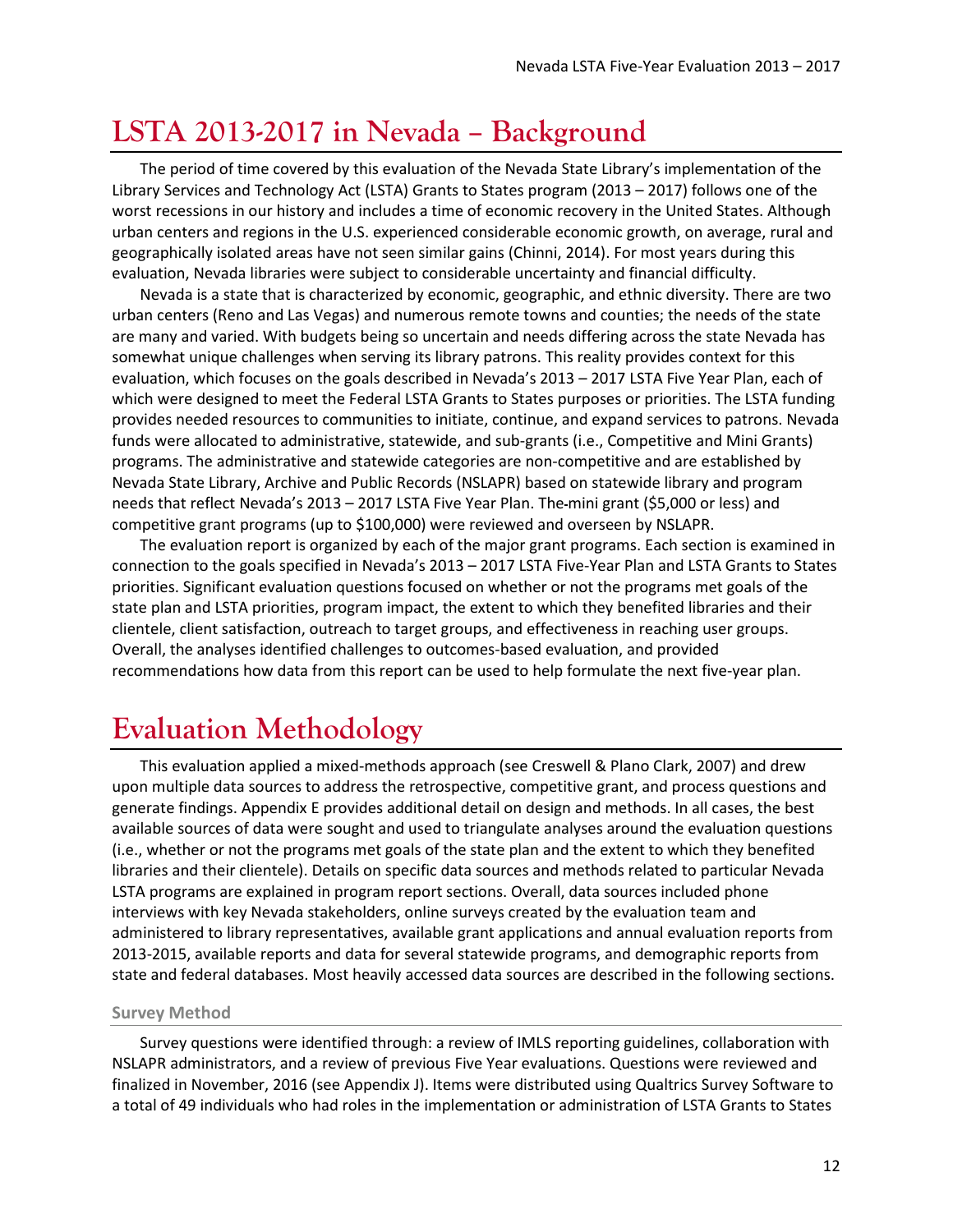funds during the evaluation period. There were 17 total respondents, for a response rate of 34.6%. This response rate may be partially explained by changes in staffing during the evaluation period, which artificially inflates the number of potential respondents.

The quantitative portion of the survey was analyzed using descriptive methods (e.g., report of percent of selections for each response category). This portion of the survey addressed deterrents to applying for LSTA grants, LSTA goal achievement and barriers to goal achievement, how the grant contributes to improving areas of the library and community, the community being served, and overall satisfaction. Analysis for this section included Qualtrics data reports that provide percentages of respondents for each question. Details are provided in [Appendix F.](#page-46-0)

#### **Interview Method and Coding Scheme**

A total of 13 interviews were conducted with NSLAPR personnel and staff, jurisdiction administrators, librarians, and staff. Interviews consisted of responses to open-ended questions responses informed by IMLS requirements. Potential participants were recruited via email from individuals who were involved in LSTA Grants to States funded projects. Interviews were conducted over the phone, recorded, and transcribed. Each interview lasted approximately 30 minutes. Questions and protocols are included in [Appendix I.](#page-53-0)

Topics included, but were not limited to, grant application processes, programs and activities, constituents, program impacts, and challenges. Data were analyzed by topic coding using MAXQDA, a qualitative analysis software. The coding scheme was derived through a deductive process that began with a priori codes. These codes were created to align with the Nevada state 5-Year LSTA goals and LSTA priorities. While coding an initial interview, additional codes were allowed to emerge from the data (Bernard & Ryan, 2009). Codes were developed (see [Table 11\)](#page-44-0) to assess activities related to the grant application and implementation processes, alignment and activities within the LSTA identified goals, the overall satisfaction with the grant process, and the impact and outcomes of the grant. The coding scheme was then applied to remaining interviews and responses to open-ended questions.

#### **Document Analysis**

LSTA applications, annual evaluations from funded programs, and other program and state documents were subject to content analyses and served as a primary data source for the evaluation. A thematic approach was applied to the content analysis, drawing upon variations of the coding scheme outlined above. The document analysis began with a team review of the Nevada state 5-Year LSTA goals and LSTA priorities. A priori themes were developed and applied to the documents. Team members reviewed a select sub-group of documents to establish agreement on the themes and the process. Once achieved, three team members evaluated the documents from 2013, 2014, and 2015 independently. Results are reported in the sections within this report.

## <span id="page-12-0"></span>**Section 1: LSTA Priorities (all) – Competitive Grants and Mini Grant Programs**

#### <span id="page-12-1"></span>**Background**

In Nevada, all four LSTA Five Year Plan Goals were addressed through a sub-grant process that included: a) competitive grants (up to \$100,000) and b) mini grants (\$5,000 or less) programs. Because the Nevada LSTA Five Year Plan Goals were intended, collectively, to address all of the LSTA Grants to States priorities, **all LSTA priorities** were addressed through the sub-grant program.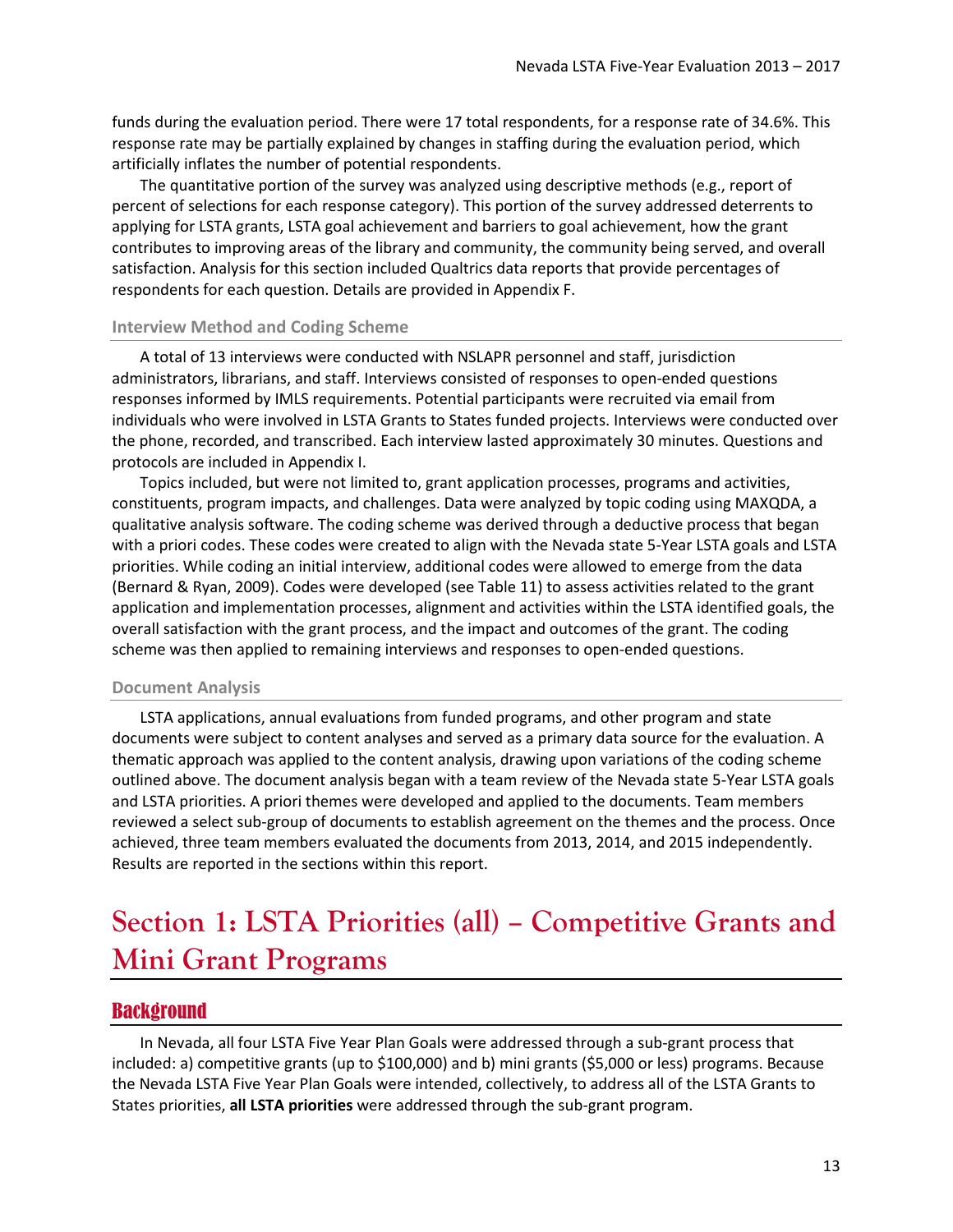The mini grant category had a total funding cap of \$50,000 and the competitive and innovation applications were funded based on available federal LSTA Grants to States funds. Grants include a 10% match requirement. Any public, school, higher education library, or special library that meets established LSTA eligibility criteria were allowed and encouraged to propose a project for a competitive grant.

According to the application form, LSTA Grants to States funds:

*…may not supplant local responsibility or replace lost funding. The broad goal of LSTA is to provide local assistance to eligible libraries in the areas of technology innovation, resourcesharing, and targeted services to people who are underserved, disadvantaged, geographically isolated, illiterate, etc. The LSTA Plan for Nevada is approved by the U.S. Institute of Museum and Library Services and is the basis for funding projects.*

Applications for materials ranged dramatically, in requested amount and planned activities. Some activities included improving infrastructure to serve patrons, while other activities included programs for workforce development. This section is organized around the LSTA Grants to States evaluation questions. Specific programs are highlighted when appropriate.

NSLA staff reviewed and ranked the mini-grant applications and State Council on Libraries and Literacy (SCLL) members reviewed and ranked the competitive and innovation grants. The raters used a standard rubric. Ratings were averaged across raters in order to rank-order the applications. Ranked lists were submitted to the NSLA Division Administrator/State Librarian for final award once federal LSTA funds were authorized for Nevada.

### <span id="page-13-0"></span>Evaluation Questions

The evaluation of the competitive and mini grants was guided by several questions informed by the Measuring Success Initiative from IMLS (IMLS, nd.). Specifically, the data were analyzed in terms of the following questions:

- How does the competitive sub-grant process help meet the goals of the Nevada LSTA State Plan?
- To what extent do competitive sub-grants benefit eligible libraries and library clientele?
- What do non-participating libraries and borderline participants need to be able to participate in the subgrant program?
- Is the competitive sub-grant program most effective at reaching any particular user groups? Are library user groups aware of the sub-grant program?
- How satisfied is library staff at eligible libraries with the sub-grant process? What changes are desired as long as state and federal requirements are still met?

## <span id="page-13-1"></span>Methods and Data Sources

The primary method for evaluating the competitive and mini grant programs in Nevada was a content analysis of existing documents. In particular, the CREA team examined:

- All applications for funding, which included indication of anticipated goals and LSTA Five-Year Plan Goals
- Final reports from 2013 2015, which included metrics of success and accomplishments
- Records of funded programs, which summarized the activities and awards

In addition to a document analysis, interviews of key personnel were conducted. A total of 13 librarians, staff, and NSLAPR personnel were interviewed in the fall of 2016. Interviews were recorded and transcribed. Each interview lasted 30-45 minutes. The transcriptions were examined for themes and searched using keywords. These data provided information that was not available in the final reports, so they were analyzed alongside the existing documents to help contextualize the information. Individuals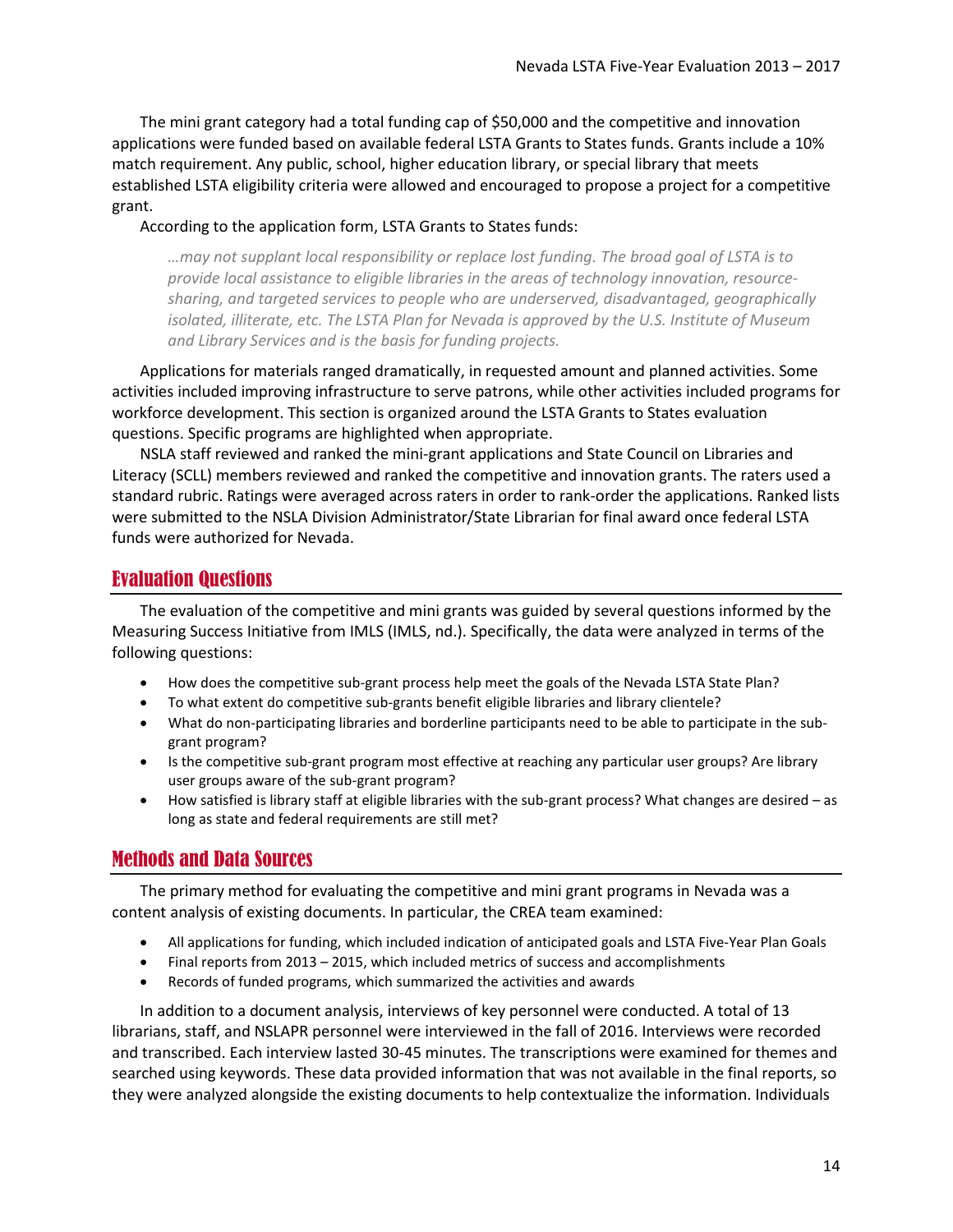who were interviewed are listed i[n Appendix B](#page-37-0) and the interview questions are included i[n Appendix I.](#page-53-0) Interviewees participated in projects ranging from statewide and competitive grants with more than \$250,000 to mini-grants of less than \$5,000. Lastly, we triangulated these results with survey data from 17 individuals, including program coordinators and library staff. The survey is included i[n Appendix J.](#page-54-0)

### <span id="page-14-0"></span>Findings

#### **How does the competitive sub-grant process help meet the goals of the LSTA State Plan?**

Evidence from the document analysis indicates that the competitive grant program collectively addressed all four of Nevada's LSTA Five Year Plan goals and LSTA Grants to States priorities[. Appendix G](#page-50-0) and [Appendix H](#page-52-0) list all funded grants for 2013, 2014, and 2015. The tables include grant titles, recipient, and which Nevada LSTA Five Year Plan goal(s) were addressed (competitive grants only). Based on the analysis of annual results, cross referenced with the applications, each Nevada LSTA Five Year Plan goal was addressed several times by the grants. By extension, **all LSTA priorities** are addressed. In many cases, grants were written and conducted to address more than one goal. Note that prominent statewide projects are listed, but are evaluated independently in this report (i.e., talking books, public library statistics, statewide reading, continuing education, digital initiatives, and electronic databases).

According to the survey data, a majority of respondents, 57.14%, indicated that all 5-Year Plan activities addressed LSTA goals and national priorities to a large extent. Further, 100% of respondents indicated they had achieved Goal I, 66.67% indicated they had achieved Goal II. 60% indicated they had achieved Goal III, and 75% indicated they had achieved Goal IV.

Interviews with personnel also confirmed that the competitive grant activities were able to meet goals. Findings from the interviews are as follows:

#### *Nevada's LSTA Five Year Plan Goal I*

Several respondents indicated that their application and programs aligned with Goal I of the LSTA goals: Strengthen Nevada libraries' ability to effectively respond to community needs through assessment, planning, and training. Several respondents mentioned using assessment strategies to collect data on how to better serve their communities with their programs. They indicated that these assessments demonstrated the needs of the community, like equipment or software, so that they didn't have to "guess" what the community needs. Some also discussed that they were able to measure the impact on their communities and the needs through circulation statistics, specifically for the summer reading programs, which can help to develop more in the future. Additionally, respondents mentioned the activities that arose from their assessment, planning, and training such as adding new resources like computers and other electronics that meet the needs of community they identified, such as low income communities.

#### *Nevada's LSTA Five Year Plan Goal II*

Most respondents discussed, in some fashion, Goal II: Encourage Nevada libraries to develop and use partnerships and collaboration to maximize user resources and services throughout the state. Respondents discussed the new partnerships and collaborative environments they had created or utilized as a result of the grant funding. These included partnerships with library friends, companies like NV Energy Foundation, local agencies in Nevada cities, school districts and education institutions in Nevada, experienced personnel that could train current staff, like contractors, different authors and artists, and collaborating with other libraries to increase collections. These collaborations increased activities like professional development workshops, technology classes and certifications, panel discussions about various topics, and new centers such as resource and education centers.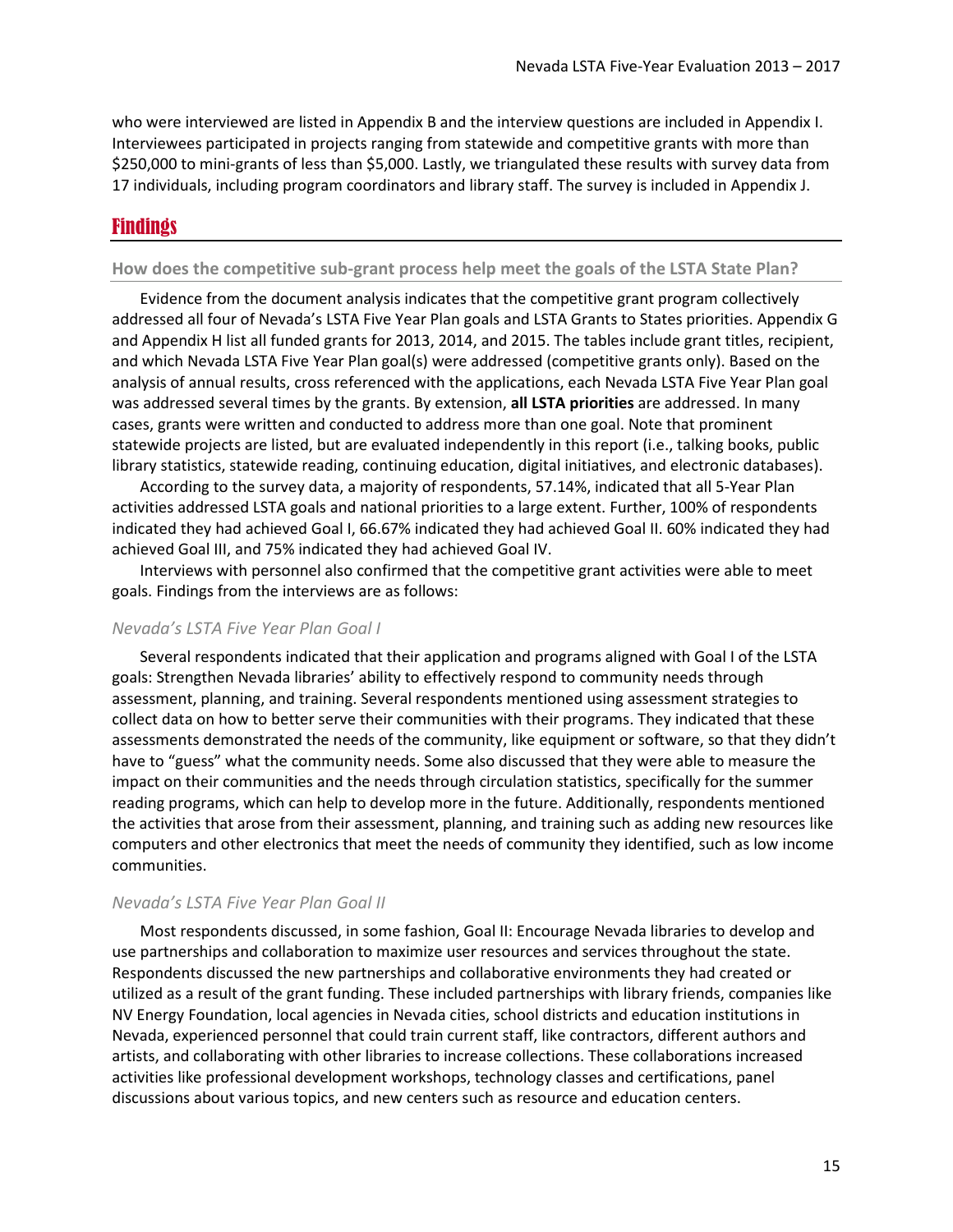Importantly, many library staff and personnel noted that they would have significantly limited collections without LSTA Grants to States funds. In some cases, they would have no collections of certain types at all. Two librarians noted that they had dramatically improved collections in their small communities as a direct result of the LSTA funds:

*…we have access to collections that we wouldn't have otherwise. We would not have new books at all for any of these occasions. And, as I said, we wouldn't have e-books at all.*

*Our large print collection gets a lot of users. You know, our patrons have gone from possibly fifty books to several hundred titles to choose from and the same thing for movies. I can't remember how many we bought, but our circulation for movies probably doubled.*

#### *Nevada's LSTA Five Year Plan Goal III*

The discussion regarding Goal III: Nevada libraries will provide responsive learning environments for Nevada residents, was closely aligned with discussion about all of the LSTA goals. Several respondents indicated that they had started new activities or opportunities for the community to engage and learn about new topics. For example, some respondents mentioned a new photo database for historical photographs. As mentioned in previous sections, workforce and professional development workshops were established to provide new education opportunities to the communities that the libraries serve. Respondents indicated that Goal III was very important to them and that the library should be seen as an educational resource center, instead of just a traditional public library. The success of new activities and learning environments was mentioned, with some responses indicating that participation in library activities greatly increased. Other respondents discussed relationships with school districts being a key factor in developing new educational opportunities and environments for Nevada residents at their facility. Other interactive environments included training sessions on cinematography, streaming art tutorials from other studios in the United States, and a poetry center with various poetry consultants and centers to develop poetry collection and activities.

#### *Nevada's LSTA Five Year Plan Goal IV*

Respondents also highlighted their activities in relation to Goal IV: Build capacity of libraries to meet user identified access needs. Capacities building activities indicated included acquiring new computers and electronic devices to meet the needs of the community, new online databases of photos and tutorials, the addition of audiobooks and recording programs to record Nevada related books, new staff training that expands their current knowledge and capacity, adding library pages to develop experienced workers, and new display racks purchased through grant funds. Respondents indicated that they had even more access to collections as a result of the grant funds, which increased their capacity. Respondents mostly indicated that the addition of materials from grant funds built their capacity.

#### **To what extent do competitive sub-grants benefit eligible libraries and library clientele?**

According to interview data, one of the key themes identified special populations as being the primary target of many sub-grants, as well as directly benefitting from the project activities. In Nevada, minority populations represent a significant need in terms of employment and the resources provided by libraries. Similarly, school age children directly benefit from library programs and have been targeted by multiple grants. In one instance, the need for employment for low income and minority populations:

*Downtown we have huge Hispanic, immigrant population; there is a very low-income level; there are young families. 22 of our 24 schools are getting some sort of Title I funding…We see the library is prime fit for reaching those residents and giving the basic education classes and training and then steer them towards college or trade schools.*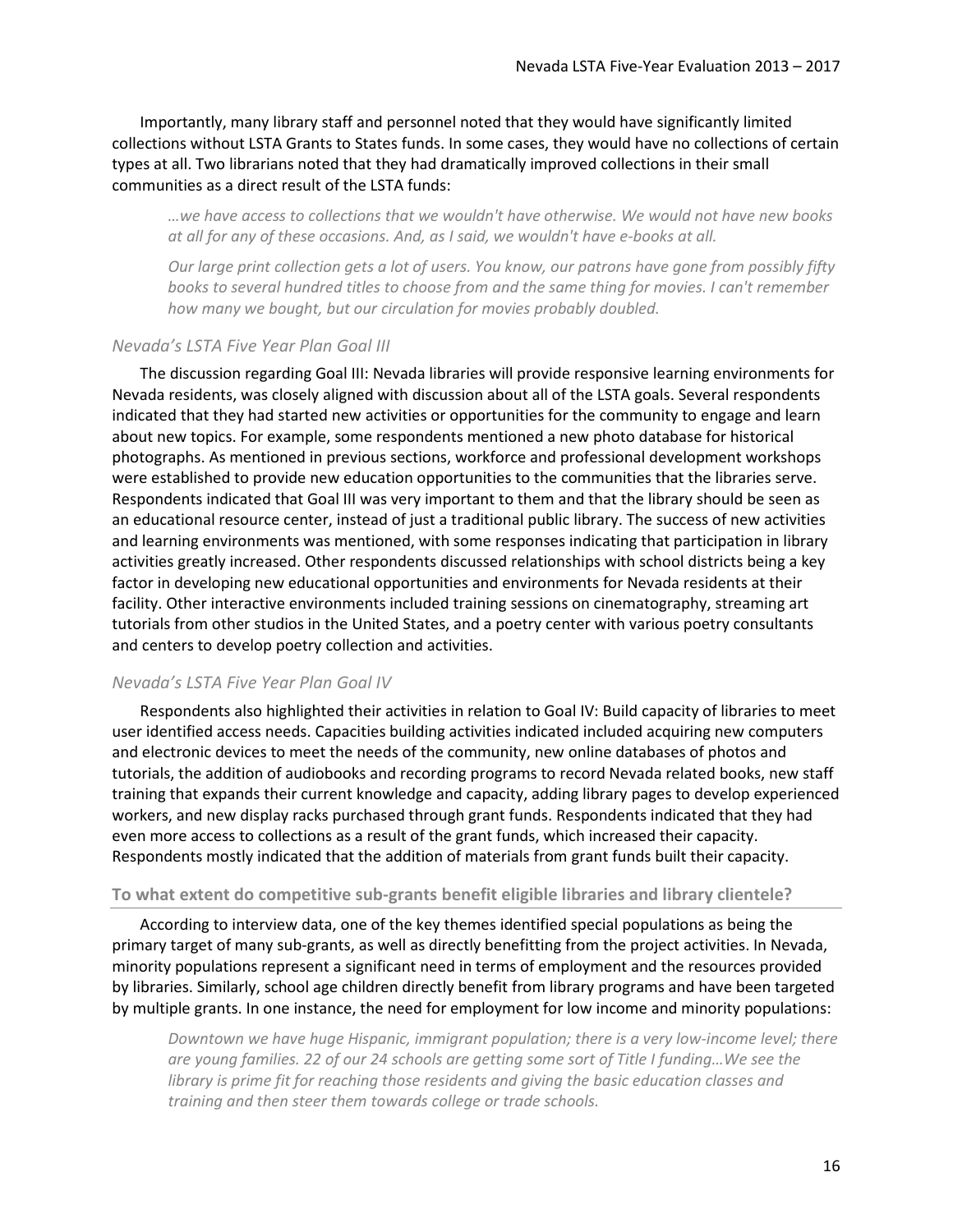In another instance, Science, Technology, Engineering, and Mathematics (STEM) content and careers served as the context, while school age children ( $8<sup>th</sup>$  and  $9<sup>th</sup>$  grades) engaged in a mobile Maker Space project.

*…the activities in general have been putting together the maker space kits that we're using to take out to the individuals, make sure we have the lesson plans, we have [outfitted] a van in order to do that to take to the location. The main goal of it is to increase the number of STEM related activities--science, technology, engineering, mathematics--those types of activities with school age children.*

In terms of impact, there is also evidence that these strategic allocations have benefitted special populations. Interviews revealed richer information than was available in the final reports. Using circulation figures as their evidence, one librarian noted:

*I* can prove that our summer reading programs, the books are making an impact in our *communities. So I think our 3-month circulation was about 1,200 on the 56 or so titles that we got. So they did circulate just in that 3-month period quite a bit.*

**What do non-participating libraries and borderline participants need to be able to participate in the sub-grant program?**

Throughout the interviews, the availability of the NSLAPR staff, administrators, and personnel was evident. They were available to discuss the grant application process, regardless of jurisdiction size or budget. Provided that a library meets the minimum published standards (NSLAPR, 2017), It seems evident that there is a mechanism in place for all libraries to participate in the grant process.

**Is the competitive sub-grant program most effective at reaching any particular user groups? Are library user groups aware of the sub-grant programs?**

According to interview data and review of existing documents, target populations of the programs were diverse. Some programs that arose from grant funds focused on: young children and students, those seeking certification opportunities or job searching assistance, and individuals throughout the state. Users varied in age, ethnicity, and library need levels. To assess the impact of these programs, several respondents indicated using surveys, circulation and participation counts, and direct contact as measurement tools.

**How satisfied is library staff at eligible libraries with the sub-grant process? What changes are desired – as long as state and federal requirements are still met?**

Overall, there is evidence from interview data that librarians and staff are satisfied with the process. Themes of equity and empowerment were identified in the interviews. Specifically, the LSTA Grants to States funds empower libraries, including libraries from counties with very low populations, to compete for funds on equal footing. In general, librarians and library staff are satisfied with the sub-grants and the process. A total of 75% of survey respondents indicated that their clients and staff are extremely satisfied with the projects at their library.

Nevada is a state that is marked by diversity in terms of geography and economic development. Although the two urban centers comprise roughly 85% of the state population, they cover less than 1% of the total land mass of the state. Combined, Washoe and Clark counties comprise only about 13% of the land in Nevada. Notably, the funds have greater potential for impact in less populated regions. One librarian observed:

*I feel like it's pretty fair and equitable at this point especially in Nevada because everybody has a*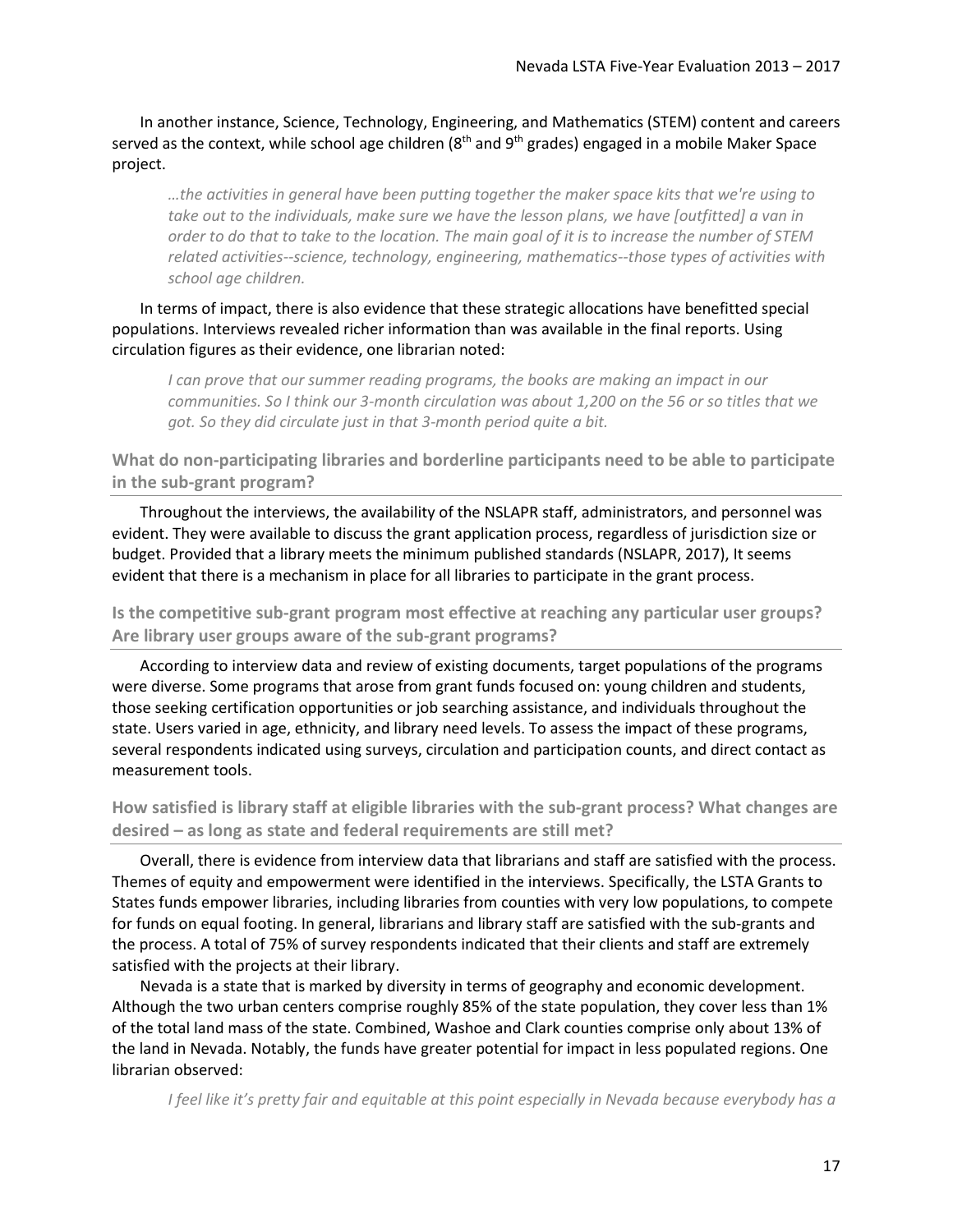*chance even the smaller libraries. When I worked in Tonopah years ago, even I had an opportunity to fight for a grant. And the smaller the library, the more difference money can make.*

At the same time, some of the smaller districts face challenges of lean budgets and issues of personnel. According to survey data, respondents indicated that things that discouraged them from applying for LSTA grants included lack of staff or resources to handle a grant project (42.86%), lack of time to apply (28.57%), a lack of experience in writing grants (14.29%), a complex application process (28.57%), and too many administrative requirements to follow (28.57%). Other respondents indicated that requirement changes, general training, and the limitation of how many grants could be awarded per library discouraged them from applying.

Similarly, staffing presented a barrier to making progress toward goals. For less populated jurisdictions, libraries do not have support staff to write, edit, or submit grants. Similarly, they often lack personnel to manage and execute grants, if awarded. Survey data support this. When asked to indicate factors that contributed to a lack of achievement for each Nevada LSTA Five Year Plan goal, respondents indicated staffing was an issue in each instance (50% for each Goal, I-IV)

In terms of resources, less populated jurisdictions also face challenges with respect to the 10% match requirement:

*One thing I can say that I know it has been tougher for us and probably some others is that the 10% match… It's not just putting in for the grant, but also figuring out where you are going to come up with that match. We are in a smaller community that it's not always as easy to say as done.*

There are also some challenges with the process, paperwork, and timelines. For many, the types of forms, where to find them, and which ones to use is a straightforward process. However, the overall process isn't simple or easy. Rather, it becomes quite time consuming. One individual noted that the forms may need to be updated on a regular basis. Although they have improved and changed over time, there is still an opportunity to continue to revise.

*They've gone from just filling in a word document to a PDF fillable. So, some aspects of that is a little easier. I would say the application itself needs probably a few updates to make sure there's the right amount of space per text for the information you need to put in, or in the budget that there's enough line for if you have complicated budget. Or maybe just an additional form, an additional page because that's where we ran into a little problem--with the budget section being a little difficult to fill. If you have a complicated like you're purchasing a number of things...*

According to another interview, the sequence of events is often compressed. The time between proposals, purchase, and execution of project activities is often very short. As a result, the application process timeline could be adjusted.

*I think we had [the webinars] in October and the applications due in November. So, I would say if they could have the webinars sooner, that would be beneficial…*

Further, the information on the webinars is both required, but rarely updated. The bulk of the information is repetitive, year to year, and several librarians suggested that updates to this process be entertained. In one case, an update webinar was suggested.

*... if there was an option for a brief refresher for people who have done this in the previous year, then we might not have to attend the whole three webinars.*

Beyond the application process, the implementation timeframe could be longer: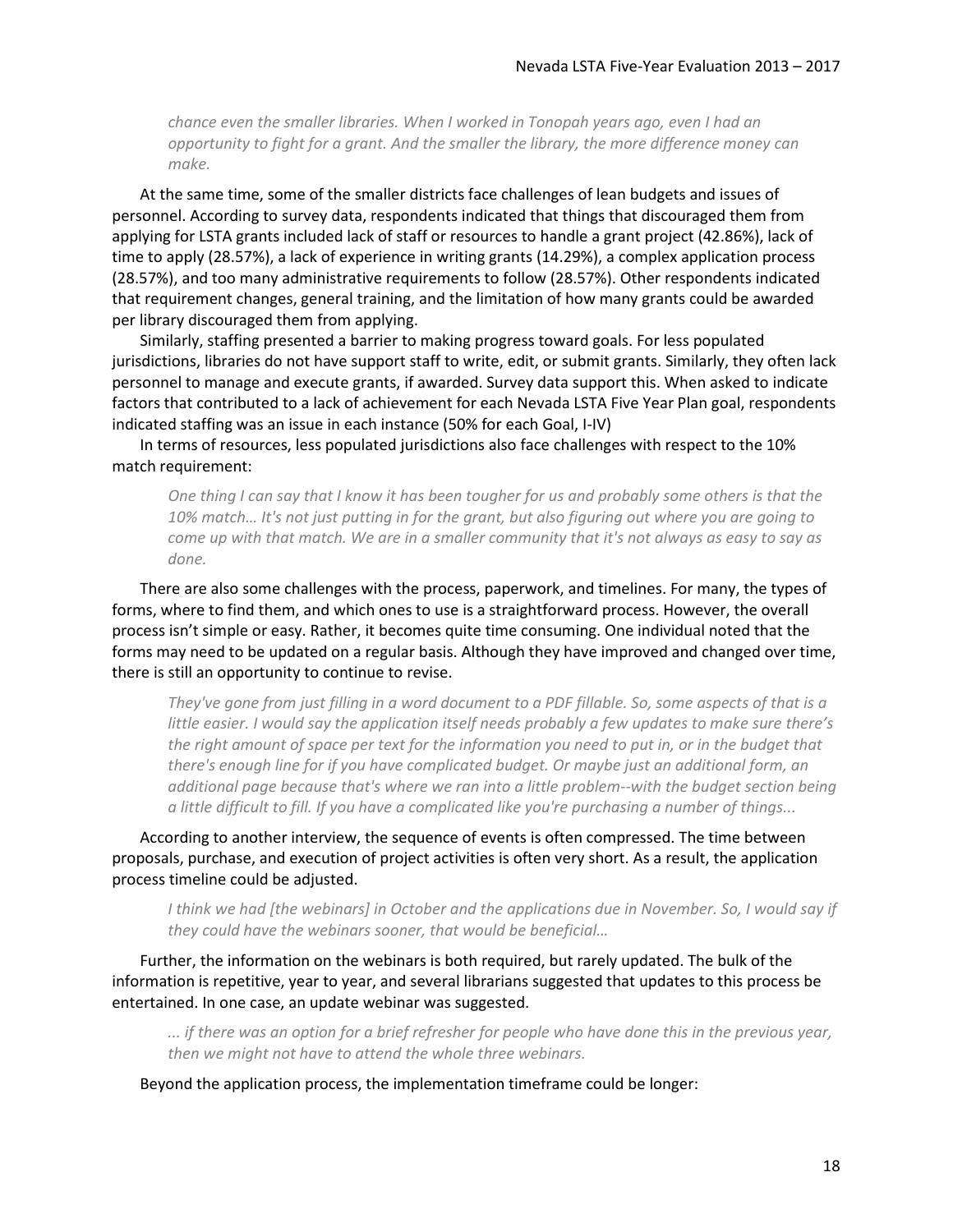*It would probably much more effective on some of the projects or it would be more useful what you are trying to do if you had a longer period of time to complete the project.*

### Although some challenges exist, many noted that the NSLAPR staff and personnel were helpful throughout the process.

*I wouldn't call it exactly simple but it's pretty straightforward. We got a lot of help from the different LSTA administrators. It's Donna Alexander, before it was Diane Baker. They have been just great to work with. Just you know, really quick to get back to us if we had any questions. They were able to answer those questions.*

*Also the staff at the state library is very useful and they are very open to whenever I have any questions or anything like that. They are always more than willing to answer my questions and give me whatever information help I need.*

### <span id="page-18-0"></span>Summary and Recommendations

Overall, respondents seem generally satisfied with the grant application process, the funds, and the activities related to the grant. Further, the competitive grant process is making progress toward Nevada's LSTA Five Year Plan goals, and **all LSTA priorities**. Respondents indicated that without grant funds they wouldn't be able to help their community as much and wouldn't be able to build their collection as well as they have. Additionally, some respondents indicated that the LSTA grants were great opportunities for smaller libraries and that they were great opportunities for trying new projects and activities with their community. Further, respondents were overall satisfied with the application process and the contact they had with the grant personnel.

There were some suggestions and areas for improvement mentioned. Respondents suggested that the application be made available earlier, specifically referencing the 2016 application cycle. They also suggested that they be able to submit more than one proposal and have rolling application deadlines. Additionally, they indicated that providing supplemental forms or extra areas for text when their budget or activities have complicated descriptions. They indicated that the webinars could be held sooner or earlier, or were not necessary for such small grants. Respondents also mentioned that having smaller "refresher" webinars or sessions would be helpful for those re-applying who are familiar with the process. A final suggestion was that LSTA grant funds be expanded beyond program related proposals to include assessment and feasibility studies, so that they can assess what they are proposing.

Lastly, many librarians from less populated jurisdictions mentioned issues with existing resources necessary to secure and implement grant funds. These include funds for the 10% match requirement, as well as staff to write and implement grants. This is made evident from requests for additional support in areas of grant writing (44.44%) and project management of grants (33.33%). It is important to note that 44.44% of respondents indicated that they didn't need additional support or assistance. Collectively, the data reported in the evaluations also highlight the contrast between urban (i.e., densely populated) vs rural (i.e., sparsely populated) library jurisdictions in Nevada. Overall, the following recommendations have been compiled to address issues that pertain to everyone.

- Consider longer timelines; 1-3 years is not always enough to effect change.
- Consider a rolling application cycle that starts earlier.
- Modify application to include important supplemental information and additional information required for submission.
- Provide training for all applicants in terms of outcomes based assessment and implementation.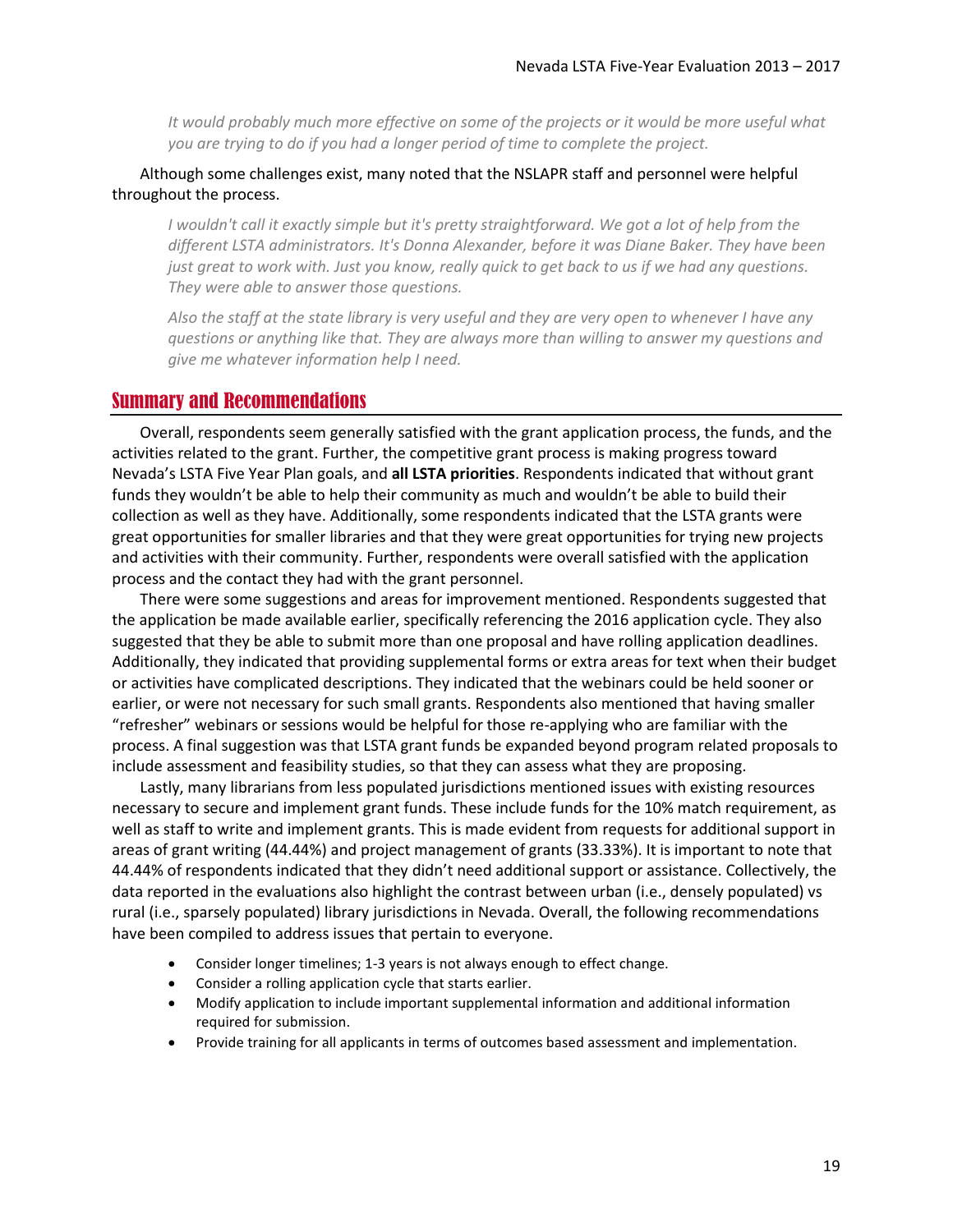# <span id="page-19-0"></span>**Section 2: LSTA Priorities 3 & 4 – Digital Initiative and Projects**

## <span id="page-19-1"></span>Background

The Nevada Statewide Digital Initiative is intended to support increased access to digital collections, stewarded by the Nevada Statewide Digital Advisory Committee (NSDAC), which implements a series of steps in the development of a digital infrastructure in Nevada. The NSDAC and Digital Initiative is guided by the *Nevada Statewide Digital Action Plan, 2009-2014* and is designed to support increased access to collections held by Nevada's cultural heritage institutions through digital access to materials by residents of Nevada and scholars and researchers interested in Nevada's culture and history. These materials are housed in many archives, museums, libraries, and other historical repositories.

For nearly two decades, Nevada's libraries and information providers have been digitizing selected collections for remote access. This initiative is intended "to support Nevada residents and scholars and researchers interested in Nevada's culture and history, by providing increased access to collections helped by Nevada's cultural heritage organizations and allied information providers through digital access to the collections in a statewide collaborative initiative" (Nevada Statewide Digital Action Plan, 2009-2014). LSTA Grants to States funds were specifically allocated toward implementation of digital projects, support meetings, and training. These activities directly addressed the Nevada Five Year Plan Goal II, which was designed to meet **LSTA priorities #3 and #4**.

## <span id="page-19-2"></span>Evaluation Questions

Evaluation questions focused on the degree to which the Digital Initiative and Projects met the four previously accepted goals and objectives outlined in the NSDAP (*Nevada Statewide Digital Action Plan, 2009-2014)*. Specifically, the goals were:

- NSDAP Goal I: Preserve and provide access to the greatest amount of materials possible documenting Nevada's history and development;
- NSDAP Goal II: Further the services of libraries, archives, museums, information centers and educational systems to meet expanding educational needs of students and residents;
- NSDAP Goal III: Develop their digital collections on a statewide basis; and
- NSDAP Goal IV: Develop a digital information infrastructure.

## <span id="page-19-3"></span>Methods and Data Sources

The primary methods for evaluating the Nevada Statewide Digital Initiative project included a content analysis of existing documents, including websites, action plans, and reports from 2013-2015.

## <span id="page-19-4"></span>Findings

Although staffing levels were cited as an obstacle to full implementation of the Digital Initiative project, there is evidence that the projects have successfully addressed Nevada's LSTA Five Year Plan Goal II and **LSTA priories #3 and #4** through the achievement of each of the four goals stated in the NSDAP (*Nevada Statewide Digital Action Plan, 2009-2014*).

In terms of **NSDAP Goals**, the nsla.nv.gov website currently provides information and links to four digital repositories, providing greater statewide access to existing and new materials (**NSDAP Goal I and III**). Similarly, access to collections across Nevada grew from 17 collections to 47 during the evaluation period and is available via the Nevada Digital Collections Portal (**NSDAP Goal I and II**). Further, annual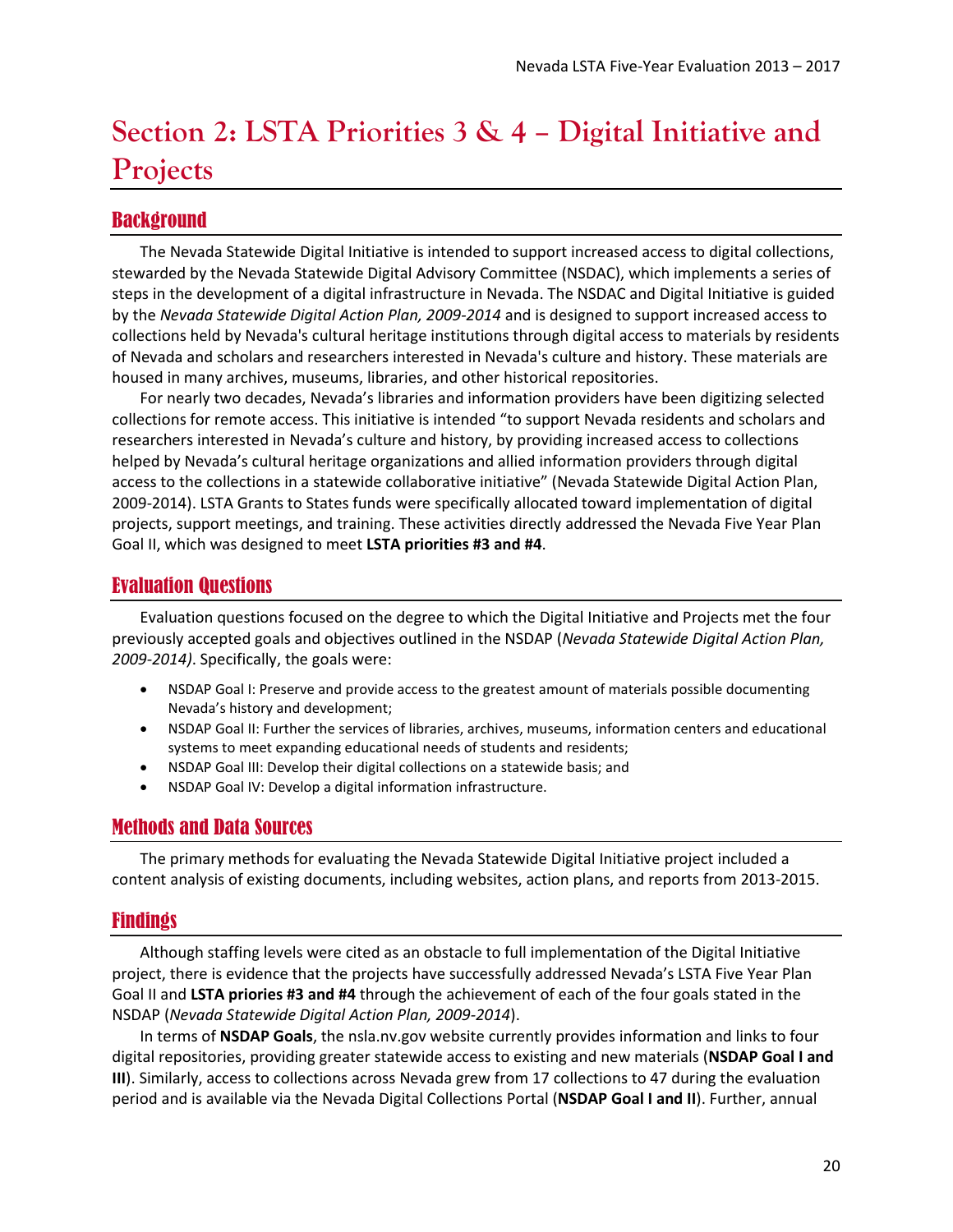reports revealed that another 25 collections were available via the Historical Nevada Collections page. These historical materials were notable because NSLA was able "to present historical collections from the state archives and library in their entirety," a feature that was enabled by licensing and implementing the interactive simpleDL platform (Digital Collections Reserve, LLC) (**NSDAP Goal IV**).

Unfortunately, the NSLAPR website was not up to date in terms of available collections (i.e., historical collections was not listed) or accurate links (Henderson Libraries was invalid)[. Table 2](#page-20-1) highlights the available collections referenced by the site and available annual reports. There are 152 unique collections across these repositories.

<span id="page-20-1"></span>

| <b>Table 2: Nevada Libraries Digital Collection Links</b> |                                             |               |
|-----------------------------------------------------------|---------------------------------------------|---------------|
| <b>Name</b>                                               | <b>URL</b>                                  | # Collections |
| <b>Cooperative Libraries Automated Network</b>            | http://206.194.194.211:2011/cdm/            | 22            |
| Digital Collections at Lied Library                       | http://digital.library.unlv.edu/collections | 12            |
| Digital Collections at UNR                                | https://library.unr.edu/DigiColl/Index      | 30            |
| Henderson Digital Libraries Collection                    | http://hendersonlibraries.sobeklibrary.com  | 16            |
| <b>Historical Nevada Collections</b>                      | http://www.nsladigitalcollections.org       | 25            |
| Nevada Digital Collections Portal                         | http://omeka.library.unlv.edu/omeka/items   | 47            |
| <b>Total</b>                                              |                                             | 152           |

An additional and notable accomplishment included the addition of [a Nevada Literary Map,](https://www.google.com/maps/d/u/0/viewer?mid=1nC5qIdTWprV_leBES7GTYYeQvtY&hl=en&ll=38.56534796740417%2C-116.96319549999998&z=6) which went live in 2014. This map is an interactive map and a first of its kind in Nevada. It is viewable through Google Maps and contains references to more than 500 authors, poets, artists, architects, fur traders, explorers, journalists, bloggers, cartoonists, cartographers, newspapermen and photographers that have geographic ties to Nevada. In addition to key geographic information for the state, pins were used for each of the individuals. Pins contain references to principal information, works, and accomplishments, as well as their relation to Nevada, preserving their contributions digitally (**NSDAP Goal I and III**). As of 2014, there were more than 7,000 searching views of the map. With respect to use of the other digital materials, anecdotal information supported the idea that the materials were important to Nevadans, particularly with respect to law, land use, and state history.

## <span id="page-20-0"></span>Summary and Recommendations

The greatest degree of progress for the Digital Initiatives project and the goals stated in the *Nevada Statewide Digital Plan, 2009-2014* relates to **NSDAP Goal I and III**. The majority of activities improved the quantity, quality, and accessibility of materials at a statewide level. This is directly in line with **LSTA priorities #3 and #4**. The digitization of historical and cultural material is an important aspect of NSLAPR. However, it is unclear the degree to which these resources are used on a statewide level.

- Continue preserving Nevada's historical and cultural resources in digital format.
- In addition to the preservation of Digital Materials, identify user needs to best align efforts and access.
- Reconsider marketing efforts for the digital collections and establishing benchmarks for use.
- Because it functions as a form of central access to all digital collections in Nevada, at least twice, annually, update the<http://nsla.nv.gov/Development/NVDigitalInitiative/> site and page to eliminate dead or deprecated links, as well as to reflect current and accurate information.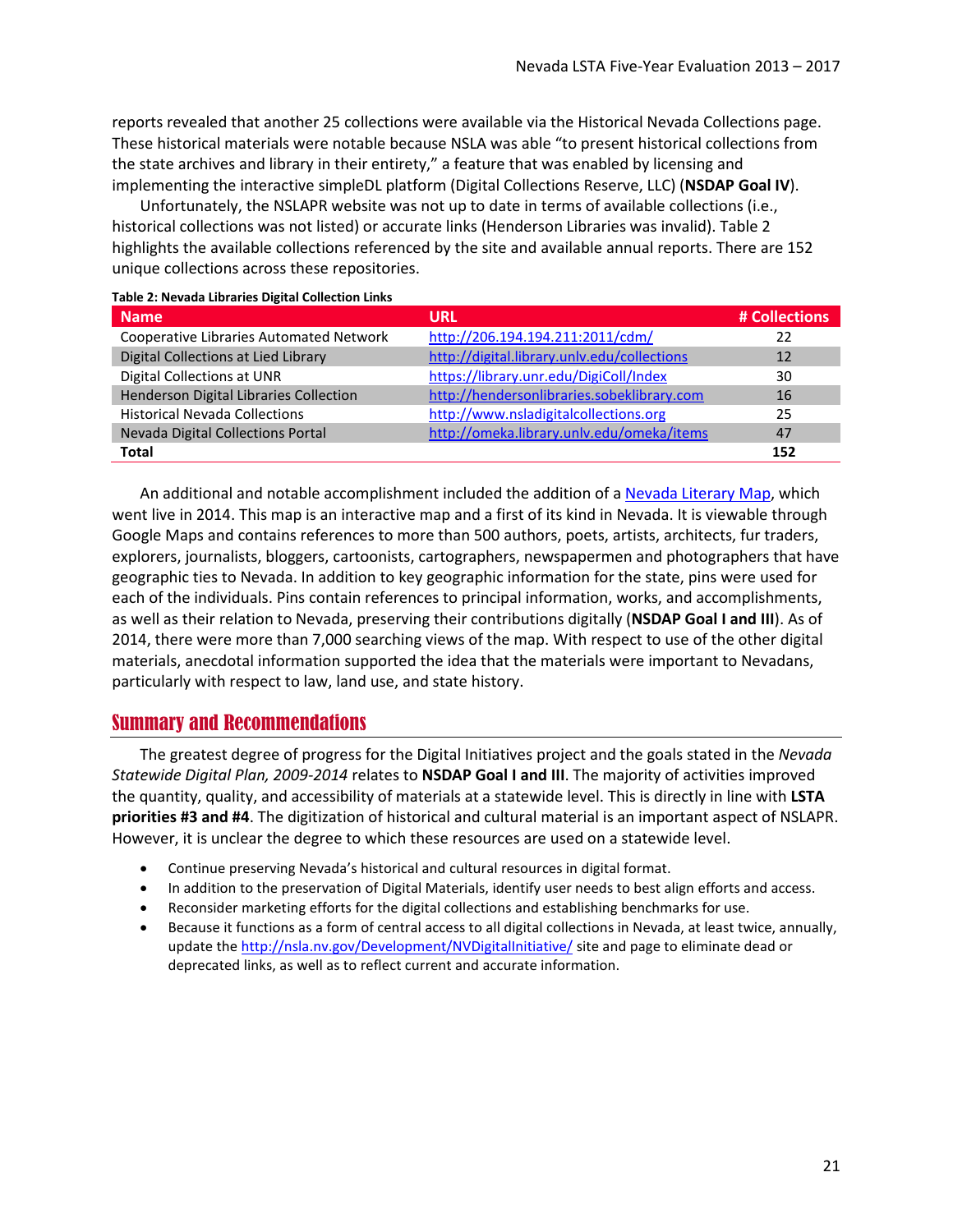# <span id="page-21-0"></span>**Section 3: LSTA Priorities 3, 5, 6, & 7 – Public Library Statistics**

## <span id="page-21-1"></span>Background

The Nevada State Library, Archive and Public Records (NSLAPR) participates in a rigorous library statistics initiative that allows libraries to document their services to local, state, and federal authorities. NSLAPR is required to collect and maintain statistics about local libraries. Further, these data are submitted to the Institute of Museum and Library Services (IMLS) on an annual basis. To capture data, NSLAPR administers the national Public Library Survey throughout Nevada. Once the data are collected from each jurisdiction, the data are reviewed by NSLAPR and submitted to IMLS for additional review. When IMLS request more information, the data are returned to NSLAPR for clarification. This exchange is known as an edit check and the entire review process may take more than a calendar year.

Public libraries in Nevada must meet minimum standards with respect to services, resources, personnel and programs to provide sources of information to persons of all ages, including persons with disabilities and disadvantaged persons, and encourage continuing education beyond the years of formal education. Included in the *Minimum Public Library Standards for Nevada* (NSLAPR, 2017) is the following standard:

*The library must have a completed annual statistical report for the preceding fiscal year accepted by, and on file with, the Nevada State Library and Archives by December 1 to be made available in a timely manner for national reporting.*

This project helps public libraries meet this standard by providing access to Bibliostat Collect as a method for submitting the statistical information that is then reported to the IMLS as Public Library Survey data. The Public Library Survey, administered by the U.S. Census Bureau for IMLS collects data from more than 9,200 public libraries in the United States.

The activities involved with Public Library Statistics programs directly addressed the Nevada's 2013 – 2017 LSTA Plan Goal I, which was designed to meet **LSTA priorities #3, #5, #6, and #7**. During each year during the evaluation period, activities included:

- Analyze, purchase and utilize assessment tools to discover user distinctions for all regions of Nevada.
- Review and identify mechanisms to track emerging user trends in information access.
- Provide training to library staff and boards for assessment and planning.

## <span id="page-21-2"></span>Evaluation Questions

Questions associated with library statistics focused on whether or not the expressed goals and outcomes were achieved. The Public Library Statistics Project outcomes included:

- Collecting data efficiently and accurately.
- Submitting data to the PLS dataset that is accurate.
- Providing Nevada public library data for nationwide comparison purposes.
- Providing the public libraries an opportunity to analyze their data longitudinally, identify peer libraries, and compare themselves to other libraries in the state and nationally to support funding and service requests.

#### And goals included:

- Analyze, purchase and utilize assessment tools to discover user distinctions for all regions of Nevada.
- Review and identify mechanisms to track emerging user trends in information access.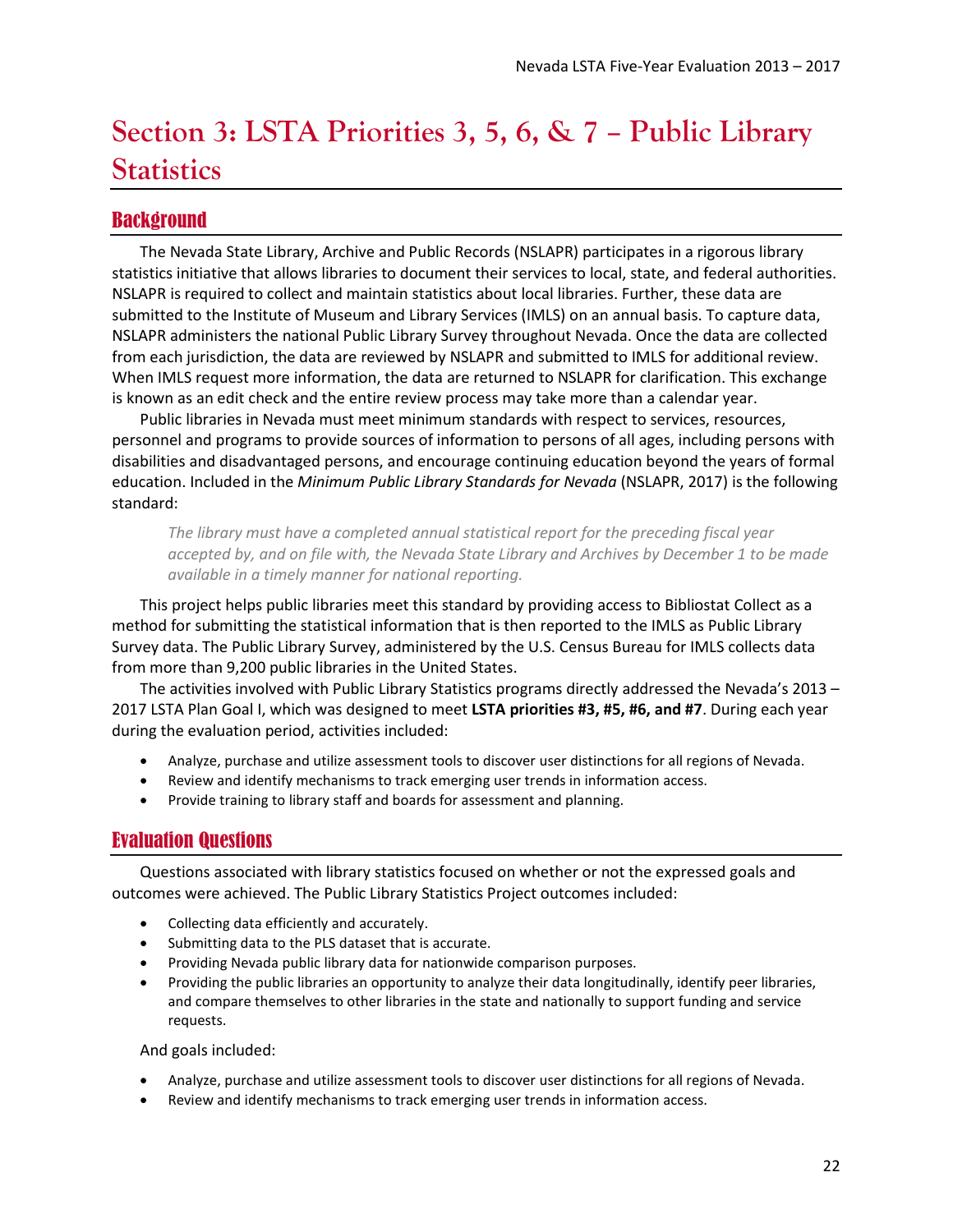• Provide training to library staff and boards for assessment and planning.

## <span id="page-22-0"></span>Methods and Data Sources

The primary methods for evaluating the Statewide Library Statistics Program included a content analysis of existing application materials, final report documents, and interview of the program's coordinator.

## <span id="page-22-1"></span>Findings

Based on the applications from 2013, 2014, and 2015, the statewide Public Library Statistics program was intended to address Nevada's 2013 – 2017 LSTA Plan Goal I. Specifically, the outcomes of the project were:

- Nevada public library staff must submit local library statistics for the national PLSC program with convenience, ease, and efficiency.
- Nevada public library data must be available for nationwide comparison purposes.

The project expressed a target goal of 100% timely response from the 21 library jurisdictions. In FY13, three of the 21 jurisdictions requested additional time to complete and submit the survey administered by the U.S. Census Bureau on behalf of IMLS and NSLAPR. In FY14, one of the 21 library jurisdictions requested additional time. However, any delays were localized, minimal, and did not impact the project's ability to meet IMLS deadlines. As a result, evidence from annual reports and interviews indicated that the Public Library Statistics program met annual IMLS timelines and goals. Currently, FY 13 and FY 14 statistics are available on [https://www.data.gov](https://www.data.gov/) using the search terms: Library Systems: FY 2013 Public Libraries Survey (Administrative Entity) and Library Systems: FY 2014 Public Libraries Survey (Administrative Entity).

More generally, the Public Library Statistics project makes available local library data and comparative statistics from public libraries across the United States for use by Nevada public library staff to support decision making, community analysis, funding requests, comparisons with peer libraries, and other purposes. Unfortunately, interview and annual evaluation reports indicated that Bibliostat Connect is underutilized. Although usage statistics indicated that marketing and training has increased the use and ease of use of the product, usage has not achieved planned levels. Although marketing is ongoing, it is currently unclear why utilization is lower than hoped and a survey of users may be necessary.

The benefit of the project was to simplify the gathering of local library statistics for the Public Library Survey. Similarly, the project enhanced accuracy and ensured timely submission to IMLS. The collected data also provide an important resource for Nevada public library staff; personnel are able to use current comparative statistics and available tools to analyze data and create more compelling reports, applications, and solicitations of funding for their libraries. The data are suitable to generate meaningful data visualizations such as charts, graphs, and tables.

## <span id="page-22-2"></span>Summary and Recommendations

The Statewide Public Library Statistics Programs is an important, albeit less-visible to patrons, component of the LSTA Grants to States programs in Nevada. The program ensures the timely data collection and integrity and empowers Nevada public library staff to support decision making, community analysis, funding requests, comparisons with peer libraries, and other purposes. Unfortunately, there is evidence that this resource is used less often, for the anticipated purposes or otherwise, than hoped. Although the program is making progress toward Nevada's 2013 – 2017 LSTA Plan Goal I, we list the following recommendations: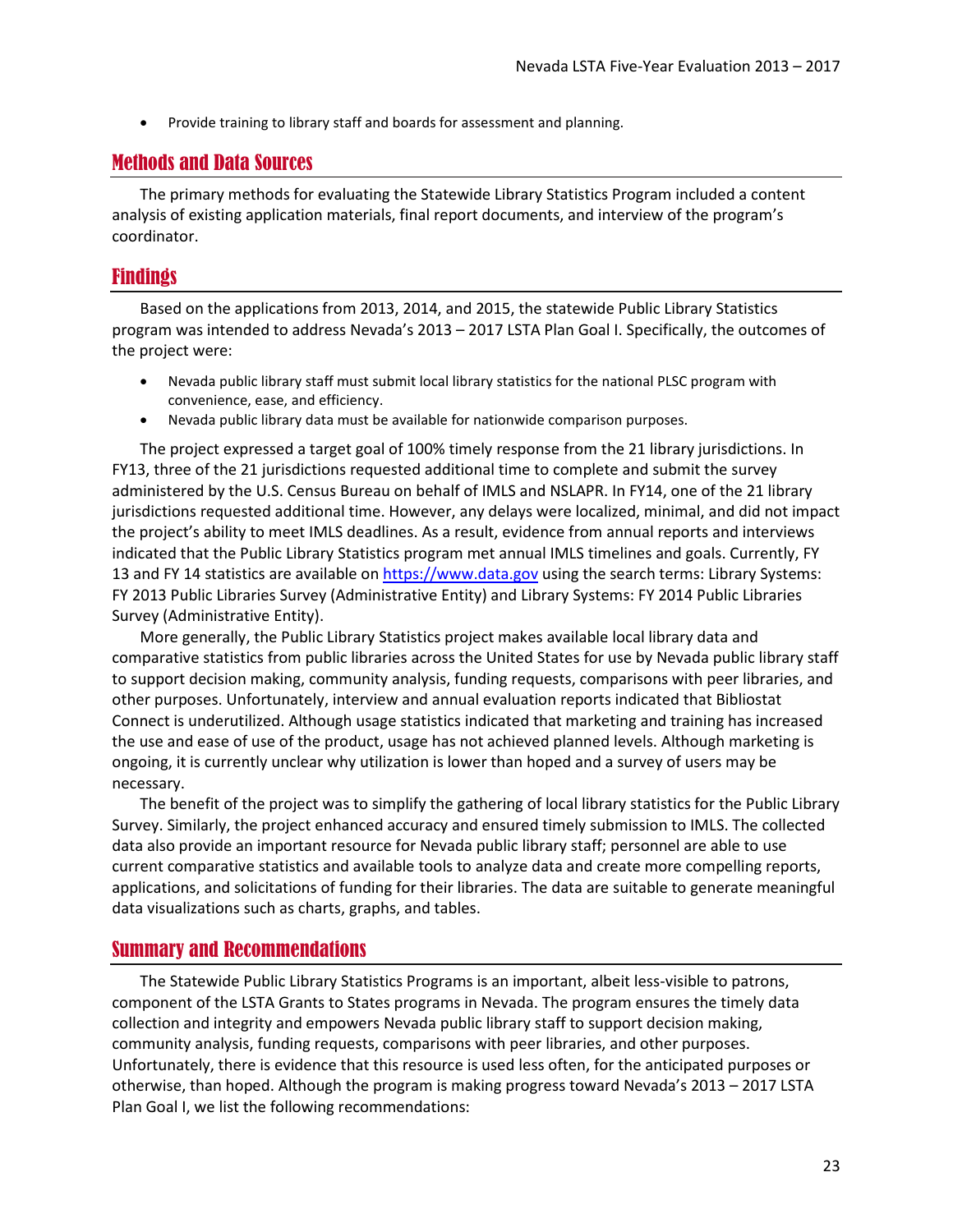- Continue marketing Bibliostat Connect and prepare Nevada Public Library staff to utilize the information for the expressed purposes.
- Survey users in order to identify possible process related problems or barriers, needed changes to survey instructions in Bibliostat Connect, or potential training needs.
- Continue to establish data integrity and accountability via the Public Library Statistics program.
- Identify ways to integrate the existing Public Library Statistics program, data, and survey into outcome based evaluation of LSTA Grants to States program.
- Update the<http://nsla.nv.gov/Development/NVLibraryStatistics/> site and page to reflect current and accurate information annually.

# <span id="page-23-0"></span>**Section 4: LSTA Priorities (All) – Statewide Continuing Education Program**

## <span id="page-23-1"></span>Background

Per the Nevada Statewide Continuing Education Plan for Libraries and Archives 2015 – 2018, "continuing education is relevant and enables library staff and trustees to meet the needs of the communities they serve." The Statewide Continuing Education program (SCEP) is intended to train Library staff and trustees to meet ever changing technological and social needs. Specifically, the Statewide Continuing Education is focused on training personnel in the following areas: Foundations of Library and Archival Services, Library and Archives Administration, Services to the Public, Collections, Preservation, Technical Services, and Technology.

Technological advances affect libraries not only through emergent technology, but also with the educational and professional knowledge required to operate such technology. The statewide continuing education program provides a variety of educational programs through free continuing education webinars and continuing education workshops to keep library staff up-to-date with the current methods. As a result of training, library personnel are able to provide better service to library patrons and clientele.

The activities involved with Statewide Continuing Education programs directly addressed Nevada's LSTA Five Year Plan Goals I, II, III, and IV, which were designed to meet **all LSTA priorities**. During the evaluation period, activities were intended and monies requested to:

- Provide training sessions on a variety of topics, in multiple geographic locations, and by various delivery methods
- Provide travel reimbursement to training locations that are 50 miles or farther from the home library.
- Provide registration fees reimbursements for continuing education events.
- Fund Evanced Solutions online continuing education calendar.
- Fund substitutes to replace a staff member attending a training event so that the library could remain open to the public during their absence.
- Provide access to the NV Trustee Academy to 18 libraries.

## <span id="page-23-2"></span>Evaluation Questions

Evaluators accessed available data sources to determine the extent to which SCEP contributed to progress toward Nevada's LSTA Five Year Plan goals and LSTA priorities; the role of SCEP for library staff; the extent to which the needs of Nevada public, academic, special and school library staff and public library trustees were satisfied with the SCEP; and the extent to which workshop participants' skills or abilities were improved as a result of training.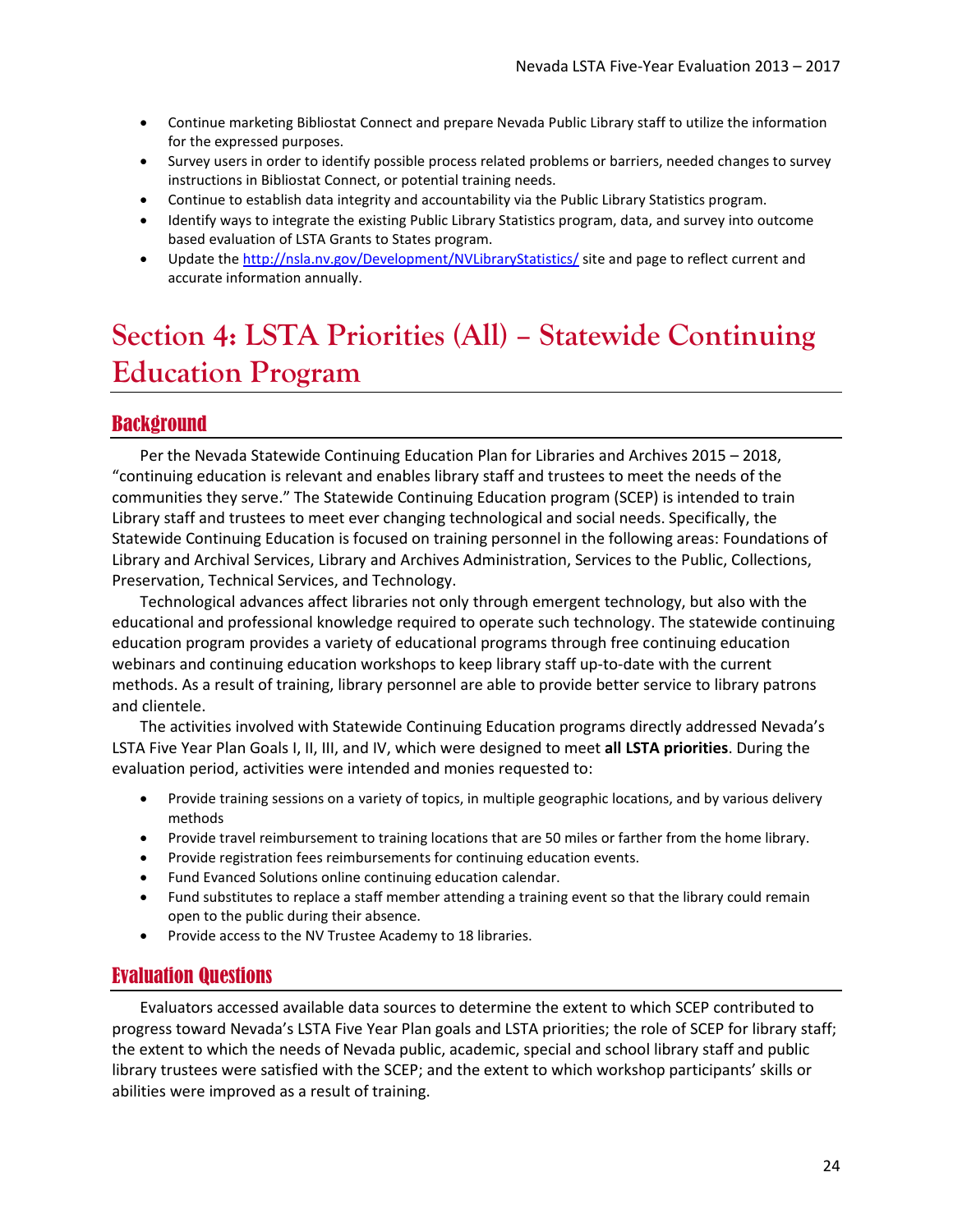## <span id="page-24-0"></span>Methods and Data Sources

To address the evaluation questions, several data sources were utilized. Funding applications from 2013-2016 and final evaluation reports from 2013-2015 were subjected to a content analysis (see [Appendix E](#page-42-0) for coding scheme). These data were triangulated with additional data gathered through an interview with the program manager for the Statewide Continuing Education Program.

## <span id="page-24-1"></span>Findings

There is evidence that Statewide Continuing Education Program (SCEP) furthered Nevada's Five Year Plan Goals I-IV. Further, the program addressed **all LSTA priorities**. During the evaluation period, SCEP provided free continuing education webinars and events consistently through the years of 2013, 2014 and 2015. [Table 3](#page-24-2) presents attendance of events during the evaluation period. While the number of continuing education webinars and courses remained relatively stable, there was a notable increase in attendance during 2015.

|                                                  | 2013   | 2014      | 2015     | <b>Total</b> |
|--------------------------------------------------|--------|-----------|----------|--------------|
| Persons (library professionals) directly served: | 394    | 299       | 1,080    | 1,773        |
| Number of CE offerings available on CE calendar: | 682    | 682       | 683      | 2047         |
| Notification of CE trainings available online:   | weekly | weekly    | weekly   |              |
| Travel to Training Funding:                      | 17     | 11        | 30       | 58           |
| Reimbursement for Registration (Conference):     | 5      | 3         | 1        | 9            |
| Substitute Reimbursement:                        |        |           |          |              |
| Presentations at NLA Conference:                 | 9      | <b>NA</b> | 4        | 13           |
| Lyrasis seats used:                              | 5      | 7         | $\Omega$ | 12           |
| InfoPeople seats used:                           | 6      | 12        | 4        | 22           |
| Library Juice seats used:                        |        | 14        | 15       | 29           |
| NV Trustee Academy (ALA)-library access / NLA:   | 18     | 20        | $\ast$   | 38           |
| Special Workshops                                |        | 29        | 42       | 71           |
| NV Library Leadership Institute                  |        |           | 40       | 40           |
| WebJunction / Skillsoft                          |        |           | 320      | 320          |

#### <span id="page-24-2"></span>**Table 3: NSLAPR Continuing Education Report**

\*Unavailable at time of writing.

Overall, nearly 700 courses were available annually to library personnel. The courses covered a range of topics and content areas that were intended to meet the needs of Nevada public, academic, special, and school library staff. Content varied widely, from graphic design to interpersonal skills. Regardless of material, comments from evaluations indicate that courses and webinars were generally well received. In these course evaluations, some individuals cited an impact on practices and knowledge. For example, course evaluations from 2014 indicated that the content was useful and provided information that would benefit the librarian or library, directly. Indirectly, some noted how the information would benefit library clientele. For example, one librarian noted in their review of the course entitled *Developing a Digital Branch* (2014):

*The class was beneficial especially with regard to advocacy for digital resources and usability. My knowledge of how to frame discussions regarding funding for and staffing of digital services has increased significantly. The course also offered focus when it comes to usability testing of the*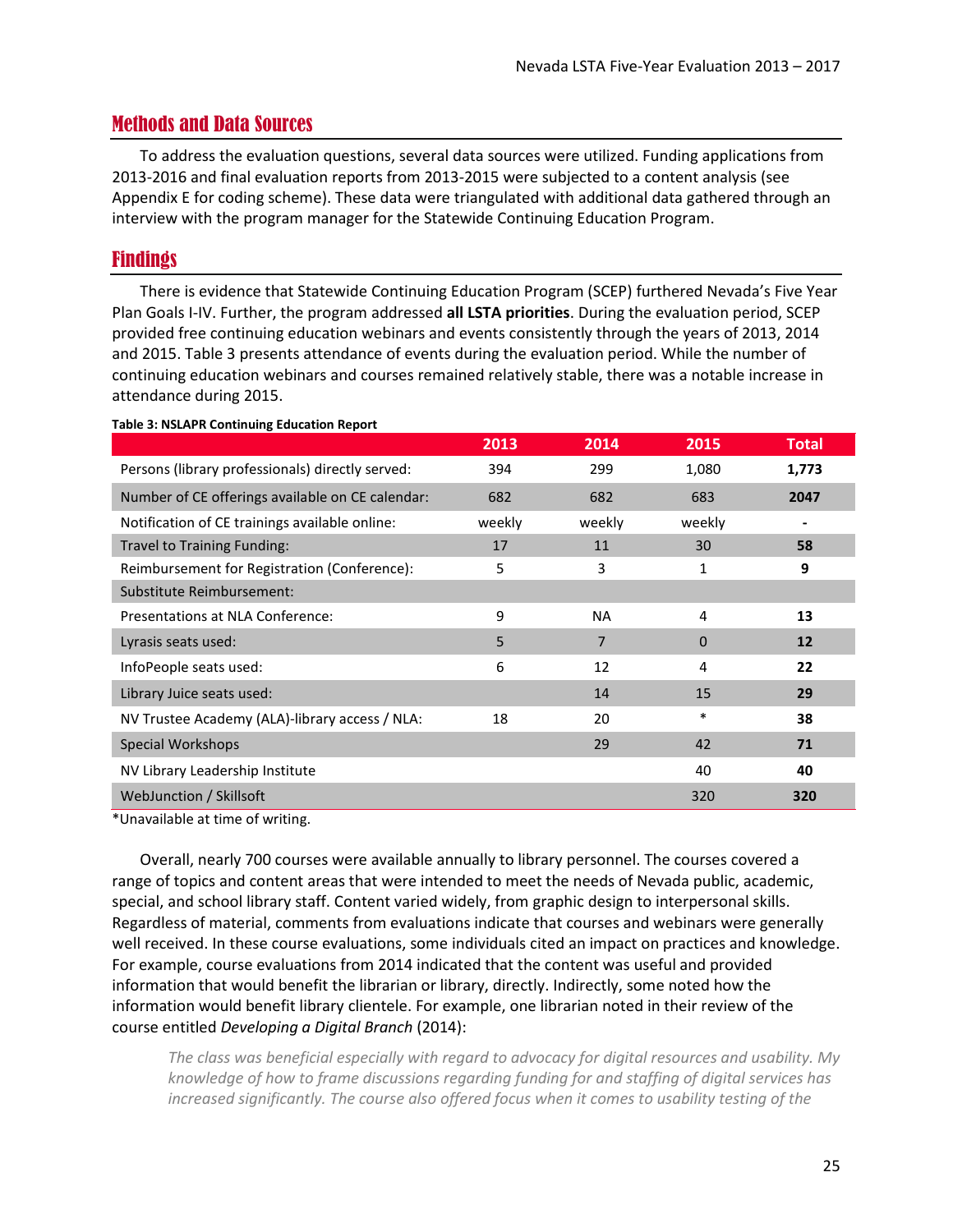#### *new website.*

In the above example, the librarian indicated that the material had been useful in completing a related task, which was included in the evaluation.

In another example, a different librarian commented on the manner in which the content added to their existing knowledge base. Evaluating the course *Transforming Adult Services: Engaging and Serving Those Over 50* (2014), the librarian added:

*We have done lots of children's programs, but we have not done many adult programs. This class gave lots of good ideas/suggestions on types of programs and possible partnering. My background is academic libraries, so for me this class was very helpful to give ideas on programs I can get started with.*

In addition to webinars and instruction provided to library personnel, funding is made available for travel reimbursement to locations farther than 50 miles in the event that the content is unavailable at the local library. The evidence from annual and SCLL compiled reports that there was consistent use of opportunities during the evaluation period. A few highlights are listed below:

- Annually, funding was provided for Nevada library staff to attend Nevada Library Association, American Library Association Annual Conference, and Civic Technologies training.
- Funds were used for 58 Continuing Education trips.
- The recipients represent 9 different public library jurisdictions, a school library, and a special library.
- There were 125 evaluations turned in by participants in the 9 Nevada Library Association 2013 programs funded with LSTA monies.

## <span id="page-25-0"></span>Summary and Recommendations

The Statewide Continuing Education Program provides an important service directly to Library Staff and Personnel. Staff with improved skills and knowledge are better able to meet the evolving needs of library patrons in Nevada. These opportunities are valuable and important for a healthy library system. Recommendations related to the SCEP to continue to address Nevada LSTA goals and priorities:

- Continue providing training opportunities for library personnel
- Identify new areas of need and continue to develop new courses for the SCEP.
- Consider updating the course evaluations and develop a method to evaluate other SCEP activities to better align with an outcome based assessment that is recommended by IMLS.

# <span id="page-25-1"></span>**Section 5: LSTA Priorities 3 & 4 – Statewide Electronic Database Program**

## <span id="page-25-2"></span>**Background**

The Statewide Electronic Database Program is intended to address Nevada's 2013 – 2017 LSTA Plan Goal II by providing access to online databases for the K-12 residents of Nevada whether at school, the public library or at home. By extension, the Statewide Electronic Database Program addresses **LSTA priorities #3 and #4**. Children and adults have access to public library material anywhere in the state of Nevada that an Internet connection is available.

Although the State of Nevada appropriates funding from the state general fund for NSLAPR to purchase licenses to allow school libraries access to research databases and other online resources appropriate for K-12, LSTA Grants to States funding for the Statewide Electronic Database program was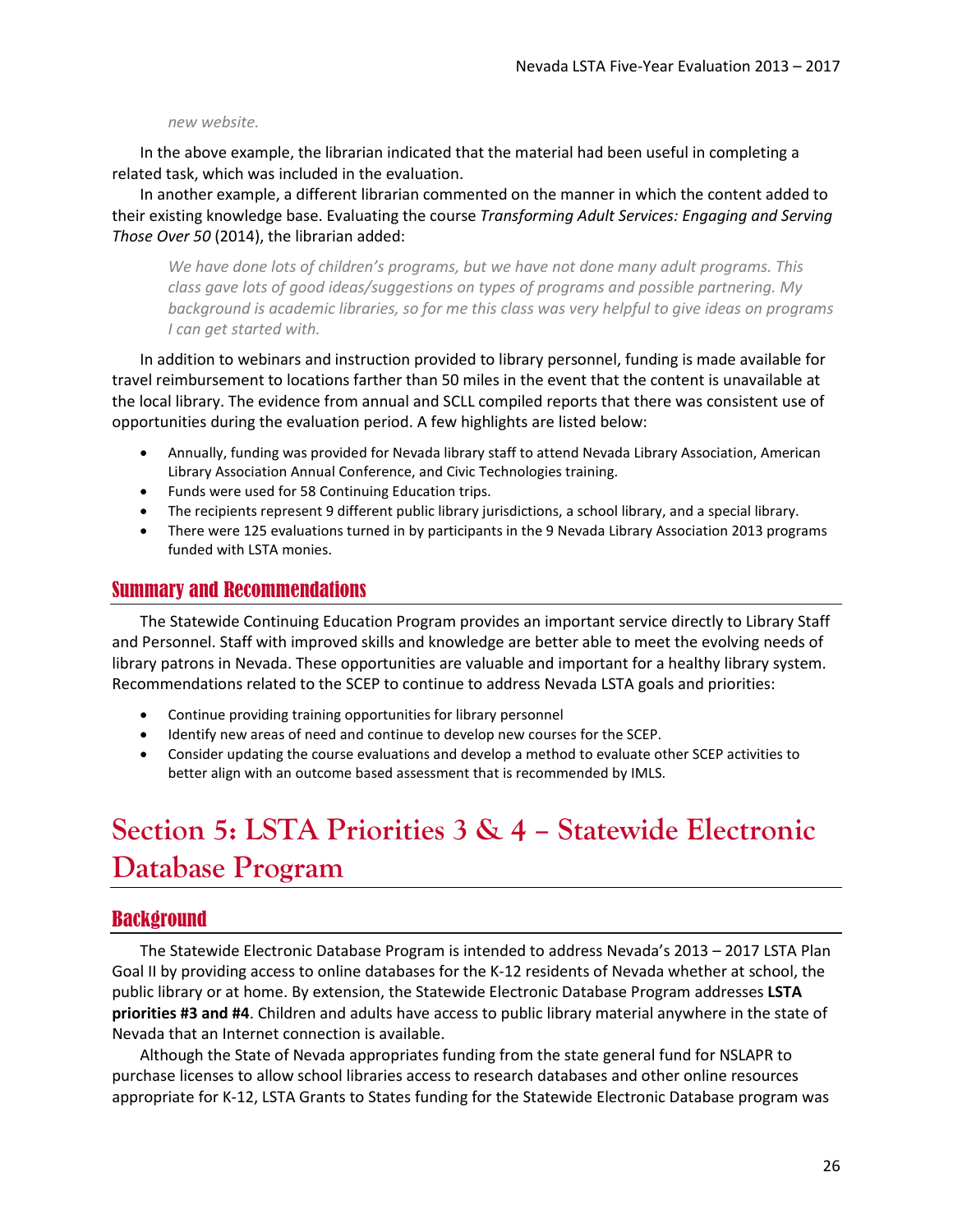used to support K-12 learning and general public library information requests. Specifically, these funds are allocated to public libraries to serve K-12 students and public library patrons. Overall, there were 459,172 students enrolled in public K-12 schools in Nevada (SY 14-15,

[http://www.doe.nv.gov/DataCenter/Enrollment/\)](http://www.doe.nv.gov/DataCenter/Enrollment/)) and Nevada public libraries reported over 1.15 million registered customers in FY 2010.

Through the Statewide Electronic Database program, the same services are offered to residents, for example, in Clark County and in Esmeralda County (the most and least populated counties in Nevada with populations of 2.1 million and 829, respectively; 2015 estimates[, https://www.census.gov/\)](https://www.census.gov/), independent of public school access. The principal benefit to the target populations is to provide the most current information sources for the residents of Nevada as adjuncts to the print resources available at school and public libraries with electronic information resources. Residents with library cards can access the information 24/7 through their libraries websites and catalogs.

### <span id="page-26-0"></span>Evaluation Questions

Questions associated with Electronic Databases focused on whether or not the expressed goals and outcomes were achieved. The Electronic Databases project goals and outcomes included:

• Cultivate collaborative processes and projects to improve access to and availability of resources and services.

And from the latest Statewide Master Plan for Libraries:

- Provide opportunities for lifelong learning for people of all ages,
- Assure that all residents have equitable access to information, and
- Provide the widest possible access through the use of technology.

### <span id="page-26-1"></span>Methods and Data Sources

The primary methods for evaluating the Statewide Electronic Database Program included a content analysis of existing application materials, final report documents (including usage data), review of electronic resources, and review of recommendations from the Nevada State LSTA Five Year Evaluation Report for 2008 – 2012.

### <span id="page-26-2"></span>Findings

Based on a review of available data, the evidence indicate that the expressed goals are being addressed. Overall, the list of databases includes online full text, pictorial magazines, and other reference information databases. Public libraries provide the authentication portals needed for residents to access database information from home, including job training, research, and tutoring. The people of Nevada have access to an impressive range of services as a result of the Statewide Electronic Databases project.

However, in terms of access, there were important changes during the FY 2014. Notably, *Rocket Languages* conversational learning resource was added, with Spanish, French, and English being the highest accessed languages statewide. In southern Nevada, Chinese language resources were the  $3<sup>rd</sup>$ most accessed. During the first year, the resource garnered more than 6,000 sessions. Similarly, *BrainFuse*, an online tutoring service that offers a comprehensive suite of academic services designed to support many learning needs and styles, was added to Nevada Libraries. The suite provides numerous resources for library patrons, including help with homework, skill building, and adult learning opportunities, to name a few[. Table 4](#page-27-1) highlights the usage data for *BrainFuse* during its first year.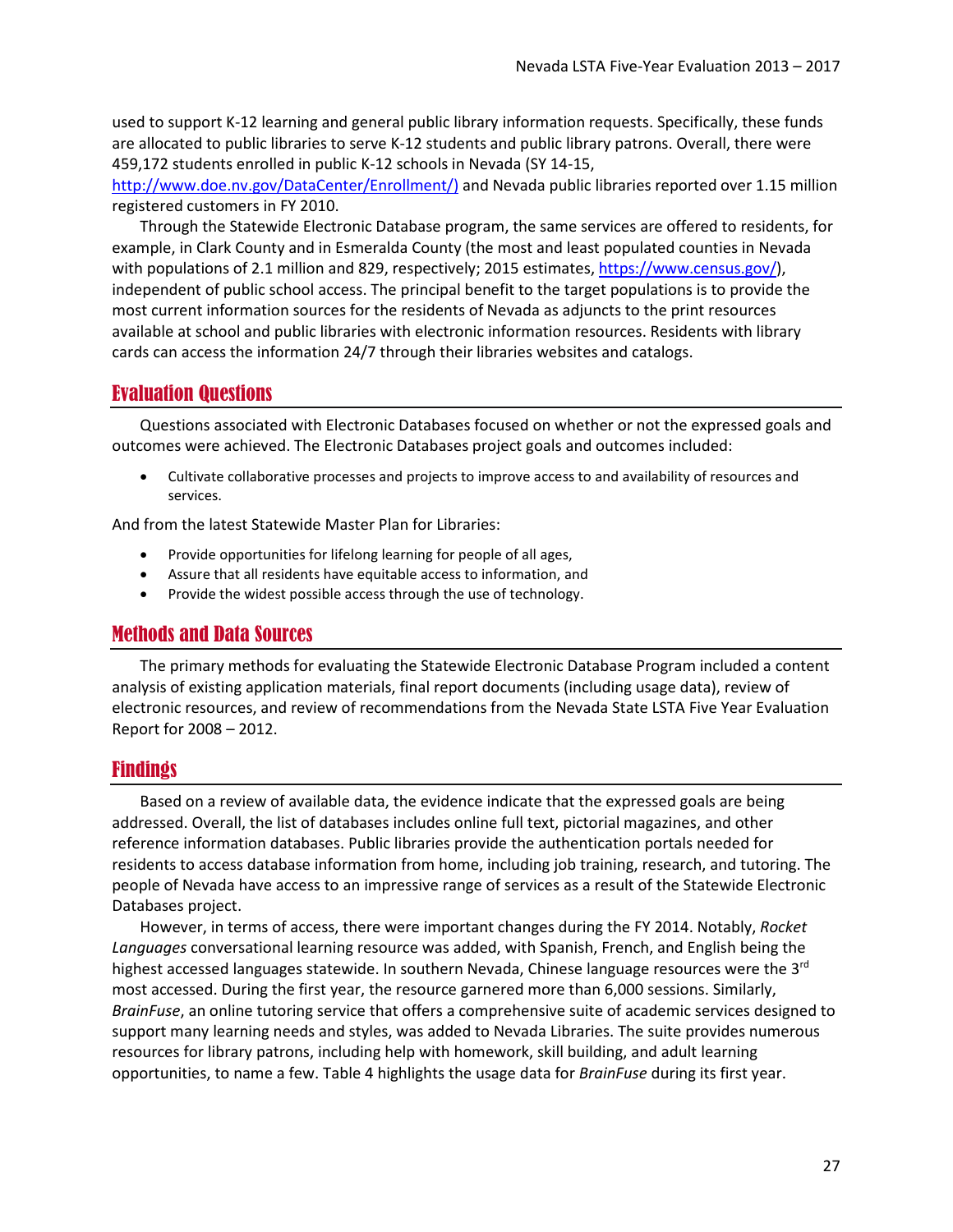|                                  | <b>Live Writing</b> | <b>Unique Database Sessions</b> | <b>Lab Visits</b> | <b>Usage</b> |
|----------------------------------|---------------------|---------------------------------|-------------------|--------------|
| Academic Libraries               | 75                  | 228                             | 1,731             | 11,219       |
| <b>Public Libraries</b>          | 10,540              | 2,514                           | 21,290            | 132,185      |
| Public Libraries - CLAN          | 724                 | 57                              | 1,152             | 7.672        |
| <b>School District Libraries</b> | 1,843               | 4.580                           | 20,792            | 298,884      |
| Total                            | 13,182              | 7,379                           | 44,965            | 449,960      |

#### <span id="page-27-1"></span>**Table 4:** *BrainFuse* **Online Learning Usage for 2014**

In the annual report, it was noted that on July 1, 2013, user access to the EBSCO suite of databases declined significantly. This was due to contract and funding changes. As a result, it is not appropriate to compare statistics from this year to subsequent years. Access figures are provided i[n Table 5.](#page-27-2)

#### <span id="page-27-2"></span>**Table 5: EBSCO System Usage for 2014**

| <b>Type</b>                      | <b>Quantity</b> |
|----------------------------------|-----------------|
| <b>EBSCO Sessions</b>            | 181.621         |
| <b>EBSCO Searches Overall</b>    | 481,002         |
| <b>EBSCO Abstract Retrieval</b>  | 43.397          |
| <b>EBSCO Full Text Retrieval</b> | 38,324          |

In terms of satisfaction, patrons who accessed the materials were satisfied with the resources and the majority rated the availability either "excellent" or "good." According to a survey of librarians,

*Patrons who are aware of the databases use them frequently and easily. Our challenge is to get the message out to the citizens who do not understand the breadth of the resources. Students are especially receptive to the use of the databases when they are made aware of them. Young patrons are astonished that they can access the information 24/7 so late night assignments are possible when libraries are closed.* 

### Another librarian reported an important influence on student use and their perception of the resources, noting that

*Students (mainly high school) who need to have multiple sources, do not find enough in print items within our collection to satisfy their needs. Once we show them the databases, and they see that they can get quality information that can be cited, they tend to see the value.*

But ultimately, the value of the collections, resources, and databases is limited by public awareness of them. Awareness seems to be an issue, as one librarian noted:

*I know they are excellent and extremely useful. Here at the library, we know that we need to do promotion and training to get patrons using the databases on a more regular basis.*

#### <span id="page-27-0"></span>Summary and Recommendations

The Statewide Electronic Database project offers the same services and access for residents throughout Nevada. This project supplements and complements existing access through public school libraries. As a result, this project fills critical information needs to key populations. In terms of access and need, the project successfully achieved and addressed its goals. Based on the findings, there are a few recommendations to enhance the successes of the project, outlined below:

- Identify funding to continually maintain and improve access to resources via public libraries for all Nevadans.
- Continue promoting database use through marketing.
- Consider a needs analysis on usage, including awareness of resources and potential barriers to use, to inform marketing.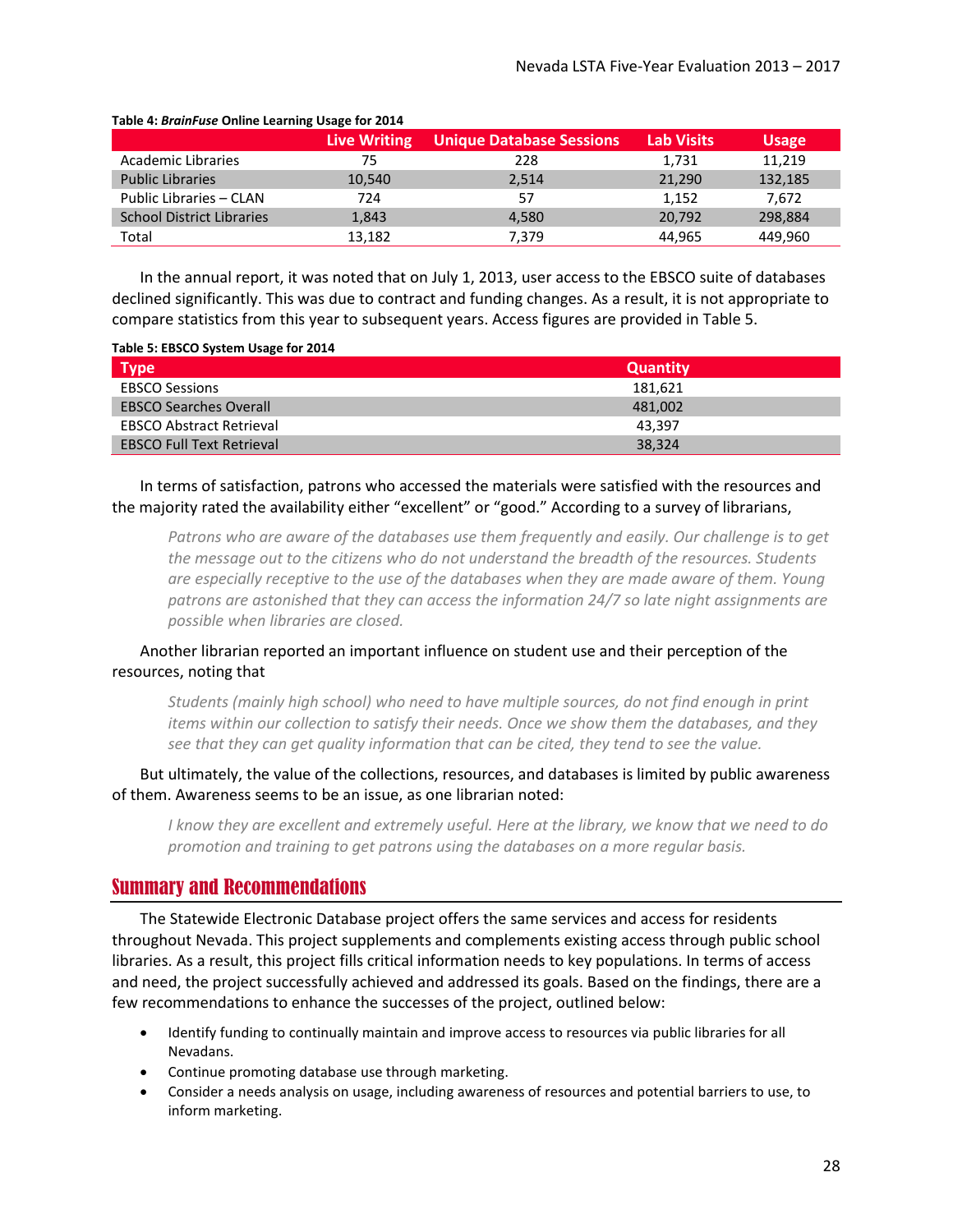# <span id="page-28-0"></span>**Section 6: LSTA Priorities 1 & 3 – Statewide Reading Program**

## <span id="page-28-1"></span>Background

This section describes the sources of data, tools, and methods used to evaluate the Statewide Reading Programs. Programs include: Summer Reading Program (SRP), Diversity in Action (DIA, formerly El Dia de los Niños/El Dia de los Libros), and Center for the Book/National Book Festival. During the fiveyear span, example programs and activities included: Nevada Reads, Workforce Initiative, and Letters About Literature (LAL). The activities involved with reading programs directly addressed the Nevada Five Year Plan Goal III, which was designed to meet **LSTA priorities #1 and #3**.

This evaluation focused on the three main components of the Statewide Reading Program: SRP, DIA, and Center for the Book. The Summer Reading Program provided opportunities and encouragement for children to spend time reading as well as literacy-related activities designed to increase interest in books and reading. Diversity in Action was dedicated to encouraging Hispanic and other cultural groups in local communities to read and participate in library activities. Center for the Book is dedicated to promoting literacy, interest in reading, and understanding the historical context of literature. Funded activities include: Letters about Literature (LAL), the National Book Festival, and Literacy Awards.

## <span id="page-28-2"></span>Evaluation Questions

Evaluation questions focused on programmatic impacts on consumers, the types of programs offered, and the challenges for libraries in developing and providing these programs. Due to the nature of the evaluation, a variety of data were used to triangulate the results. These data ranged in scope, sample source, and method (both qualitative and quantitative).

## <span id="page-28-3"></span>Methods and Data Sources

The primary methods for evaluating the Statewide Reading Program included a content analysis of existing documents. In particular, the CREA team examined final reports from 2013 – 2015. We validated these reports with an informal interview with the program manager of Statewide Reading, as well as a careful examination of existing reports and findings that were generated for other constituents, like the State Council on Literacies and Libraries (SCLL).

## <span id="page-28-4"></span>Findings

This Statewide Reading Program supported activities for participants of all ages and backgrounds, in libraries of varying size and location. More than 10,000 persons, of all ages, were involved in the programs associated with the Statewide Reading Programs. Funds were used to produce and promote more than 700 programs annually. Further, support from LSTA grants allowed libraries to program, purchase materials, promote literacy among all age groups, and encourage community involvement and engagement. In most cases, these funds were spent in remote, rural areas with histories of limited access to resources.

#### **Summer Reading Program**

A portion of these funds were allocated to directly support the Summer Reading Program (SRP). SRP activities included: membership in the Collaborative Summer Library Program (CSLP), the CSLP Manual; funding NSLAPR staff professional development through attendance at the annual CSLP meeting,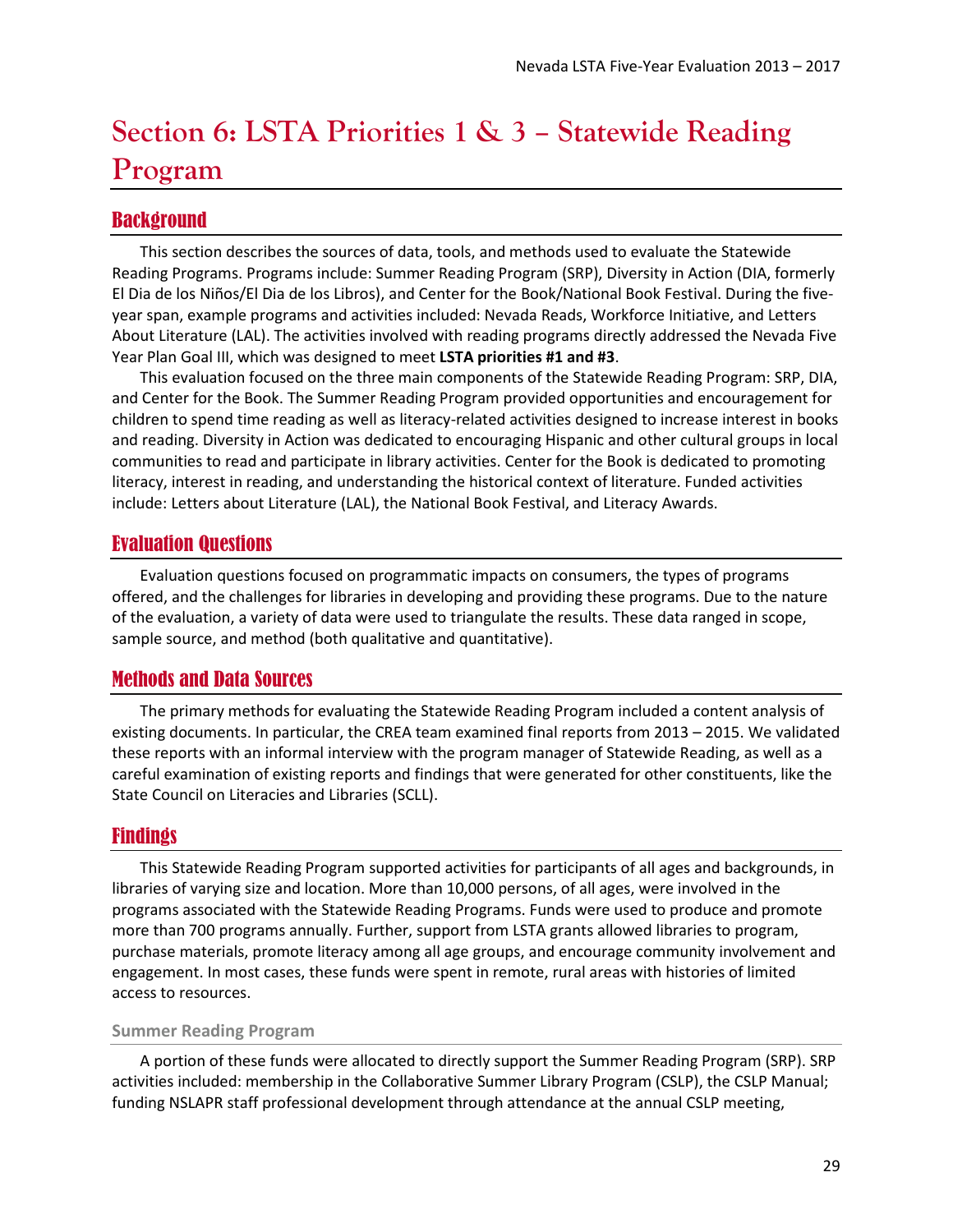training for Nevada public library staff at an annual SRP workshop, and funds sub-awarded to local public libraries for their specific program needs.

The SRP maintained consistent participation and impact during the evaluation period. Based on interview data with the summer reading coordinator and an evaluation of the final reports, programs that were supported through LSTA summer reading funds achieved program completion rates between 40-50% (see [Table 6\)](#page-29-0). By contrast, libraries with SRP that were not directly supported by LSTA funds achieved completion rates between 36%-42% (se[e Table 7\)](#page-29-1). This difference highlights the importance of LSTA support and the SRP.

|                                                       | 2013    | 2014    | 2015    |
|-------------------------------------------------------|---------|---------|---------|
| Number of Participating Libraries                     | 11      | 13      | 14      |
| Total SRP Participants who started the program:       | 8,289   | 14,501  | 13,643  |
| Total SRP Participants who completed the program:     | 4.263   | 6,103   | 5,962   |
| <b>Percent Completion:</b>                            | 51.43%  | 42.09%  | 43.70%  |
| <b>Total Number of Programs:</b>                      | 702     | 1,144   | 1,141   |
| Total circulation of children's materials during SRP: | 312,358 | 370,455 | 367,172 |

<span id="page-29-0"></span>

<span id="page-29-1"></span>

| Table 7: Summer Reading Program Participants from All Other Libraries (Not LSTA Funded) |           |           |           |  |
|-----------------------------------------------------------------------------------------|-----------|-----------|-----------|--|
|                                                                                         | 2013      | 2014      | 2015      |  |
| Total SRP Participants who started the program:                                         | 37,875    | 42.708    | 54,516    |  |
| Total SRP Participants who completed the program:                                       | 16,050    | 16,038    | 21,228    |  |
| Percent Completion:                                                                     | 42.38%    | 37.55%    | 38.94%    |  |
| <b>Total Number of Programs:</b>                                                        | 2,794     | 3,008     | 3,482     |  |
| Total circulation of children's materials during SRP:                                   | 1,438,801 | 1,413,828 | 1,410,259 |  |

**Diversity in Action (DIA, formerly El Dia de los Niños/El Dia de los Libros)**

LSTA funds helped support the Diversity in Action program (formerly, El Día de Los Niños/El Día de Los Libros). Based on the [2](#page-29-2)015 American Community Survey<sup>2</sup>, 27.5% of Nevadans identify as Hispanic or Latino and in 2014-15, Hispanic students made up 41.1% of the state's population [\(http://www.nevadareportcard.com\)](http://www.nevadareportcard.com/). The 2010 Census reported that 20.9% of the state population spoke Spanish and of these individuals, nearly 42% reported speaking English less than very well.

DIA recognizes the rapidly increasing Hispanic cultural group and addresses reading skills among the children and their families, as well as the importance of bilingual literacy. Each year, DIA continues to impact community members across the state. During the evaluation period, additional libraries participated in the program and the measures of impact rose each year. Anecdotally, data from annual evaluations suggest that the programs are very well received by community members and the staff that offers these programs.

<span id="page-29-2"></span><sup>2</sup> https://factfinder.census.gov

 $\overline{\phantom{a}}$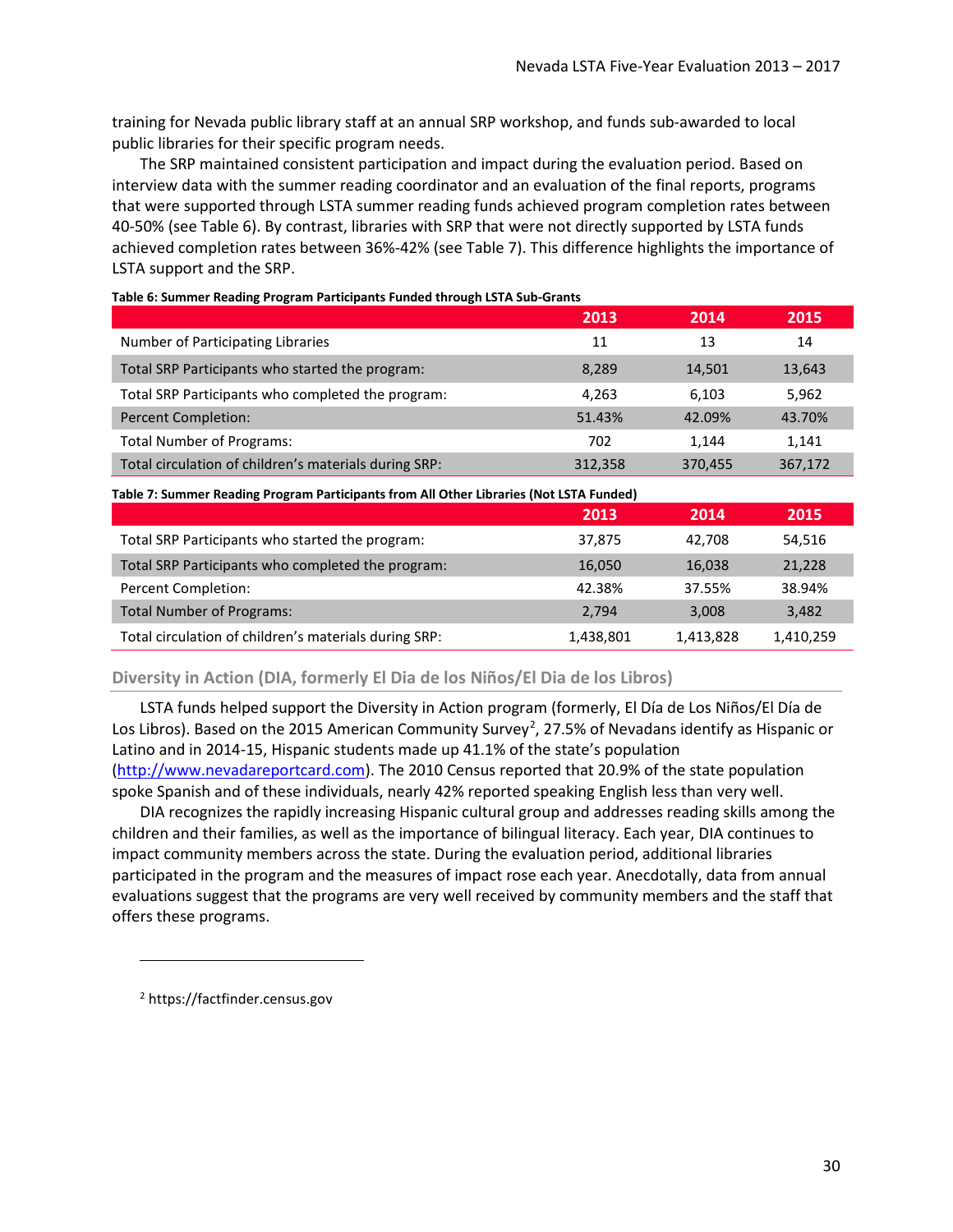|                               | 2012 | 2013 | 2014 |
|-------------------------------|------|------|------|
| Participating Libraries       |      |      |      |
| <b>Total Participants</b>     | 1404 | 1459 | 2588 |
| New Library Cards to Children |      | 97   | 306  |
|                               |      |      |      |

#### **Table 8: DIA Impacts**

### **Center for the Book/National Book Festival**

#### *Letters About Literature*

Letters About Literature (LAL) is a national reading and writing contest for students in grades ranging from 4 through 12. Students read a piece of literature (i.e., a poem, book, or speech) and compose a "letter" to the author, describing the personal impact of the work on the student. The letters are judged on state and national levels. In Nevada, participation has steadily increased over time. [Table 9](#page-30-1) provides the most recent LAL data.

#### <span id="page-30-1"></span>**Table 9: Letters About Literature (2015 - 2016)**

|                      | Total # of     | Increase from        | # Advanced to      | % to State |
|----------------------|----------------|----------------------|--------------------|------------|
|                      | <b>Letters</b> | <b>Previous Year</b> | <b>State Level</b> | Level      |
| Level 1 Grades 4-6   | 247            | 50%                  | 22                 | 8.91%      |
| Level 2 Grades 7 & 8 | 147            | 18%                  | 17                 | 11.56%     |
| Level 3 Grades 9-12  | 216            | 143%                 | 29                 | 13.43%     |

## <span id="page-30-0"></span>Summary and Recommendations

The Statewide Reading Programs are important for all citizens of Nevada, whether or not they are directly impacted by these programs. One specific purpose of these programs is to enhance the literacy of Nevadans in all areas. The evidence from SRP attendance and other final evaluations confirms that the activities directly benefited approximately 40,000 children and 3,000 families annually. During the evaluation period, El Dia de los Niños was expanded and rebranded as the Diversity in Action program, which increased in terms of programs, participants, and persons served. Overall, the importance and impact of the identified summer reading programs and activities are evident. While the impacts of the Statewide Reading Program are positive, there remain many residents who could benefit from these services. Recommendations are as follows:

- These activities are vital to the health of Nevada and it is recommended that NSLAPR identify and pursue avenues to establish permanency of these programs.
- The demographic and ethnic diversity of Nevada continue to shift. Statewide Reading Programs like Summer Reading and DIA have become more important. It is recommended to continue all summer reading programs and expand their reach to underserved populations whenever possible.
- Identify marketing strategies to broaden the participation in and impact of Statewide Reading Programs.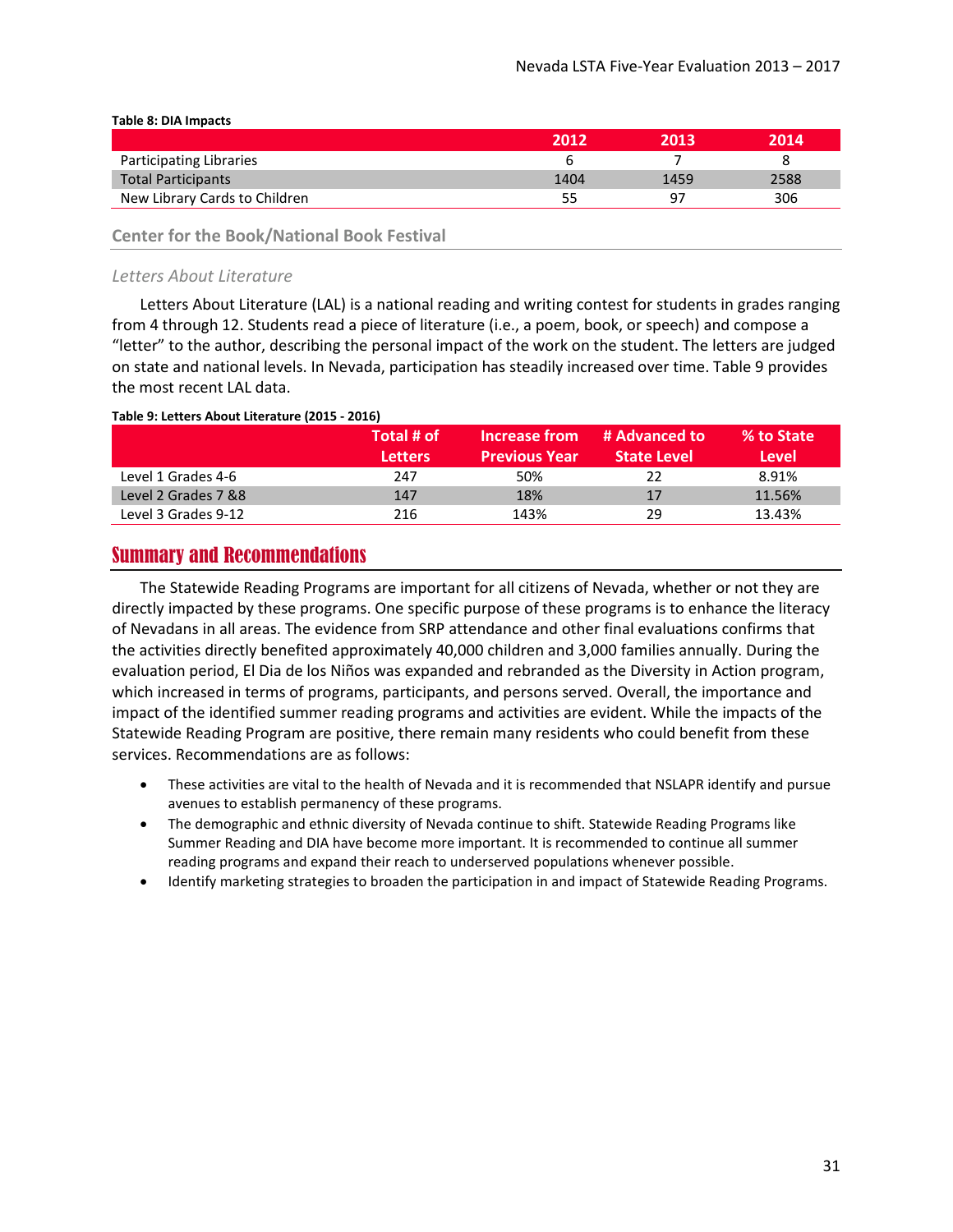## <span id="page-31-0"></span>**Section 7: LSTA Priorities 1 & 3 – Statewide Talking Books Operations**

## <span id="page-31-1"></span>Background

The Nevada Talking Books Service (NTBS) is a program offered at no cost to Nevada residents who have a disability that prevents them from accessing print library materials. In Nevada, approximately 2.8%<sup>[3](#page-31-4)</sup> of individuals have a documented vision difficulty that may lead to eligibility for the NTBS, though visual impairment may not represent the full range of disability preventing access. Further, the NTBS program serves many patrons that are elderly and may be homebound, and thus provides an important service to patrons whom may be unable to travel to the library and may not be able to find materials in the format needed. Further, local libraries that serve rural and urban communities may not house materials for the visually impaired or have limited offerings for individuals with visual impairments. Thus, the NTBS is designed to fill critical gaps in the state.

NTBS specifically aligns with Goal 3 of the 5-year LSTA plan and as such is designed to provide a responsive learning environment for Nevada residents. Further, it is intended to address issues of access to information in a variety of formats to meet individual needs, as outlined in the LSTA priority #1. During this reporting period, LSTA funding supported the NTBS in providing a personalized reading experience to patrons. NTBS grant applications from 2013-2016 indicate planned activities and funding requests for staffing to provide support services, outreach activities, tracking systems to catalog materials (i.e., the Keystone Library Automation System (KLAS)), funding to provide greater access to appropriate materials through online repositories, and increasing the recording of new materials through the Nevada Recording Program. In addition, each year of the 5-year period under review emphasized different activities within the NTBS related to individual needs and access issues. For example, in 2013, there was an emphasis on increasing access to the program itself; 2014, the program emphasized the expansion and development of the Nevada Recording Program; in 2015 the NTBS program was particularly concerned with expanding access to the digital databases and library materials; and in 2016, the NTBS was focused on ensuring adequate media that aligned with patron interests was available.

## <span id="page-31-2"></span>Evaluation Questions

Retrospective and process questions were posed within the context of this evaluation. Specifically, evaluators accessed available data sources to determine:

- 1. The extent to which the NTBS contributed to progress on Goal 3 of the Five-Year Plan and Priority #1.
- 2. How the NTBS appeared to be working for library staff and clientele.
- 3. The extent to which library patrons and staff were satisfied with the NTBS.
- 4. Whether usage increased following recommendations from the 208-2012 Nevada LSTA evaluation.

## <span id="page-31-3"></span>Methods and Data Sources

l

To address the evaluation questions, several data sources were utilized. Funding applications from 2013-2016 and final evaluation reports from 2013-2015 were subject to a content analysis. Qualitative data was also gathered from an interview (see [Appendix I](#page-53-0) for protocol) with the program manager for the NTBS. Interview data and previous reports were analyzed using the coding scheme that can be found

<span id="page-31-4"></span><sup>3</sup> Source: 2010 Census data available at https://www.census.gov/data.html.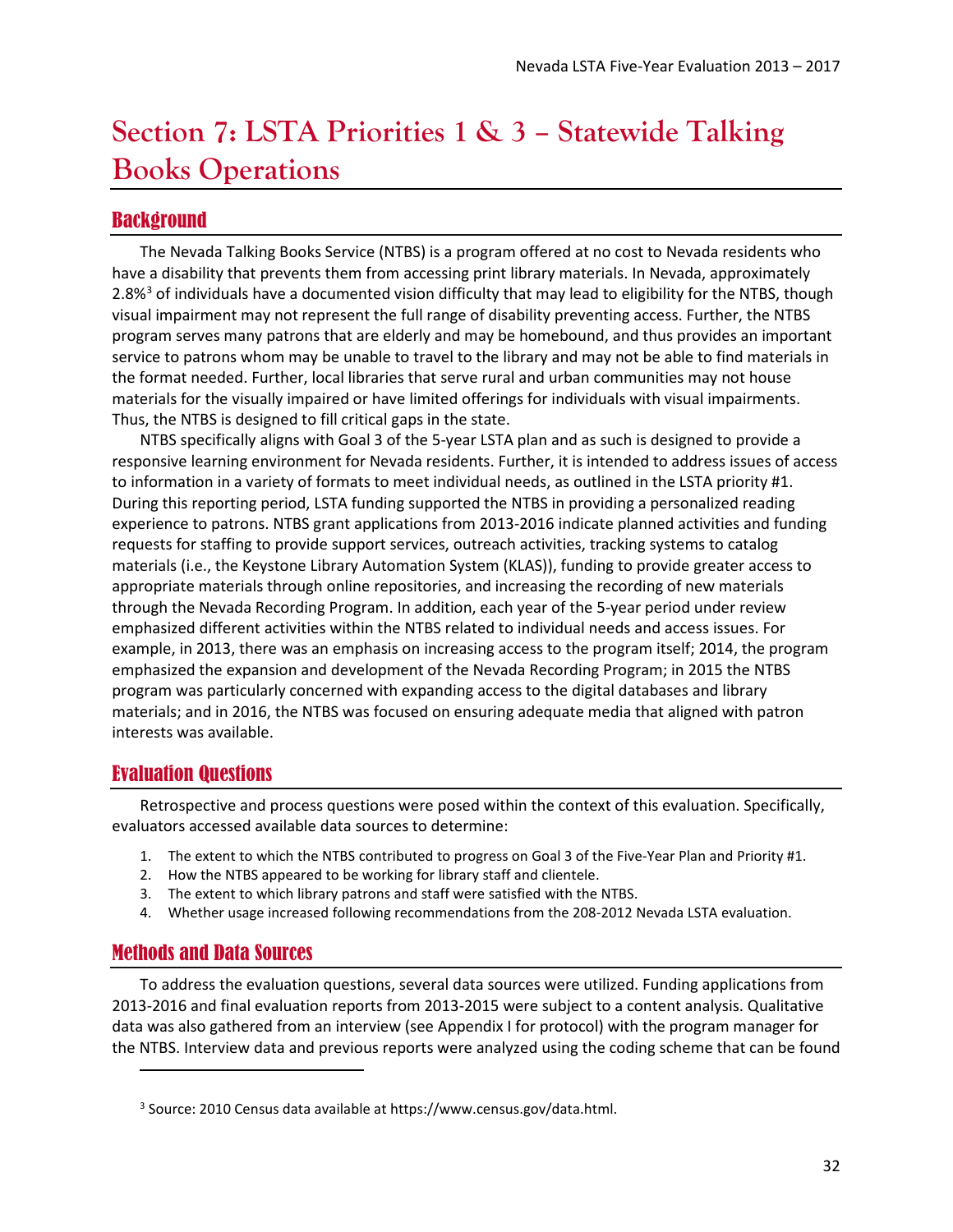in [Appendix E](#page-42-0) with the addition of codes to identify how the NTBS contributed to the development of content, management of content, and access to content. Statistics reported in NTBS and state library documents were used to describe activities and usage of the program.

#### <span id="page-32-0"></span>Findings

 $\overline{\phantom{a}}$ 

#### **NTBS Contribution to Providing a Responsive Learning Environment**

The NTBS program was identified by library staff as pertaining only to the LSTA 5-year plan goal of providing a responsive learning environment. The data provided indicated that a responsive learning environment *was* fostered in the state through the NTBS program through three primary avenues: development of content, management of content, and access to content.

*Development of content*. A major initiative over the past reporting period was to create localized content for patrons who wanted materials about Nevada. This content was developed through the Nevada Recording program, which contributed at least  $56<sup>4</sup>$  $56<sup>4</sup>$  $56<sup>4</sup>$  titles during the reporting period, with an increasing rate of recording annually. Along with books, the NTBS developed and recorded three different Nevada-related periodicals over the grant period: *Nevada, Nevada in the West,* and *Nevada in Review* (no longer recorded). The NTBS also contributed other material that might not otherwise be available to patrons. For example, in 2013, the NTBS was invited to participate in a pilot of the Braille and Audio Reading Download (BARD) program and subsequently contributed unique content to the national BARD download site. The NTBS also consistently communicated changes and improvements to their patrons through the quarterly newsletter, *SilverLinings*, that was recorded and distributed to patrons. Further, analyses of usage patterns in 2016 indicated that biographies and westerns represented two major categories of materials accessed, and the NTBS program subscribed to a periodical that would provide additional interest-driven content to patrons.

*Management of content.* The NTBS spent a significant portion of allocated funds on content management activities. This includes supporting licenses for the KLAS (online management system – OPAC), tracking audio analog and digital audio books, sending books and players to patrons via US Mail, and supporting downloads of material through the BARD system.

*Access to content.* The NTBS increased access to content in a variety of ways over the grant period. Most notably, the NTBS moved toward greater procurement of digital material that could be directly accessed by patrons. Critically, a transition occurred during this reporting period to move toward increasingly digital content that could be accessed via BARD and OPAC, decreasing use of cassette books. However, as reported in the 2016 NTBS LSTA application, only 1/3 of patrons were BARD users. Therefore, to facilitate the introduction of more and varied content to non-BARD patrons, the NTBS intends to take steps to download materials from BARD to digital cartridges that can then be distributed.

#### **NTBS Function for Library Staff and Clientele**

*Library patrons*. Staff at the NTBS have created a structure that is strongly patron-forward. New applications for the program are reviewed quickly and staff contact patrons via telephone for a NTBS introductory session. New requests for access to BARD are reported to be completed within 24 hours, though there is no independent way to verify these numbers. New patrons or existing patrons who wish to access new services are offered a personalized introductory session. Further, NTBS staff assist with selection of materials, maintaining a database that tracks patrons and players. Staff can monitor materials that are physically accessed to ensure that books are not read more than once and can also

<span id="page-32-1"></span><sup>4</sup> From 2013-2015 book titles were added. The final numbers for 2016 and 2017 are unknown.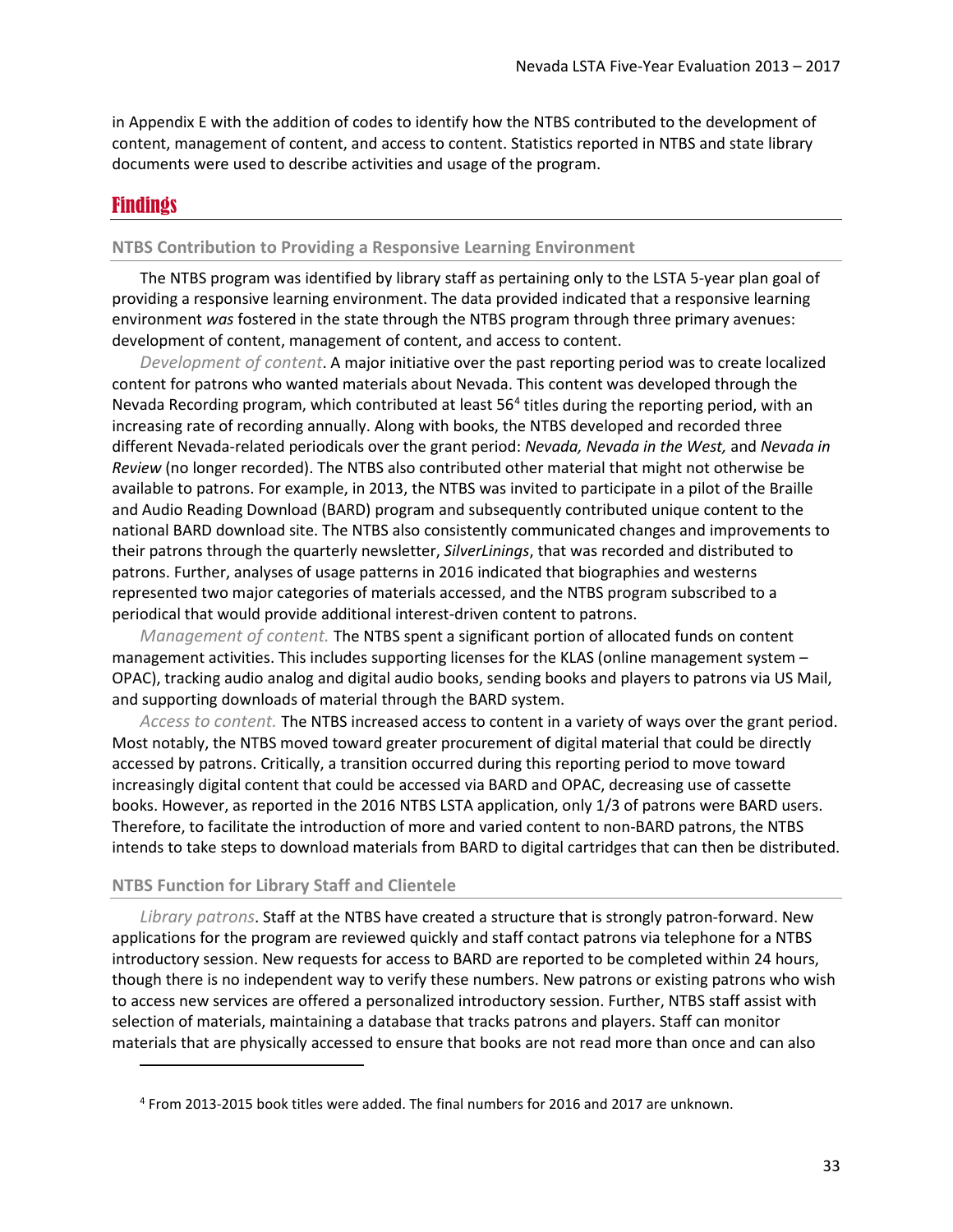generate recommendations based on patron preference. Further, in 2015, the NTBS initiated a Duplication on Demand system, in which once a certain number of requests for a popular book were made, the library created another copy of the book.

Patrons are provided materials at no charge. Patrons may choose to access physical audio materials, in which case materials are mailed postage free in both directions. Users may also access materials digitally at no cost. There is no charge to users for overdue or lost items.

As mentioned previously, one unique feature of the NTBS is the primary recording of books about Nevada and written by Nevadan authors that provide localized content not otherwise available to patrons. Patrons noted the Nevada specific content in comments such as *"I love both NV magazines. What great history. Read same day I receive. Appreciate all of you."* This attention to supplemental material suggests a strong awareness of library staff that provision of a responsive environment means more than just format of material and accessibility, but also means provision of a wide range of content.

*Library staff*. Interview and evaluation report data indicated that, although improved from the previous 5-year LSTA period, staffing challenges remained for the NTBS. Over the current period, staff were in transition with new hires and changes in responsibilities. Data on staff perceptions about the program itself were limited, but interview data suggested that the program appeared to be functioning well with the existing staffing levels. Concerns were noted about the time taken away from working on the library itself due to grantsmanship demands.

#### **Library Patron and Staff Satisfaction with NTBS**

As part of their internal evaluation process, NTBS staff collected satisfaction survey data in 2013 & 2014 and reported examples of patron comments in annual reports. Primary data from satisfaction surveys were not available to the external evaluation team, but report summaries, anecdotal information, and perceptions of the program director indicated generally a high level of user satisfaction. In 2013, 92% of respondents (n = 398; 27% response rate) indicated their expectations were met and that they were receiving the materials they desired. A 2014 survey was developed specifically to assess user satisfaction with the Nevada Recording program. Of the 184 responses received, 85% reported a positive experience with the Nevada material. User surveys were not issued in subsequent years.

Staff satisfaction with the NTBS was not reported in the evaluation reports. However, coded comments in interview and reports indicated staff had access to professional development opportunities (e.g. travel to conferences) and training on new processes and technology (e.g., Audio program). Staff turnover did occur during the grant period, but at the same time, the library also was able to utilize volunteers to help maintain program quality.

#### **NTBS Use**

The evaluation completed for the previous 5-year period (2008-2012) reported underutilization of NTBS materials due to a variety of hypothesized reasons. The recommendation followed that the NTBS program increase outreach activities. The NTBS appears to have been responsive to this recommendation, as the data sources indicate a steady, positive trend in most usage metrics.

The NTBS annual evaluation reports include a variety of usage statistics, many of which were reported in a consistent manner across the documents provided. [Table 10](#page-34-1) depicts a positive trend in the number of patrons/active users engaged with NTBS materials. Reports indicated that the majority of these users were adult patrons.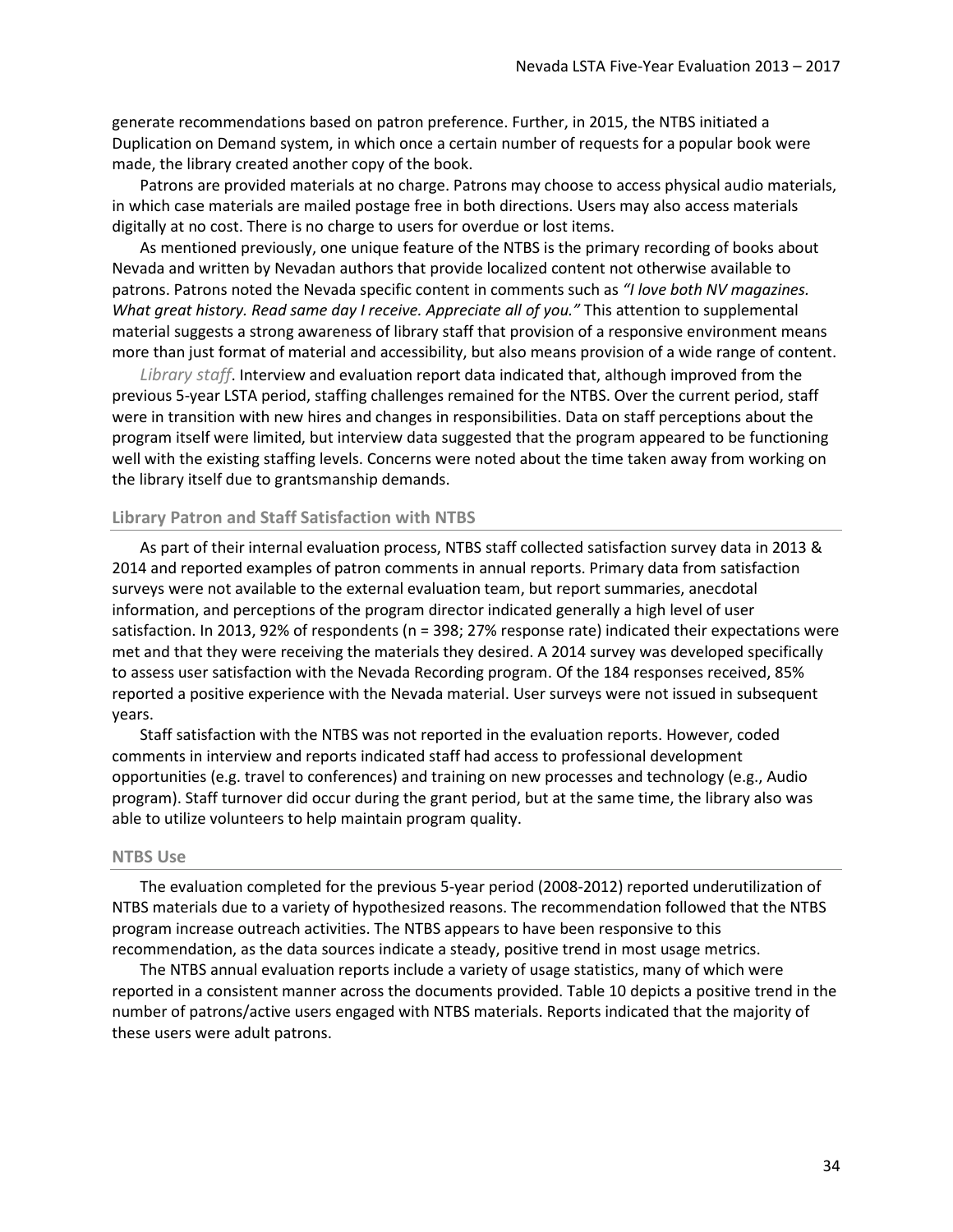|      | # patrons | <b>Materials in</b><br><b>Circulation</b> | # BARD<br><b>downloads</b> | # BARD<br>users | #OPAC/web<br>logins | #Outreach<br>events' |
|------|-----------|-------------------------------------------|----------------------------|-----------------|---------------------|----------------------|
| 2013 | 1609      | 93.111                                    | 16,519                     | 288             | 2,337               | 191                  |
| 2014 | 1648      | 110.793                                   | 19,604                     | $\ast$          | 1,989               | $\ast$               |
| 2015 | 1721      | 110.415                                   | 23.132                     | 336             | 2.059               | 196                  |

#### <span id="page-34-1"></span>**Table 10: Usage Statistics for NTBS**

\*Information not reported. Reports for 2016 & 2017 were not available at the time of the preparation of this report.

Notably, the number of logins and downloads from the BARD system exceeded targets annually and the number of OPAC logins (though slower than expected) also demonstrated increased activity from patrons in accessing online content. However, staff noted that many users still do not access the online material and rely on cassettes.

When usage targets were not met, NTBS staff appeared to create a plan of action to address areas of concern. For example, NTBS staff noted a decrease in circulation of Nevada titles, perhaps due to finite titles in the collection in 2013. However, targets for Nevada content were exceeded in subsequent years, perhaps corresponding to increased number of titles available and efforts taken by NTBS staff to alert patrons of new titles through outreach activities.

#### <span id="page-34-0"></span>Summary and Recommendations

In summary, evidence reviewed from the NTBS program indicated that the program is succeeding in meeting its goals to provide a responsive learning environment for Nevada residents and increase access for diverse populations, notably residents with visual impairments.

The outreach activities appear to have been successful in raising program visibility as evidenced by usage statistics and participant feedback. Due to the emphasis of the program on increasing access to Nevada-specific programming, the evaluators recommend continued efforts to expand content offerings that are in line with patron interests. With the apparent success of getting the word out that NTBS is available to vision-impaired users, the library may wish to continue outreach efforts to encourage patrons to use web-based databases and digital materials, to (1) reduce the staff hours dedicated to logistical activities, and (2) to provide even more rapid and personalized access to content for users. However, it should be noted that the current user population is typically over the age of 65 and of lower income than individuals without visual disabilities, which may mean that internet access and knowledge may be limited. Thus, the current diversified content delivery system of NTBS should be considered an asset of the program in ensuring that individuals with disabilities and in underserved parts of the state (e.g. rural) are able to engage in lifelong learning.

It is not clear from the materials available for the evaluation the extent to which the program is focused on increasing access for younger Nevada users. The annual evaluation reports indicate some outreach activities were geared toward children, youth, and younger adults, but it is difficult to disentangle how these activities may be related to usage from these groups. It is likely that children still engaged in schooling receive services through their school libraries and may engage more frequently in independent access through online services. However, it is recommended that if possible, the NTBS engage in needs analyses activities or in-depth analyses of online usage patterns by patron age to ensure that residents under the age of 65 are not being underserved.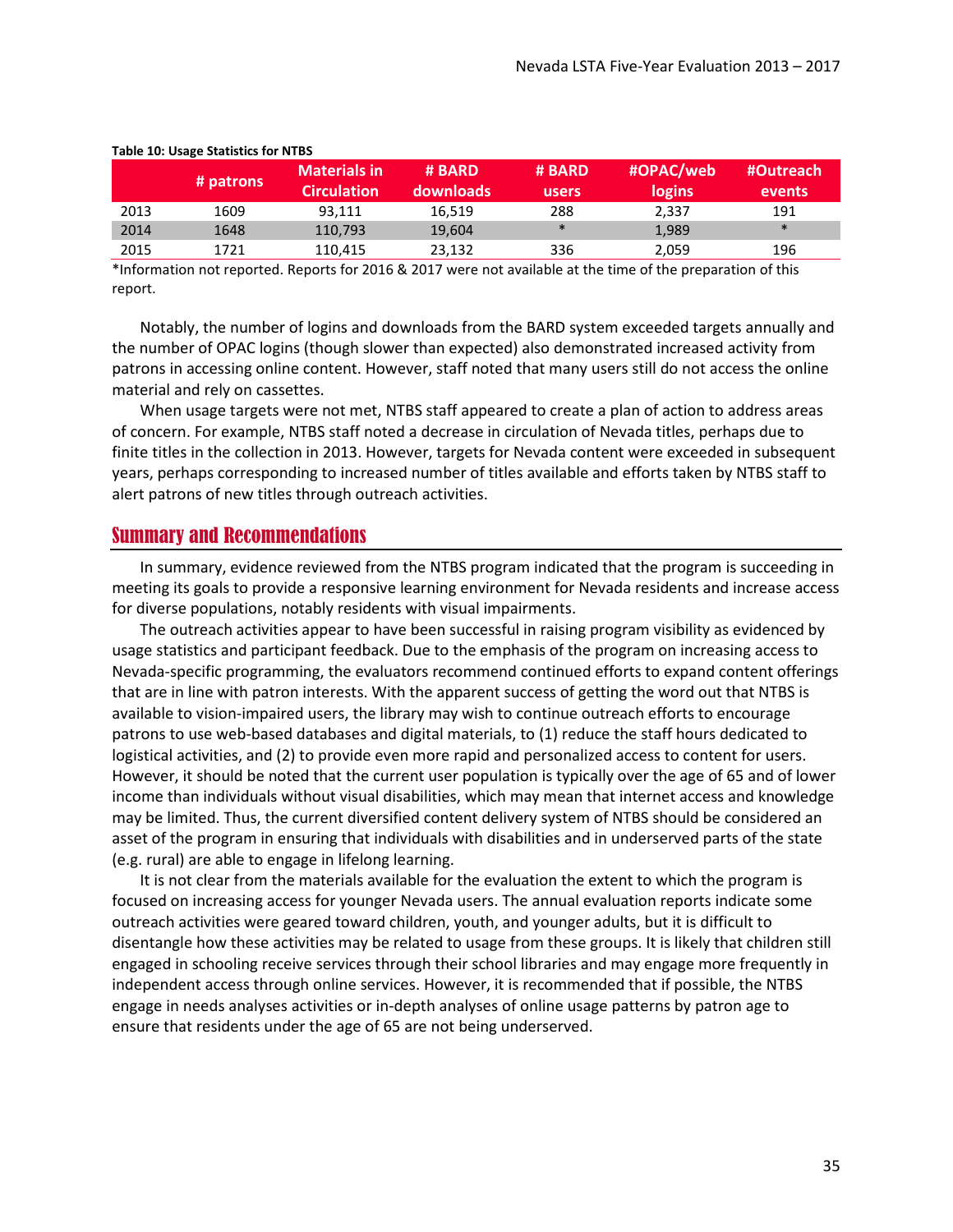## <span id="page-35-0"></span>**Evaluation Summary**

Based on the review of the available data, interviews, and surveys, it is evident that **in addition to meeting or surpassing all of the State-level goals presented in the 2013 – 2017 LSTA Plan, the Nevada State Library is addressing all LSTA priorities in a significant way.** Overall, the LSTA Grants to States program has had a positive impact on Nevada's 2013 – 2017 LSTA Plan goals and associated LSTA Grants to States priorities. Included in this progress is the targeted impact upon several groups, namely: families, youth, and children, minority populations, geographically diverse groups, individuals with disabilities, unemployed patrons, and the library workforce. Based on interview, survey, usage data, and anecdotal data, the programs have been well received.

In addition to the implementation successes, there are some important elements to keep in mind when evaluating these LSTA Five Year Plan activities. Specifically, these projects exist within a culture that has shifted toward less secure sources of funding. As noted earlier, this report follows a period highlighted by one of the worst recessions in the history of the United States. Many library budgets were cut, leaving librarians and staff with few options. Some (e.g., academic, school, or special libraries) elected to leverage LSTA funding to accomplish minimum operational capacity. In the public library system, these funds are leveraged in ways that directly support programs, rather than replace or supplant funding that has been eliminated. Although a comprehensive cost analysis was beyond the scope of this evaluation, the recipients of the LSTA funds appeared to use the funds in a way that maximized the impact of every dollar.

Also from these data, several general recommendations were compiled. These recommendations are listed below.

- Based on the breadth of Nevada's needs and the observed success of the LSTA Grants to States funded programs, continue the proposal, application, and ranking process of the competitive grants program.
- Consider including the Nevada State Five-Year Plan goals and LSTA priorities in both the applications *and* final reports. This would streamline an outcome based evaluation of the LSTA Grants to States programs.
- In final report for program activities, consider adding a self-assessment of whether or not each project met the Five-Year Plan goals and LSTA priorities.
- Consider identifying metrics to determine areas/populations of highest need; consider priority funding or a separate pool of funding for those areas/populations.
- Develop and provide participants with some guidelines pertaining to data and evaluation, particularly as both relate to evidence in terms of addressing LSTA priorities and 5 Year State plan goals.
- Establish consistent outcome requirements/guidelines; provide extensive training and guidance on outcomes based assessment.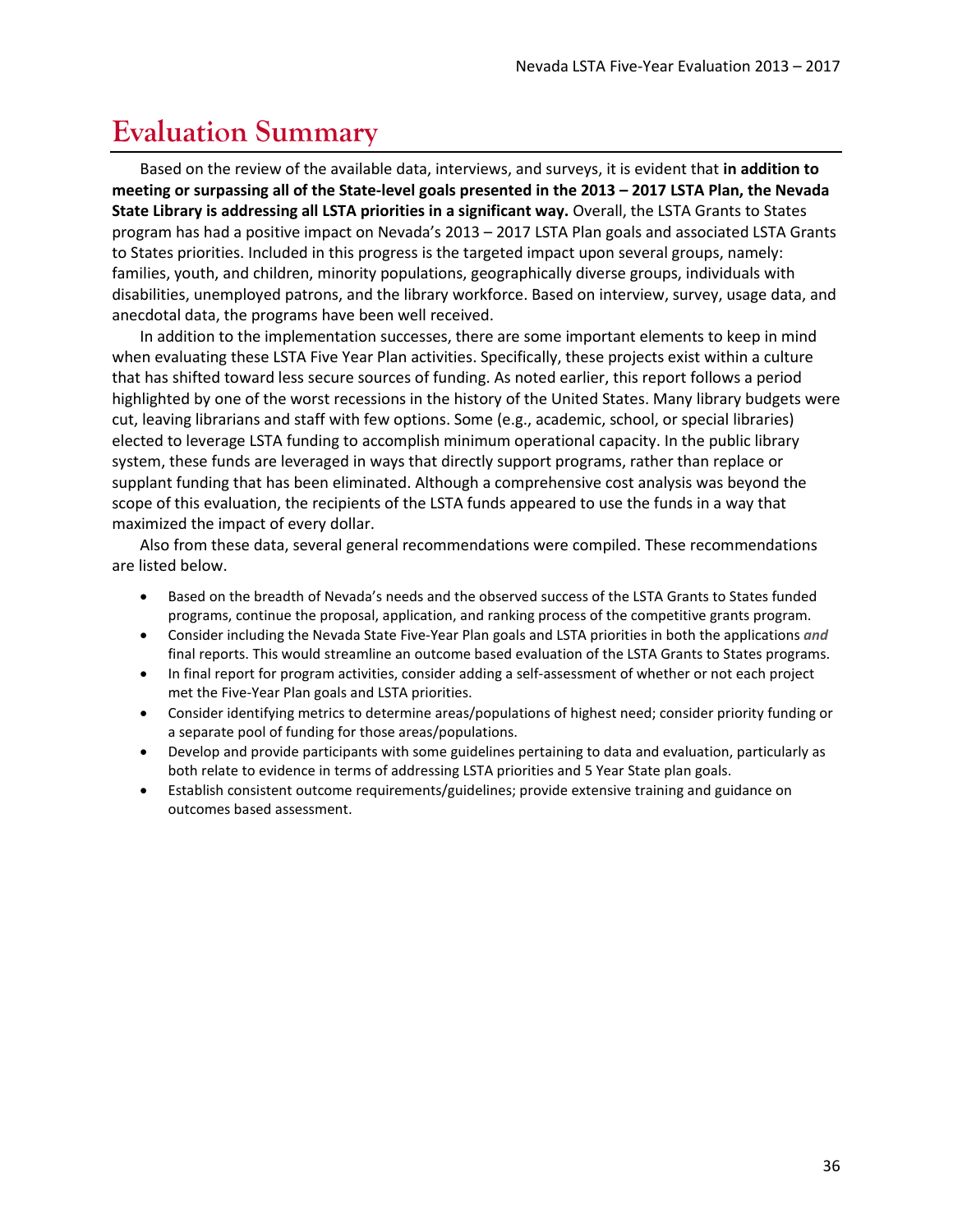# <span id="page-36-0"></span>**Appendices and Annexes**

## <span id="page-36-1"></span>Appendix A – List of Acronyms Used

| <b>CHI</b>    | <b>Cultural Heritage Institutions</b>                                          |
|---------------|--------------------------------------------------------------------------------|
| <b>CLAN</b>   | <b>Cooperative Libraries Automated Network</b>                                 |
| <b>CREA</b>   | Center for Research, Evaluation, and Assessment                                |
| <b>CSLP</b>   | Collaborative Summer Library Program                                           |
| <b>DIA</b>    | Diversity in Action                                                            |
| <b>EBSCO</b>  | Elton B. Stephens Co., company name                                            |
| <b>FY</b>     | Fiscal Year, In Nevada, the fiscal year extends from July 1 to June 30         |
| <b>IMLS</b>   | Institute of Museum and Library Services                                       |
| <b>LAL</b>    | Letters About Literature                                                       |
| <b>LEA</b>    | <b>Local Education Agency</b>                                                  |
| <b>LSTA</b>   | Library Services and Technology Act                                            |
| <b>NSDAC</b>  | Nevada Statewide Digital Advisory Committee                                    |
| <b>NSDAP</b>  | Nevada Statewide Digital Action Plan                                           |
| <b>NSLA</b>   | Nevada State Libraries and Archives (former name)                              |
| <b>NSLAPR</b> | Nevada State Library, Archive and Public Records                               |
| <b>NTBS</b>   | Nevada's Talking Books Service                                                 |
| <b>SCEP</b>   | <b>Statewide Continuing Education Program</b>                                  |
| <b>SCLL</b>   | State Council on Libraries and Literacy                                        |
| <b>SES</b>    | Socio Economic Status                                                          |
| <b>SLAA</b>   | State Library Administrative Agency                                            |
| <b>SRP</b>    | <b>Summer Reading Program</b>                                                  |
| <b>STEM</b>   | Science, Technology, Engineering, and Mathematics                              |
| <b>STEAM</b>  | Science, Technology, Engineering, Art, and Mathematics                         |
| <b>SY</b>     | School Year, In Nevada, the school year extends from late August to early June |
| <b>UNLV</b>   | University of Nevada, Las Vegas                                                |
| <b>UNR</b>    | University of Nevada, Reno                                                     |
|               |                                                                                |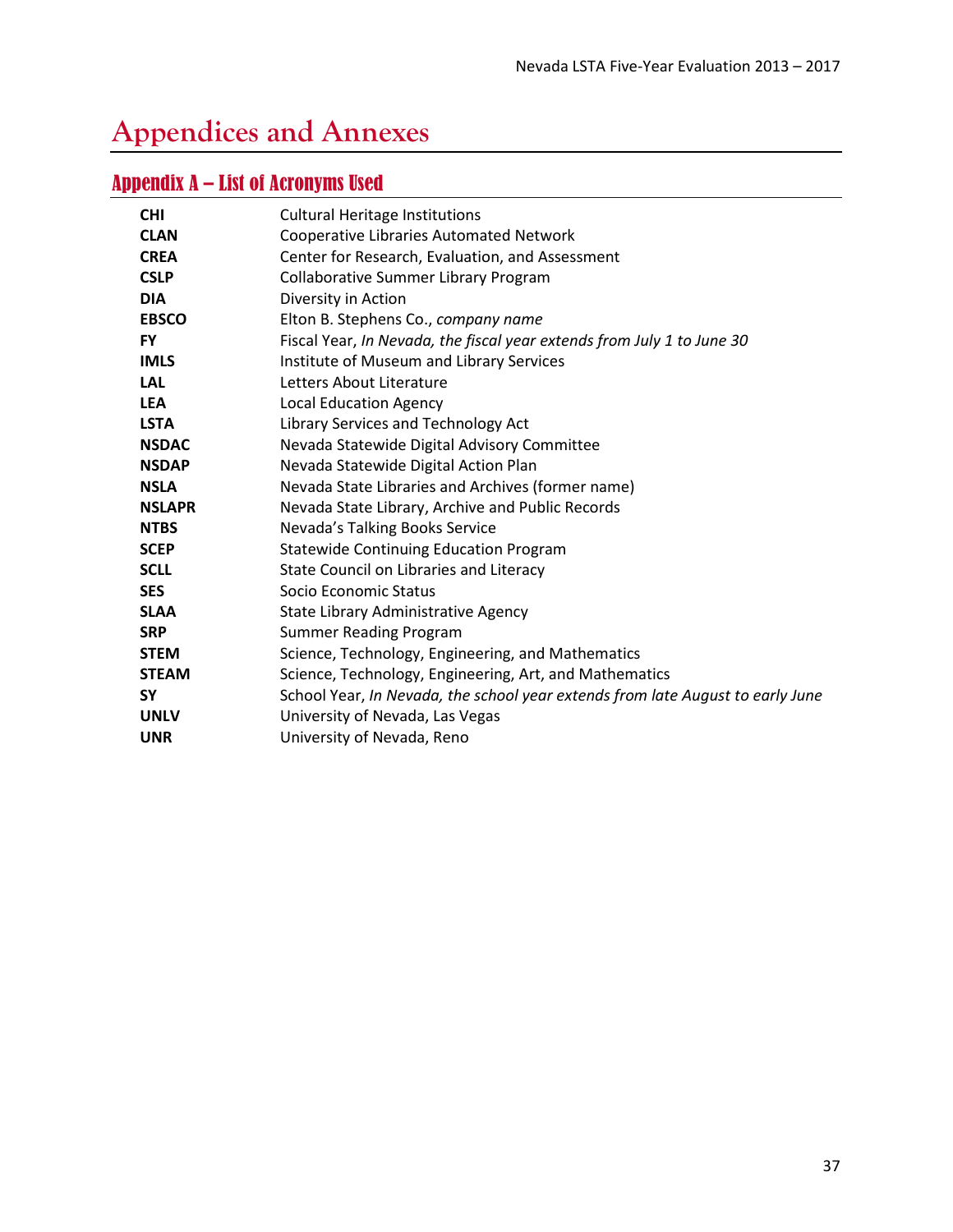## <span id="page-37-0"></span>Appendix B – List of People Interviewed

Alexander, Donna: Nevada State Library Archives & Public Records (former) Baker, Diane – Assistant Director for Finance, Carson City Libraries Brinkerhoff, Kathie – Library Director, Pershing County Day-Swain, Dr. Becky – Executive Director of the Office of Sponsored Projects, College of Southern Nevada DeBuff, Robbie: Continuing Education, Statewide reading, Rural bookmobiles, and Public Library **Statistics** Dech, Lois – School Librarian, Carlin Combined Schools Geddes, Amy – Library Director, Lyon County Lewis, Forrest – Library Director, North Las Vegas Lloyd, Carol – Library Director, Churchill County Markles, Betts – Library Director, Southern Nevada College Murphy, Shar – School Librarian, Honors Academy Oberhansli, Courtney – Library Director Mineral County Romero, Lois – Library Director, White Pine County SCLL in aggregate\* Siegel, Neil – Reference Librarian, Truckee Meadows Community College Westergard, Tammy: Nevada State Library Archives & Public Records Williams, Hope – Nevada State Library, Archive and Public Records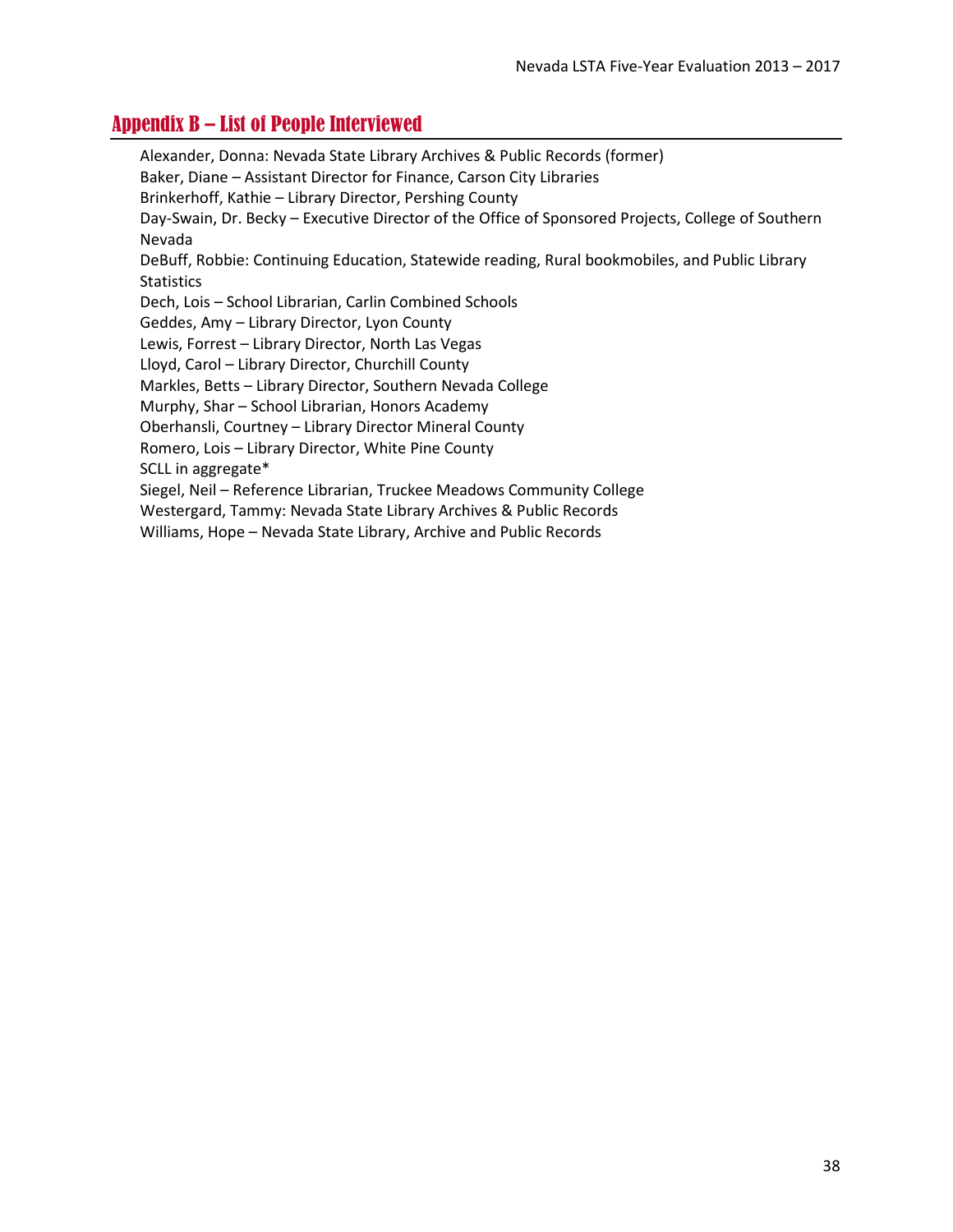## <span id="page-38-0"></span>Appendix C – Bibliography

About Us. (n.d.). In *Rocket Languages*. Retrieved from[: http://rocketlanguages.com](http://rocketlanguages.com/) Benefits. (n.d.). In *SimpleDL.* Retrieved from: [http://www.simpledl.com](http://www.simpledl.com/)

Browse Collections. (n.d.). In *Nevada Digital Collections Portal.* Retrieved from: <http://omeka.library.unlv.edu/omeka/items>

Butterworth, T. M. (2014). *Fact sheet: Facts about elementary-secondary education.* Retrieved from: [https://www.leg.state.nv.us/Division/Research/Publications/Factsheets/Elementary-](https://www.leg.state.nv.us/Division/Research/Publications/Factsheets/Elementary-SecondaryEducation.pdf)[SecondaryEducation.pdf](https://www.leg.state.nv.us/Division/Research/Publications/Factsheets/Elementary-SecondaryEducation.pdf)

Census.gov. (n.d.). Retrieved from:<https://www.census.gov/>

Chinni, D. (Nov, 2014). *Urban, rural divide growing deeper throughout US.* NBC News: Meet the Press. Retrieved from: http://www.nbcnews.com/meet-the-press/urban-rural-divide-growing-deeperthroughout-us-n243996

Creswell, J., & Plano Clark, V. (2007). *Designing and Conducting Mixed Methods Research*. Thousand Oaks, CA: Sage.

Data.gov. (n.d.). Retrieved from: [https://www.data.gov](https://www.data.gov/)

Enrollment for Nevada Public Schools. (n.d). In *Department of Education.* Retrieved from: <http://www.doe.nv.gov/DataCenter/Enrollment/>

Five Year Plans. (n.d.). In *Institute of Museum and Library Services*. Retrieved from: <https://www.imls.gov/sites/default/files/state-profiles/plans/nevada5yearplan.pdf>

Goodpaster, K. P. S., Adedokun, O. A., & Weaver, G. C. (2012). Teachers' perceptions of rural STEM teaching: Implications for rural teacher retention. *Rural Educator, 33*(3), 9-22.

Henderson Libraries Digital Collections. (n.d.). In *Henderson Libraries*. Retrieved from: [http://hendersonlibraries.com](http://hendersonlibraries.com/)

Letters About Literature. (2016). In *Read.gov*. Retrieved from:<http://read.gov/letters/>

Maack, S.C., Sweeney, J. K., Hopkins, A., (2012). *Nevada State LSTA Five-Year Evaluation Report for 2008 – 2012.* Carson City, NV: Nevada State Library & Archives.

Measuring Success Initiative in the Grants to States Program. (n.d.). In *Institute of Museum and Library Services*. Retrieved from: [https://www.imls.gov/research-evaluation/program-evaluation/grants](https://www.imls.gov/research-evaluation/program-evaluation/grants-state-library-agency/measuring-success-initiative)[state-library-agency/measuring-success-initiative](https://www.imls.gov/research-evaluation/program-evaluation/grants-state-library-agency/measuring-success-initiative)

Nevada Department of Education (2010). *Nevada Annual Reports of Accountability*. Retrieved from: <http://www.nevadareportcard.com/>

Nevada Library Directory. (n.d.). In *Nevada State Library Archives & Public Records*. Retrieved from: <http://nsla.nv.gov/Development/NVLibraryDirectory/>

Nevada Literary Map (n.d.). In *Google Maps*. Retrieved from:

[https://www.google.com/maps/d/u/0/viewer?mid=1nC5qIdTWprV\\_leBES7GTYYeQvtY&hl=en&ll=38.56](https://www.google.com/maps/d/u/0/viewer?mid=1nC5qIdTWprV_leBES7GTYYeQvtY&hl=en&ll=38.56534796740417%2C-116.96319549999998&z=6) [534796740417%2C-116.96319549999998&z=6](https://www.google.com/maps/d/u/0/viewer?mid=1nC5qIdTWprV_leBES7GTYYeQvtY&hl=en&ll=38.56534796740417%2C-116.96319549999998&z=6)

Nevada State Library, Archives, and Public Records (2017). Minimum Public Library Standards for Nevada. Retrieved from:

http://nsla.nv.gov/uploadedFiles/nslanvgov/content/Development/MINIMUM%20PUBLIC%20LIBRARY% 20STANDARDS.pdf

Nevada State Library & Archives (2015). *Nevada Statewide Continuing Education Plan for Libraries and Archives 2015 – 2018*. Carson City, NV: Nevada State Library & Archives.

Nevada Statewide Digital Advisory Committee., Bishoff, L., & Clareson, T,. (2009). *Nevada Statewide Digital Plan 2009-2014*. Carson City, NV: Nevada State Library & Archives.

News. (n.d.). In *BrainFuse Online Learning*. Retrieved from[: https://www.brainfuse.com/](https://www.brainfuse.com/) Products. (2016). In *Evanced Solutions*. Retrieved from: [http://www.evancedsolutions.com](http://www.evancedsolutions.com/)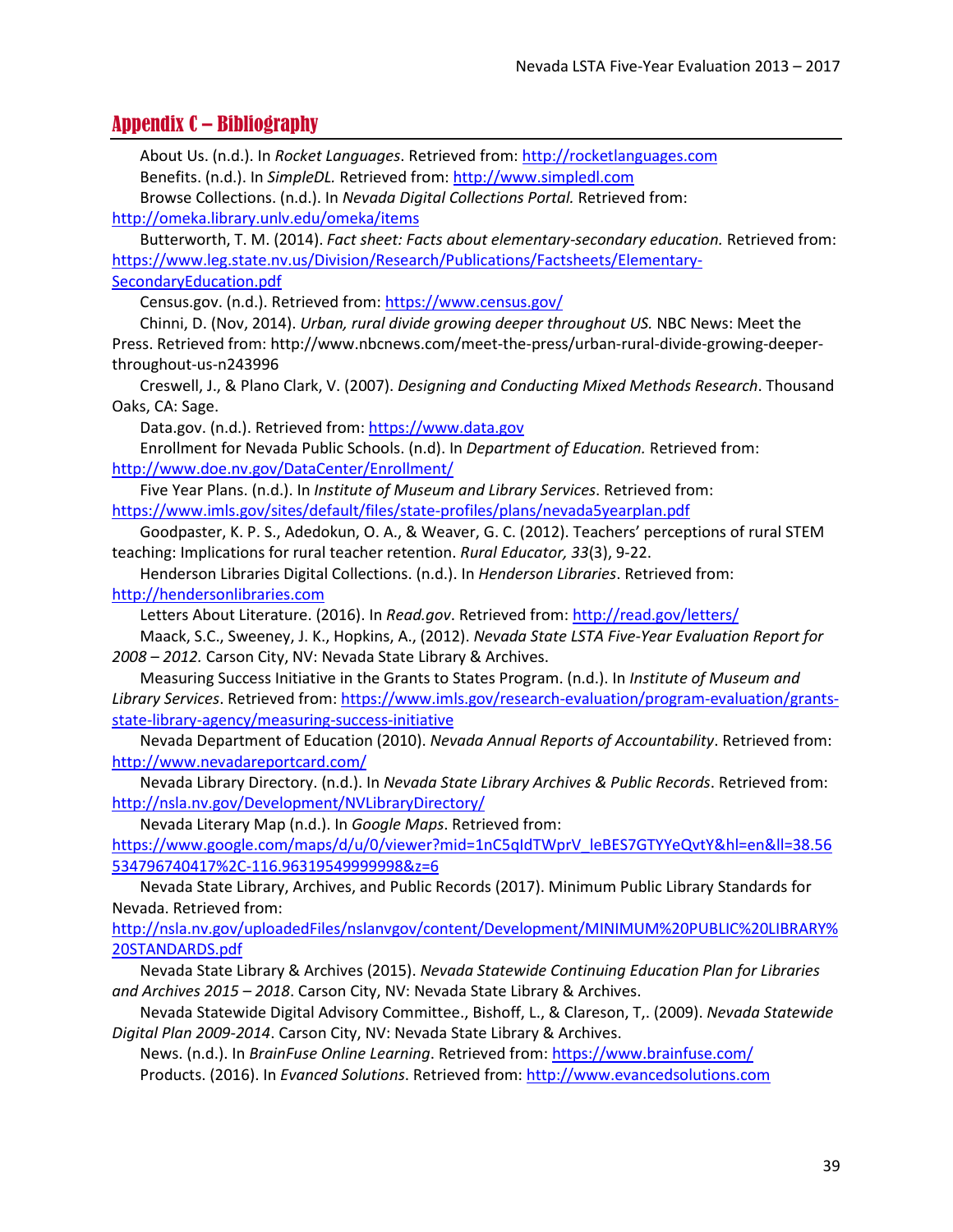Purposes and Priorities of LSTA (n.d.). In *Institute of Museum and Library Services*. Retrieved from: <https://www.imls.gov/grants/grants-state/purposes-and-priorities-lsta>

Sandoval, B., Krolicki, B., Miller, R., Drakulich, K., Murren, H., Rouston, S., et al. (2012). *Moving Nevada Forward: A Plan for Excellence in Economic Development 2012 – 2014*. Nevada Governor's Office of Economic Development.

US Census Bureau (2013). *U. S. Census Bureau, American Community Survey, 5-Year Estimates*. Retrieved 6/26/2013 from: [http://factfinder2.census.gov](http://factfinder2.census.gov/)

What is a Maker Space? (n.d.). In *Makerspace.* Retrieved from [http://spaces.makerspace.com](http://spaces.makerspace.com/)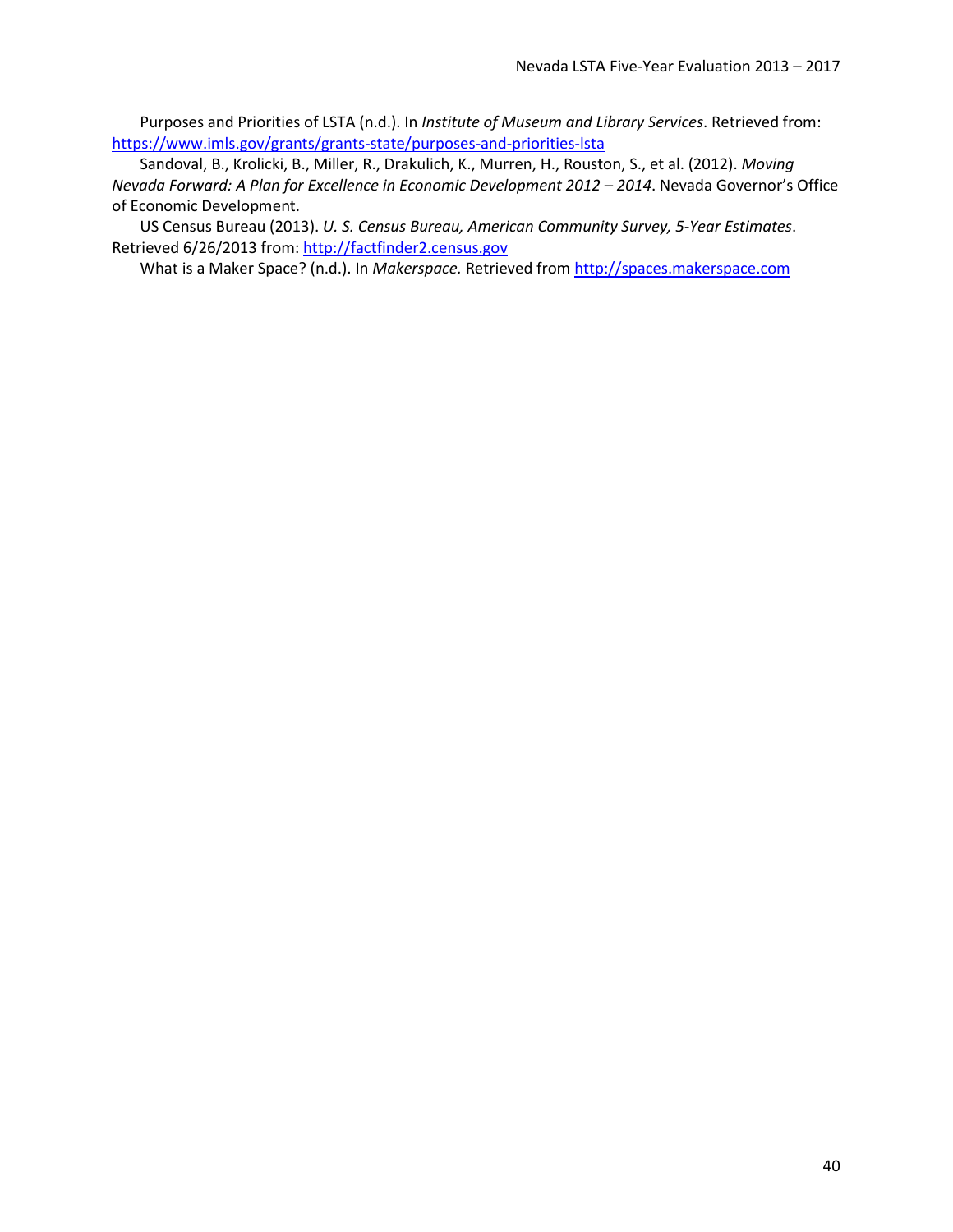## <span id="page-40-0"></span>Appendix D – Nevada Demographics and Information

Nevada is geographically expansive, covering 110,567 square miles. However, roughly 85 percent of its nearly 2.9 million residents live in one of two large metropolitan areas: Las Vegas, and Reno-Sparks, with approximately 2 million and 420,000 residents, respectively. The remaining residents are distributed across 96,500 square miles of remote, rural land. Although fewer in number, the needs of those in rural areas are no less significant when compared to those in urban centers. [Figure 1](#page-41-0) provides a visual representation of the population density of Nevada.

School districts in Clark County (Las Vegas metropolitan area) and Washoe County (Reno/Sparks metropolitan area) serve approximately 85% of the Nevada student population. The other 15 counties, their school districts and local education agencies (LEAs) provide education for fewer than 10,000 students each, or 15% of Nevada students. To illustrate the range of size, the Clark County School District serves 314,023 students (71.8% of the Nevada students) while Esmeralda County LEA has 66 students.

In Nevada, residents with at least some Hispanic origin comprise nearly 27% of the overall population (US Census Bureau, 2013).

Nevada LEAs have had difficulty keeping up with explosive growth and student mobility statewide that has occurred during the last several decades; the Nevada transiency rate during the 2009-2010 school year was 30.4% (NDE, 2011). Martini (2011) reported that Nevada school enrollment grew 255% between 1970 and 2006, the largest increase in the nation. Although the increase has stalled in recent years, projections for growth continue. Regardless, the increase in population corresponds with greater ethnic, racial, and socioeconomic diversity within the state. The Nevada LEAs in rural areas are hard pressed to maintain commensurate levels of training for teachers, educational resources, and essential services to their residents. For many residents, this might simply make life more challenging. However, evidence also indicates that this geographic isolation translates to limited access to well qualified and trained teachers. For example, in STEM fields, remote areas have diminished access to educational resources, and current best practices in teaching STEM (Goodpaster, Adedokun, & Weaver, 2012).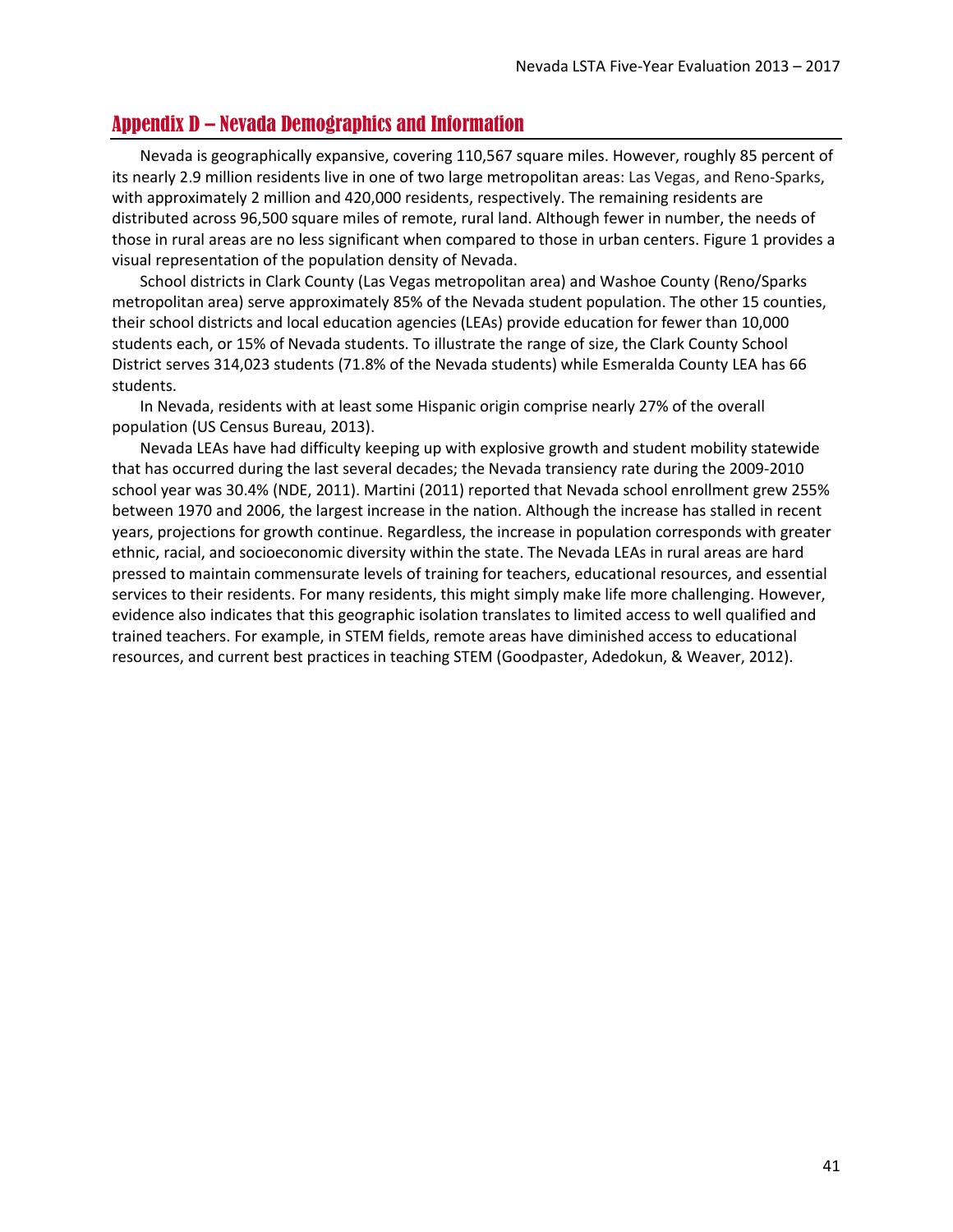<span id="page-41-0"></span>

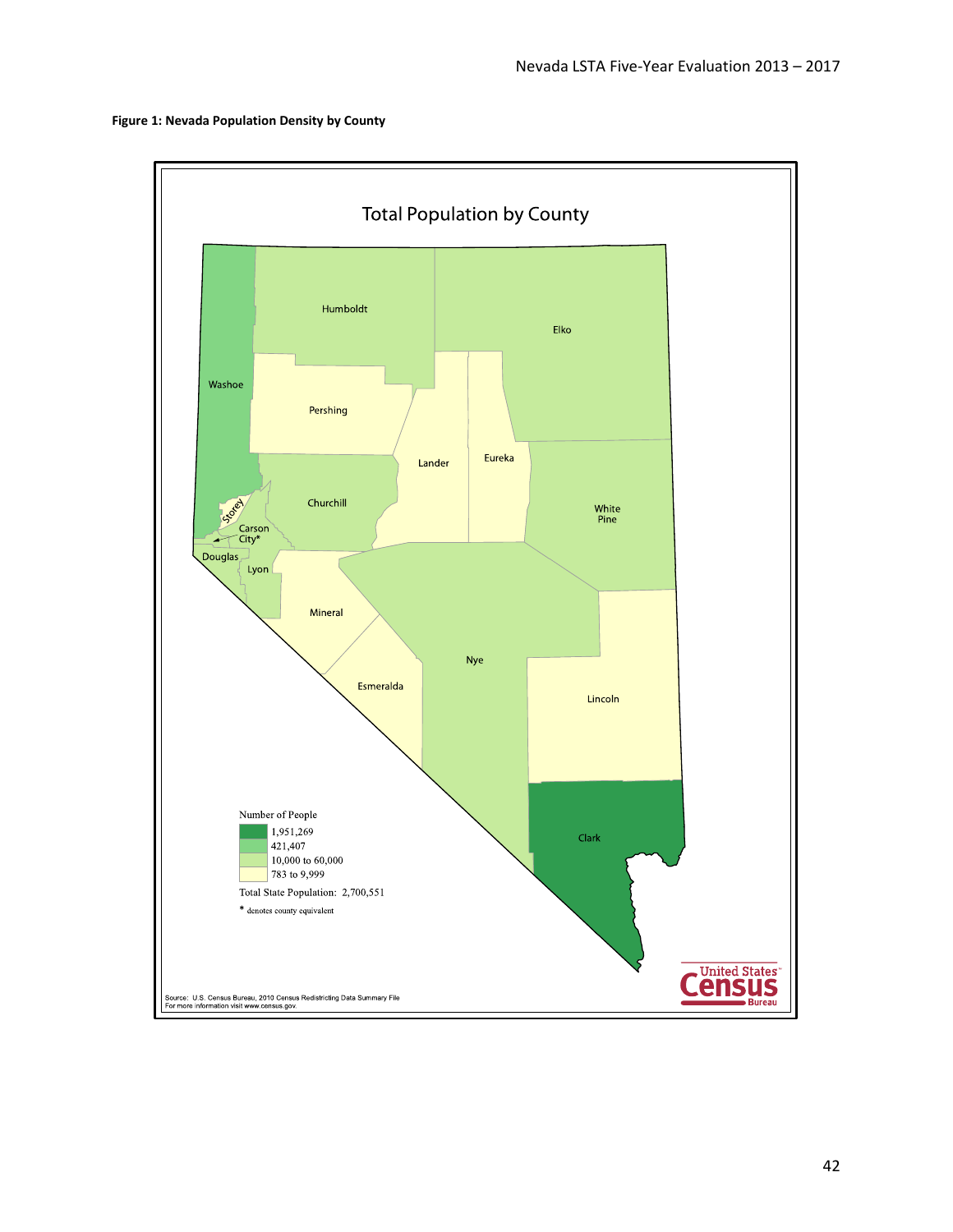## <span id="page-42-0"></span>Appendix E – Quantitative and Qualitative Methods

In all cases, the best available sources of data were sought and used to triangulate analyses around the evaluation questions (i.e., whether or not the programs met goals of the state plan and the extent to which they benefited libraries and their clientele). Details on specific methods are explained in program report sections. Data sources included:

- Phone interviews with Nevada State Library, Archives and Public Records (NSLAPR) staff, members of the State Council on Libraries and Literacy (SCLL), librarians, representatives of museum and other cultural heritage institutions (CHI).
- Data from online surveys, created by the CREA team, concerning the LSTA Sub-grants and Competitive grants.
- Available grant applications, rankings, six-month, annual, and funding reports from 2013 through 2015.
- Available data and reports for Continuing Education, Statewide Reading, Bookmobile, and Public Library Statistics programs from 2013 through 2015.
- Data related to state, county, district, and library population and demographic estimates from U.S. Census Bureau and Nevada State Demographics.
- Data related to school enrollments from Nevada Department of Education.
- Publicly available Nevada and national documents related to the library context.

#### **Survey Method**

Survey questions were identified through: a review of IMLS reporting guidelines, collaboration with NSLAPR administrators, and a review of previous Five Year evaluations. Questions were reviewed and finalized in November, 2016. Items were distributed using Qualtrics Survey Software to a total of 49 individuals who had roles in the implementation or administration of LSTA Grants to States funds during the evaluation period.

Email requests were sent to potential respondents, who included NSLAPR administration to SCLL members, librarians, and staff in Nevada in mid-November, 2016. A follow up email was sent two weeks later. In this email, a link to a Qualtrics survey (provided in [Appendix J\)](#page-54-0) was provided. There were 17 total respondents, for a response rate of 34.6%. This response rate may be partially explained by changes in staffing during the evaluation period, which artificially inflates the number of potential respondents.

The quantitative portion of the survey was analyzed using descriptive methods. Specifically, frequencies and other descriptive statistics were calculated for specific items. For example, the proportion of responses that exceeded a score of three in an agreement scale were calculated and reported in aggregate as the "proportion of respondents holding a favorable opinion of the question."

This portion of the survey addressed deterrents to applying for LSTA grants, LSTA goal achievement and barriers to goal achievement, how the grant contributes to improving areas of the library and community, the community being served, and overall satisfaction. Analysis for this section included Qualtrics data reports that provide percentages of respondents for each question. Details are provided in [Appendix F.](#page-46-0)

#### **Interview Method and Coding Scheme**

A total of 13 interviews were conducted with NSLAPR personnel and staff, jurisdiction administrators, librarians, and staff. Interviews consisted of open-ended question responses informed by IMLS requirements. Potential participants were recruited via email from individuals who were involved in LSTA Grants to States funded projects. Interviews were conducted over the phone, recorded, and transcribed. Each interview lasted approximately 30 minutes. Questions and protocols are included in [Appendix I.](#page-53-0)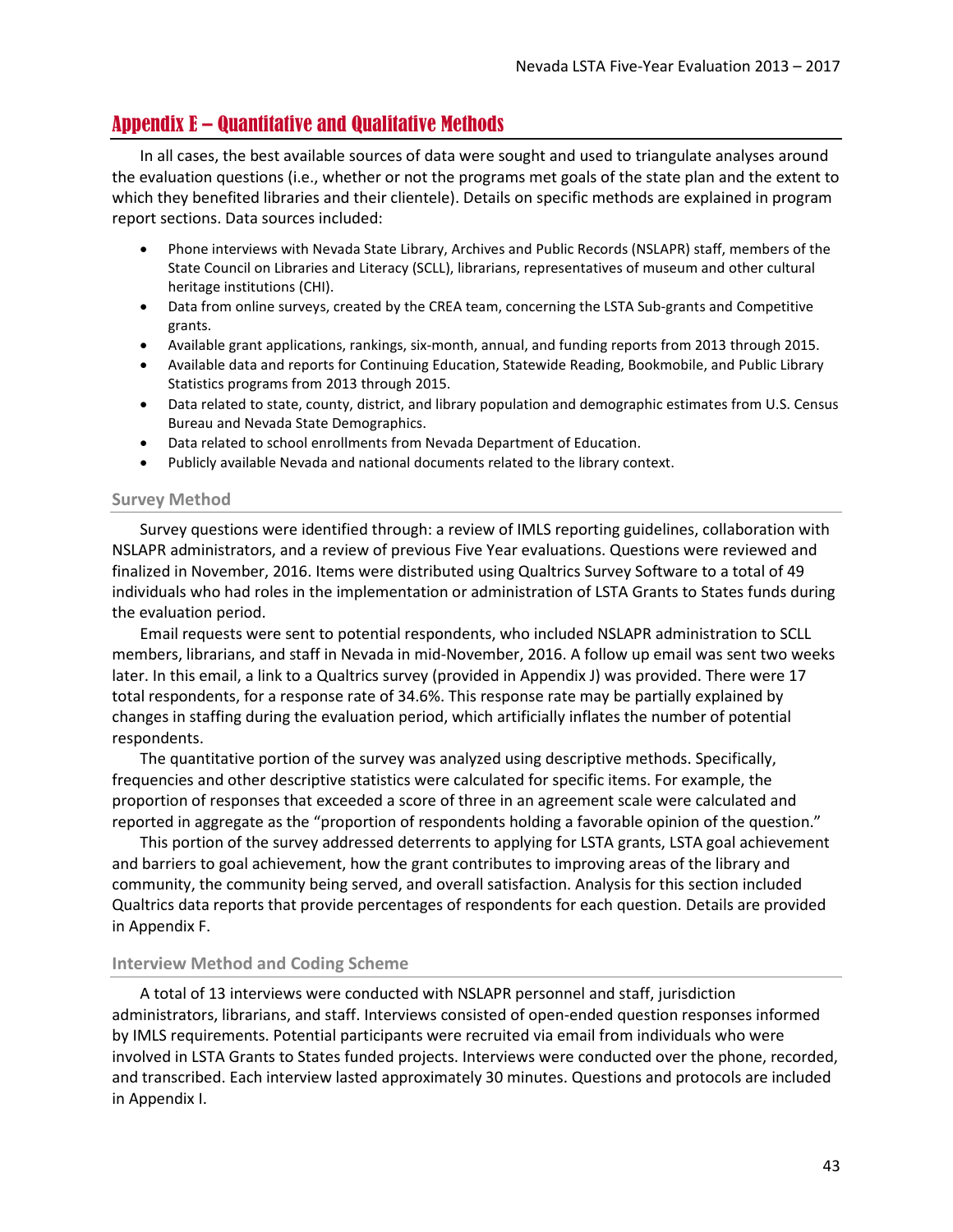Topics included, but were not limited to, grant application processes, programs and activities, constituents, program impacts, and challenges. Data were analyzed by topic coding using MAXQDA, a qualitative analysis software. The coding scheme was derived through a deductive process that began with a priori codes. These codes were created to align with the Nevada state 5-Year LSTA goals and LSTA priorities. While coding an initial interview, additional codes were allowed to emerge from the data (Bernard & Ryan, 2009). Codes were developed (se[e Table 11\)](#page-44-0) to assess activities related to the grant application and implementation processes, alignment and activities within the LSTA identified goals, the overall satisfaction with the grant process, and the impact and outcomes of the grant. The coding scheme was then applied to remaining interviews and open-ended survey items.

A majority of respondents discussed the competitive grants, mini-grants, and Summer Reading Programs. Interview responses and open-ended survey questions were analyzed with the same coding scheme to ensure consistency of analysis.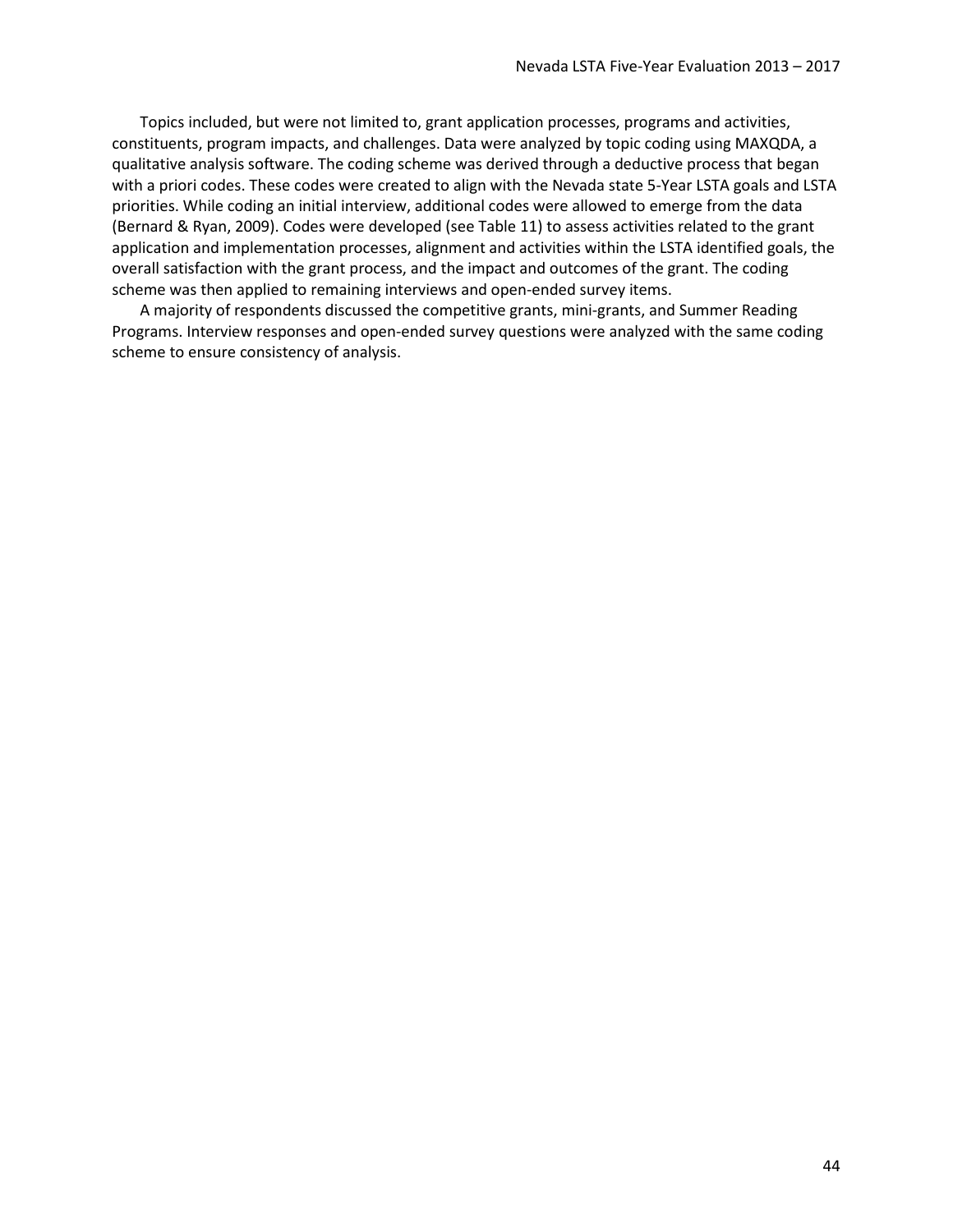#### **Table 11: Coding Scheme for Interview and Open-ended Question Data Analysis**

<span id="page-44-0"></span>

| <b>Topic</b>        | Code                                      | <b>Definition</b>                                                                                                  |
|---------------------|-------------------------------------------|--------------------------------------------------------------------------------------------------------------------|
|                     | <b>Grant Application and Maintenance</b>  |                                                                                                                    |
|                     | Application process                       | The process and details of applying for an LSTA grant in regards to application format, timeline,                  |
|                     |                                           | and requirements.                                                                                                  |
|                     | Contact with grant personnel              | Contacting grant personnel in regards to frequency, ease, and method.                                              |
|                     | <b>External funding</b>                   | Identification of receiving external funding to supplement the grant.                                              |
|                     | Ease of implementation process            | How the implementation of the program as a result of the grant has been.                                           |
|                     | Accessibility of grant                    | The ability of all sizes, locations, and types of library facilities to apply for and be awarded an<br>LSTA grant. |
|                     | <b>Types of Grants/Programs</b>           | Which grant application or program was identified by a respondent.                                                 |
|                     | Sub-Grants                                | Respondents who identify working with sub-grants.                                                                  |
|                     | <b>Talking Books</b>                      | Respondents who identify working with Talking Books.                                                               |
|                     | <b>Collection Development</b>             | Respondents who identify working with collection development.                                                      |
|                     | Competitive Grant                         | Respondents who identify working with competitive grants.                                                          |
|                     | Mini-grant                                | Respondents who identify working with mini-grants.                                                                 |
|                     | <b>Summer Reading</b>                     | Respondents who identify working with Summer Reading Program.                                                      |
| <b>LSTA Goals</b>   |                                           |                                                                                                                    |
|                     | Goal I                                    | Activities towards achieving Goal I.                                                                               |
|                     | Goal II                                   | Activities towards achieving Goal II.                                                                              |
|                     | Goal III                                  | Activities towards achieving Goal III.                                                                             |
|                     | <b>Goal IV</b>                            | Activities towards achieving Goal IV.                                                                              |
| <b>Activities</b>   |                                           |                                                                                                                    |
|                     | Writing                                   | The writing process for both the application and throughout the grant period.                                      |
|                     | Timing                                    | How long they have had the grant and how long it has been implemented.                                             |
|                     | Impact of Project                         | How the grant funded program or activities have impacted the library, staff, community, etc.                       |
|                     | Similar each year                         | How the process has been between years and between grant periods.                                                  |
|                     | How the grant has been used/Activities of | What type of programs and activities have been started at their facility as a result of the grant                  |
|                     | grant                                     | funds.                                                                                                             |
|                     | <b>Users</b>                              | What is the target population for the library/grant activity.                                                      |
|                     | <b>Barriers</b>                           | Problems with application, implementation, funding, continuation, etc.                                             |
| <b>Satisfaction</b> |                                           | Overall satisfaction with LSTA grants and the programs.                                                            |
|                     | Areas for improvement                     | What respondents identify as things that could be improved upon.                                                   |
|                     | Suggestions                               | What changes respondents suggest for applications, timing, types of activities, etc.                               |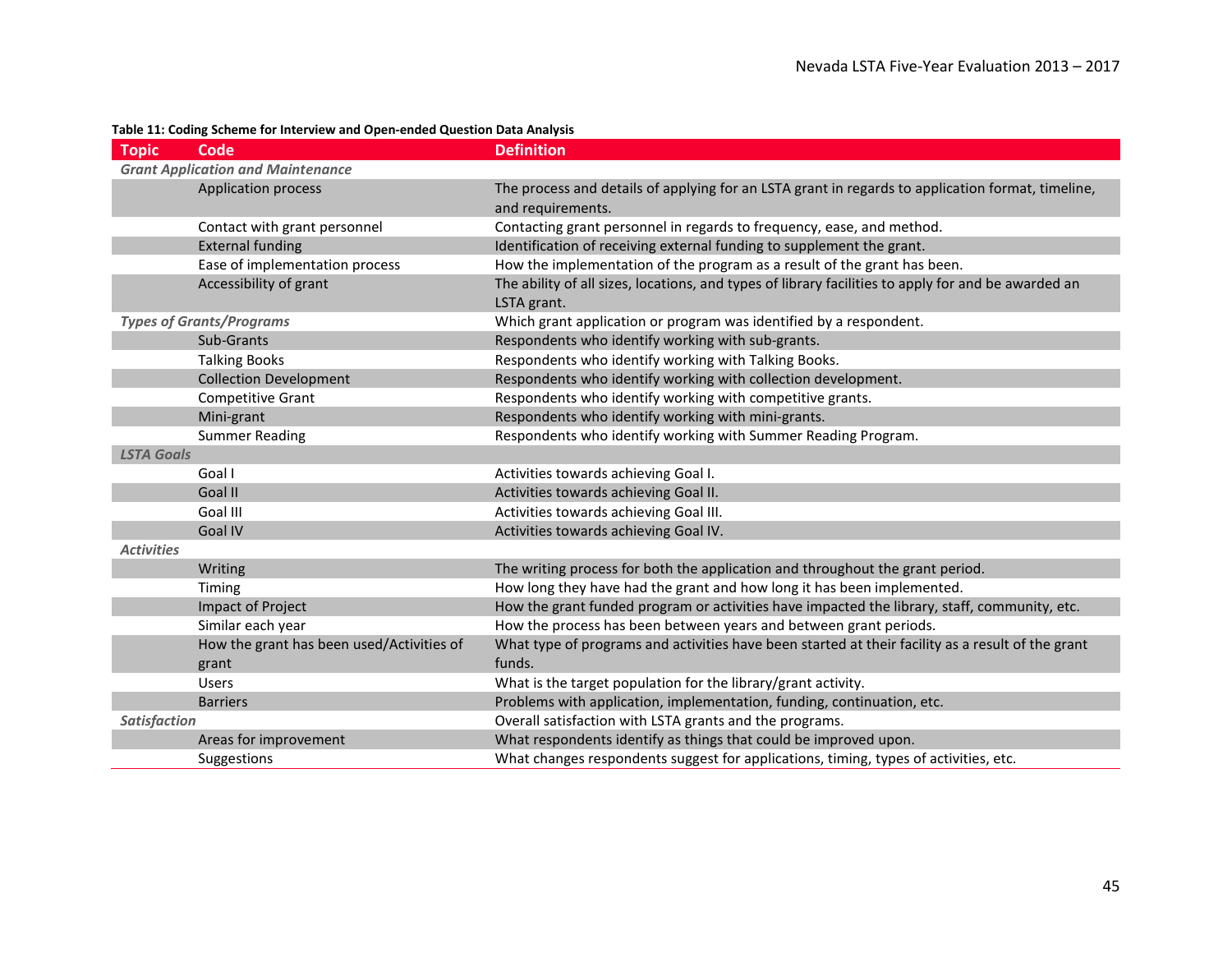#### **Document Analysis**

LSTA applications, annual evaluations from funded programs, and other program and state documents were subject to content analyses and served as a primary data source for the evaluation. A thematic approach was applied to the content analysis, drawing upon variations of the coding scheme outlined above. The document analysis began with a team review of the Nevada state 5-Year LSTA goals and LSTA priorities. A priori themes were developed and applied to the documents. Team members reviewed a select sub-group of documents to establish agreement on the themes and the process. Once achieved, three team members evaluated the documents from 2013, 2014, and 2015 independently. Results are reported in the sections within this report.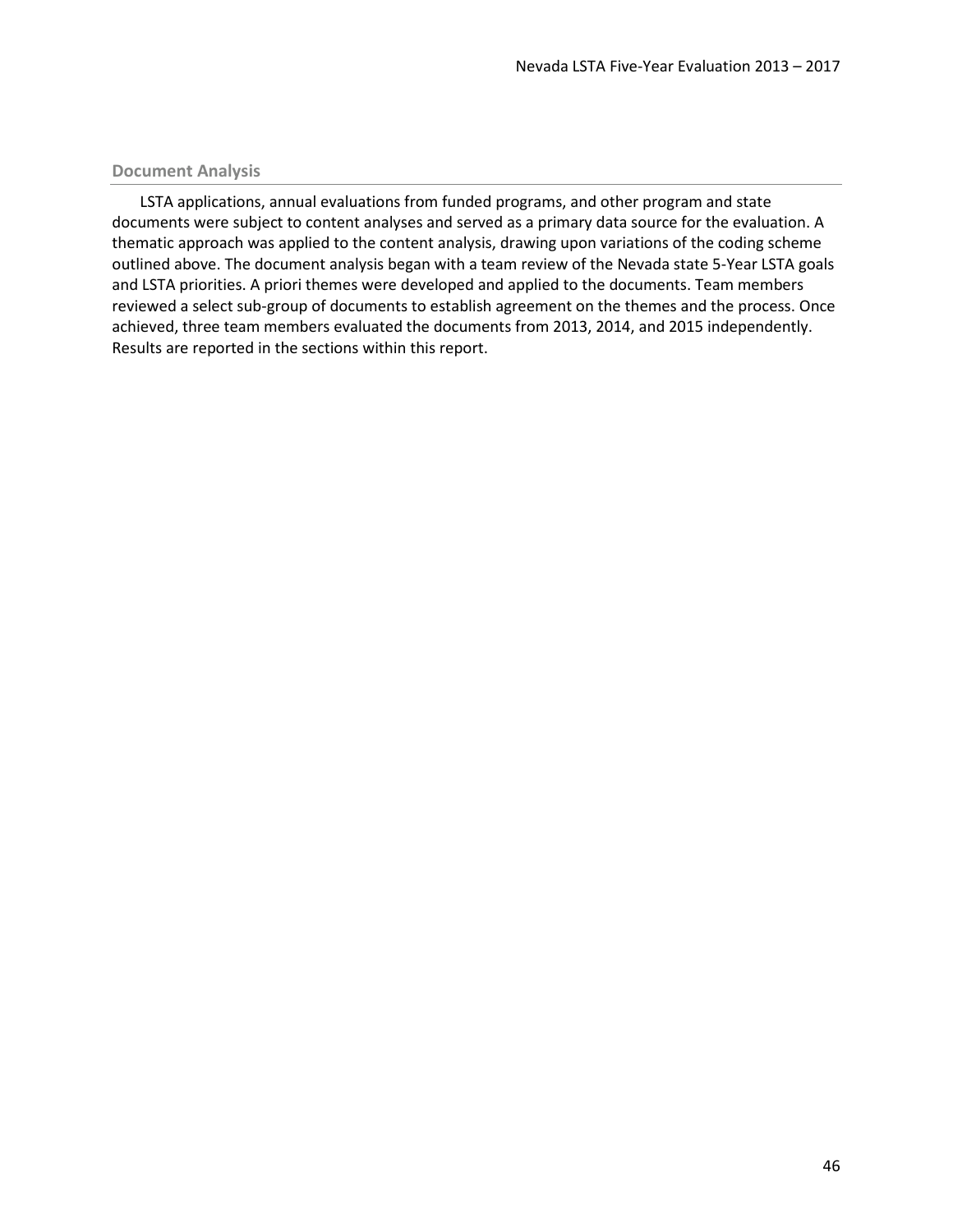## <span id="page-46-0"></span>Appendix F – Detailed Quantitative and Qualitative Results

#### **Survey Results**

A total of 17 surveys were included in the analyses. As a result, descriptive statistics were used to draw inferences from the survey data. Results to key questions are presented below.

#### *Demographics*

Respondents reported that they worked in several positions in library systems throughout Nevada. These included supervisor positions, grants and finance positions, librarians, specialists, managers, and directors. A majority of respondents, 40%, had worked in their library for 1-5 years. 73.33% of respondents are involved with grant writing, 80% are involved with planning, 73.33% are involved with budgeting, and 60% are involved with facilitation of events.

#### *Key Questions from Survey Items*

Question 3.3 – Does anything discourage you from applying for an LSTA funded grant?

Respondents indicated that things that discouraged them from applying for LSTA grants included lack of staff or resources to handle a grant project (42.86%), lack of time to apply (28.57%), a lack of experience in writing grants (14.29%), a complex application process (28.57%), and too many administrative requirements to follow (28.57%). Other respondents indicated that requirement changes, general training, and the limitation of how many grants per library discouraged them from applying.

### Question 3.5 – Please indicate areas in which you would like additional grant related support or assistance.

Areas of for additional support included grant writing (44.44%), project management of grants (33.33%), and information of state and federal guidelines for grants (11.11%). 44.44% of respondents indicated that they didn't need additional support or assistance.

#### Question 4.3 #1 – Please state the extent to which progress was made towards each goal.

In regards to LSTA goal achievement, 100% of respondents indicated they had achieved Goal I, 66.67% indicated they had achieved Goal II. 60% indicated they had achieved Goal III, and 75% indicated they had achieved Goal IV.

#### Question 4.3 #2 – Where progress was not achieved as anticipated, what factors contributed?

Factors that contributed to a lack of achievement in Goal I included staffing (50%), and overambitious goals (50%). Factors for Goal II were staffing (50%) and other (50%). Factors for Goal III were staffing (50%) and over-ambitious goals (50%). Lastly, factors for Goal IV were staffing (50%) and overambitious goals (50%). Overall, staffing and over-ambitious goals were factors that contributed to not achieving all LSTA goals.

Question 4.4 – In your view, to what extent did the Five Year Plan activities achieve results that address LSTA goals and national priorities?

A majority of respondents, 57.14%, indicated that the Five Year Plan had addressed LSTA goals and national priorities to a large extent.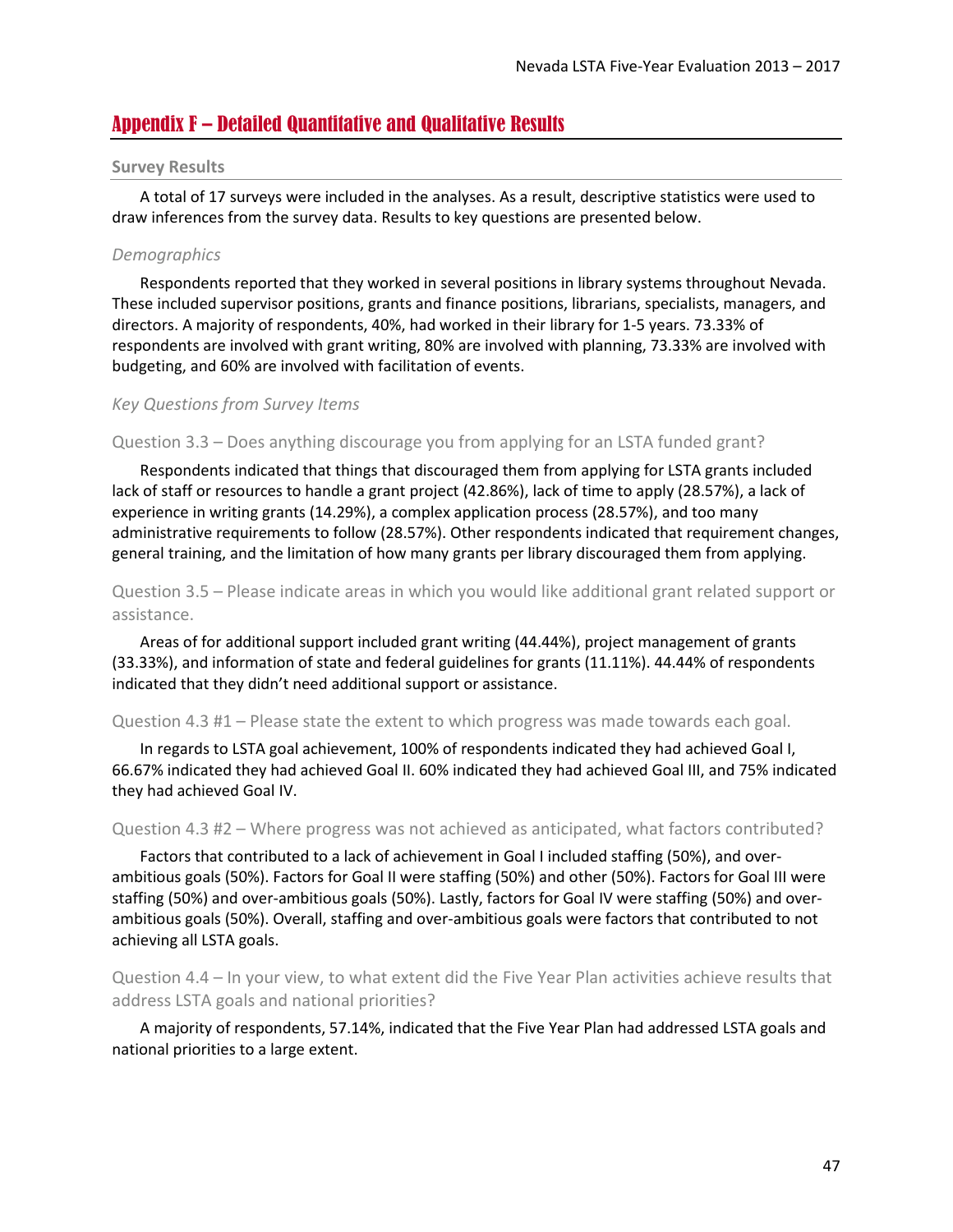Question 5.7 – In your opinion, how satisfied are library clients and library staff with your project(s) overall?

Additionally, 75% of respondents indicated that their clients and staff are extremely satisfied with the projects at their library.

#### **Interview Results**

#### *Grant Application and Maintenance*

A majority of respondents indicated that the application process for LSTA grants was easy and straightforward. Respondents discussed the grant manual, website, and webinars as sources of assistance with the grant writing and application process. Some respondents indicated some barriers they faced when applying for LSTA grants were the application itself, mentioning it could be updated to work more smoothly, and that the having to attend the webinars every year was tedious for those who have applied before. Additionally, some respondents indicated that the time frame of the application and grant period was a barrier. They suggested having rolling application periods or application deadlines throughout the year to maximize their applications and activities related to the grants. Respondents also indicated that while there may be room for improvement in the application process, they understand that as a federal grant and process it is difficult to make changes and deviate from federal protocol.

Another positive part of the grant process, as mentioned by respondents, was the contact with the grant personnel. Several respondents indicated positive interactions with grant personnel when necessary. They mentioned the prompt and helpful responses from the grant personnel when needed. For respondents who didn't contact grant personnel directly, they mentioned that any help needed could be found on the grant website.

Some additional barriers reported by respondents indicated that writing the grants was difficult because they didn't have the staff equipped for the writing, and therefore they wrote it themselves. In addition to lacking staff or having to write the grants themselves, some respondents mentioned that the grant process was very time consuming. Also, respondents indicated that a barrier to the grant application process was finding fresh and innovative ideas for their applications while also juggling their normal work.

In regards to funds, several respondents indicated that they had also sought external funding. The external funding opportunities included outside grants from several different sources. Most respondents indicated that the LSTA funding was extremely helpful and that they wouldn't be able to continue programs, expand collections, and assist the community without the funds awarded to them. A barrier mentioned by some participants was the time frame for fund disbursement. Specifically mentioned for Summer Reading Programs, was that funding cycles didn't align with the months for the Summer Reading Program. While the program runs from June through July, funds were provided at the beginning July, after the program began. Additionally, respondents for the competitive and mini-grants indicated that funds took a while to be disbursed to them, which was a barrier to activities.

Timing of the grant and projects were also mentioned as barriers to measuring outcomes. Respondents indicated that the short nature of the grants, mentioned as typically no more than two years, made it difficult to measure long term outcomes.

#### *Activities of the Grant*

The impact of the programs were discussed during the interviews and in the open-ended questions. Some of the activities of the programs include professional development opportunities like resume building workshops, building databases, broadening collections and resources at the library, providing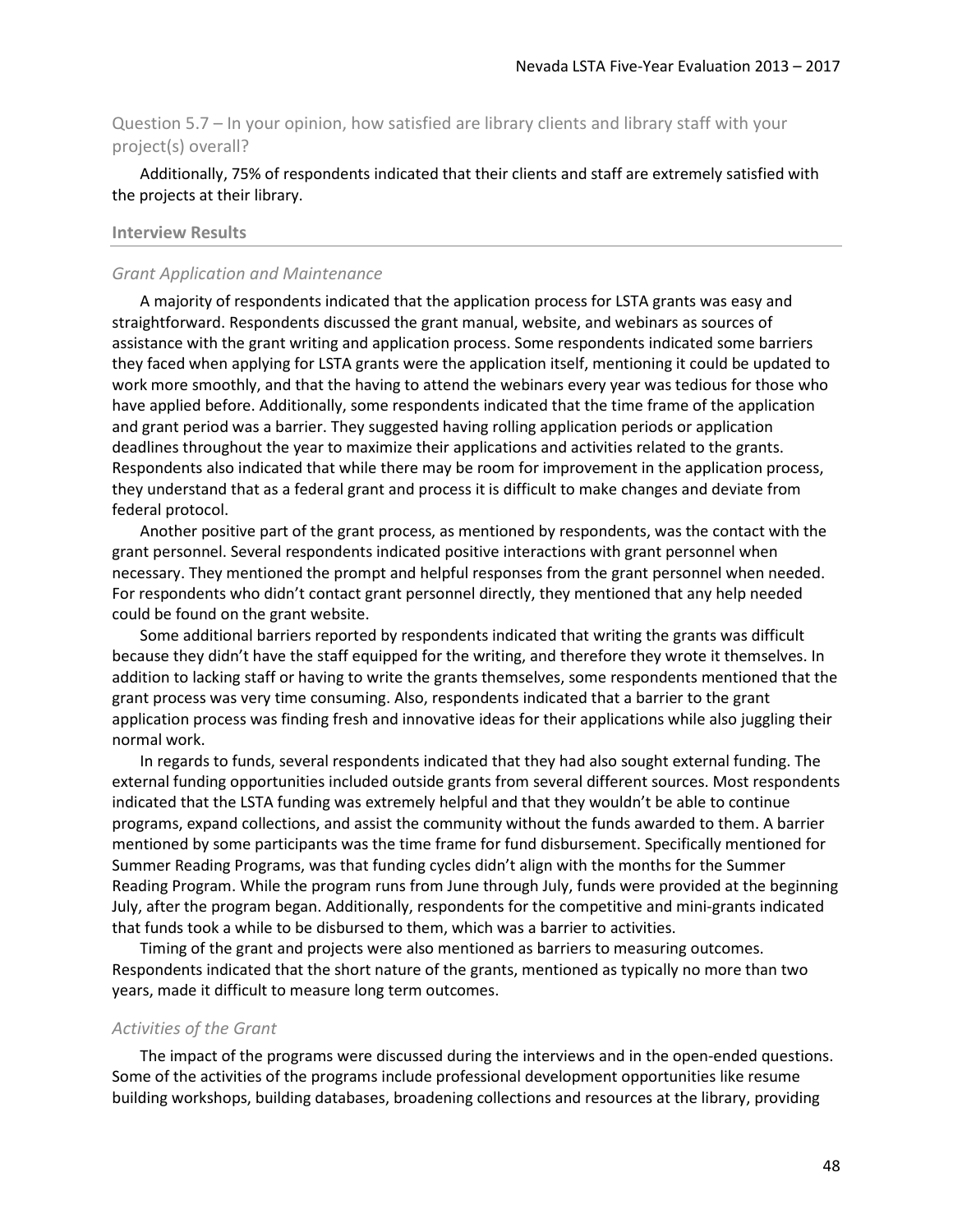opportunities for the visually impaired with audio books, bringing authors to readings, bringing new activities for kids like Legos or magicians, and technology certification opportunities. One of the main activities mentioned was collaborating or developing partnerships with other organizations or companies.

Target populations of the programs were diverse. Some programs that arose from grant funds were young children and students, visually impaired readers, those seeking certification opportunities or job searching assistance, and individuals throughout the state. Users varied in age, ethnicity, and library need levels. One of the changes mentioned by those representing the Summer Reading Program, was that the grant funds allowed the program to be expanded to teens and adults, which was successful. To assess the impact of these programs, several respondents indicated using surveys, circulation and participation counts, and direct contact as measurement tools.

Timing was again identified when analyzing the activities of the programs. Some respondents indicated that it was difficult to assess impact so early and that more time was needed to accurately understand the impact of the programs. However, respondents who were able to identify impact indicated that the programs implemented in their libraries were successful. Some developed new learning workshops and commons that had successful results, workforce development training opportunities, increasing library visibility through new activities like film premiers, the expansion of the library collection through collection purchases, and the expansion of the Summer Reading Program to new age groups.

#### *Nevada's LSTA Five Year Plan Goals*

#### Goal I

Several respondents indicated that their application and programs aligned with Goal I of the LSTA goals: Strengthen Nevada libraries' ability to effectively respond to community needs through assessment, planning, and training. Several respondents mentioned using assessment strategies to collect data on how to better serve their communities with their programs. They indicated that these assessments demonstrated the needs of the community, like equipment or software, so that they didn't have to "guess" what the community needs. Some also discussed that they were able to measure the impact on their communities and the needs through the circulation, specifically for the Summer Reading Programs, which can help to develop more in the future. Additionally, several respondents mentioned the activities that arose from their assessment, planning, and training such as adding new resources like computers and other electronics that meet the needs of community they identified, like low socioeconomic status.

#### Goal II

Most respondents discussed, in some fashion, Goal II: Encourage Nevada libraries to develop and use partnerships and collaboration to maximize user resources and services throughout the state. Several respondents discussed the new partnerships and collaborative environments they had created or utilized as a result of the grant funding. These included partnerships with library friends, companies like NV Energy Foundation, local agencies in Nevada cities, school districts and education institutions in Nevada, experienced personnel that could train current staff, like contractors, different authors and artists, and collaborating with other libraries to increase collection. These collaborations increased activities like professional development workshops, technology classes and certifications, panel discussions about various topics, and new centers such as resource and education centers.

#### Goal III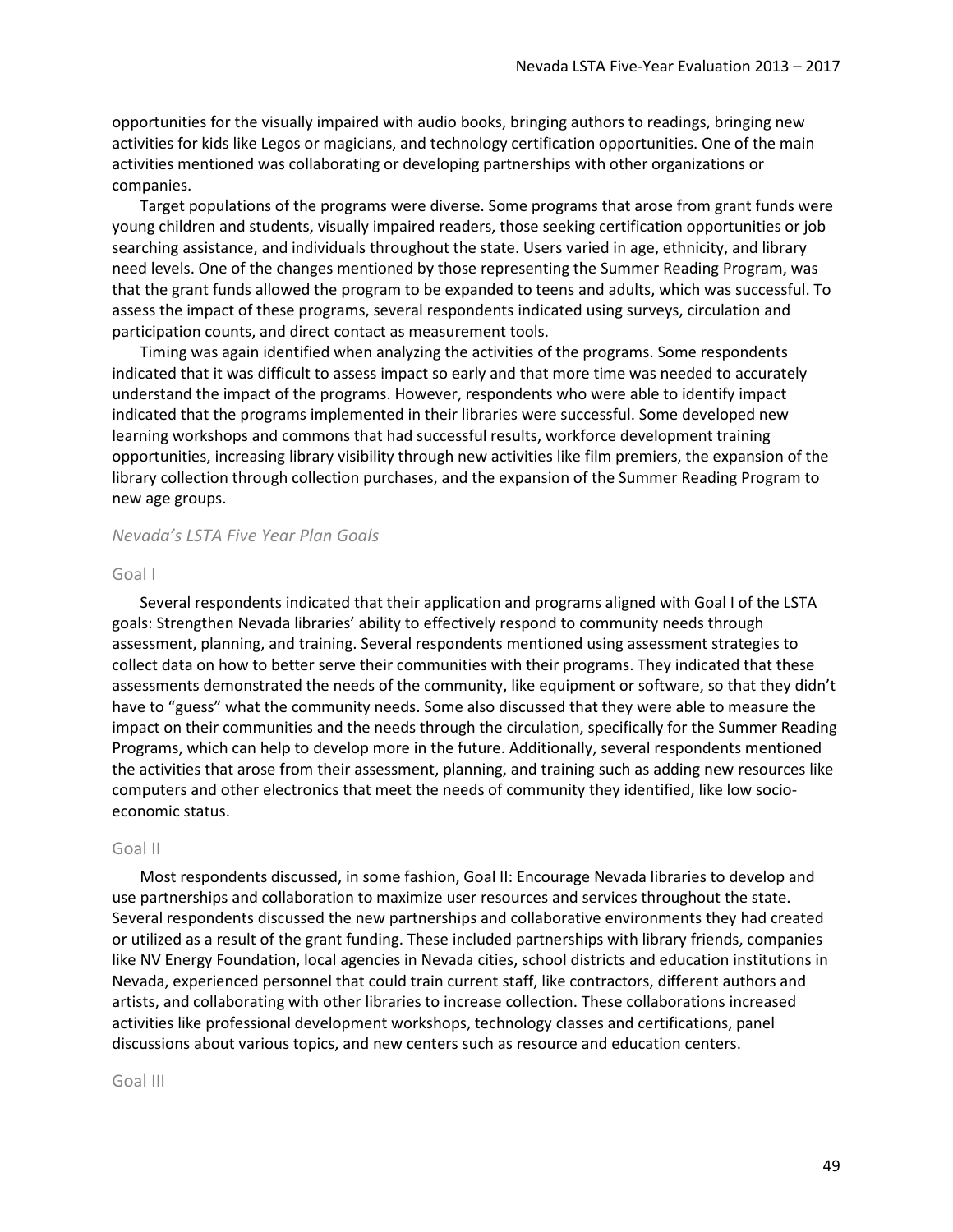The discussion regarding Goal III: Nevada libraries will provide responsive learning environments for Nevada residents, was closely aligned with discussion about all of the LSTA goals. Several respondents indicated that they had started new activities or opportunities for the community to engage and learn about new topics. For example, some respondents mentioned a new photo database for historical photographs, and some discussed new audio-books for visually impaired readers that provided new opportunities for these individuals. As mentioned in previous sections, workforce and professional development workshops were established to provide new education opportunities to the community the libraries serve. Respondents indicated that Goal III was very important to them and that the library should be seen as an educational resource center, instead of just a traditional public library. The success of new activities and learning environments was mentioned, with some responses indicating that participation in library activities greatly increased. Other respondents discussed relationships with school districts being a key factor in developing new educational opportunities and environments for Nevada residents at their facility. Some other interactive environments included training sessions on cinematography, streaming art tutorials from other studios in the United States, and a poetry center with various poetry consultants and centers to develop poetry collection and activities.

#### Goal IV

Several respondents also indicated their activities relation to Goal IV: Build capacity of libraries to meet user identified access needs. Capacities building activities indicated included acquiring new computers and electronic devices to meet the needs of the community, new online databases of photos and tutorials, the addition of audiobooks and recording programs to record Nevada related books, new staff training that expands their current knowledge and capacity, adding library pages to develop experienced workers, and new display racks purchased through grant funds. Respondents indicated that they had even more access to collections as a result of the grant funds, which increased their capacity. Respondents mostly indicated that the addition of materials from grant funds built their capacity.

#### *Satisfaction with Grant*

Overall, respondents seem generally satisfied with the grant application process, the funds, and the activities related to the grant. Respondents indicated that without grant funds they wouldn't be able to help their community as much and wouldn't be able to build their collection as well as they have. Additionally, some respondents indicated that the LSTA grants were great opportunities for smaller libraries and that they were great opportunities for trying new projects and activities with their community. Furthermore, respondents were overall satisfied with the application process and the contact they had with the grant personnel.

There were some suggestions and areas for improvement mentioned by respondents. Respondents suggested that the application be made available earlier, specifically referencing this last year. They also suggested that they be able to submit more than one proposal and have rolling application deadlines. Additionally, they indicated that providing supplemental forms or extra areas for text when their budget or activities have complicated descriptions. They indicated that the webinars could be held sooner or earlier, or were not necessary for such small grants. Respondents also mentioned that having smaller "refresher" webinars or sessions would be helpful for those re-applying who are familiar with the process. A final suggestion was that LSTA grant funds be expanded beyond program related proposals to include assessment and feasibility studies, so that they can assess what they are proposing.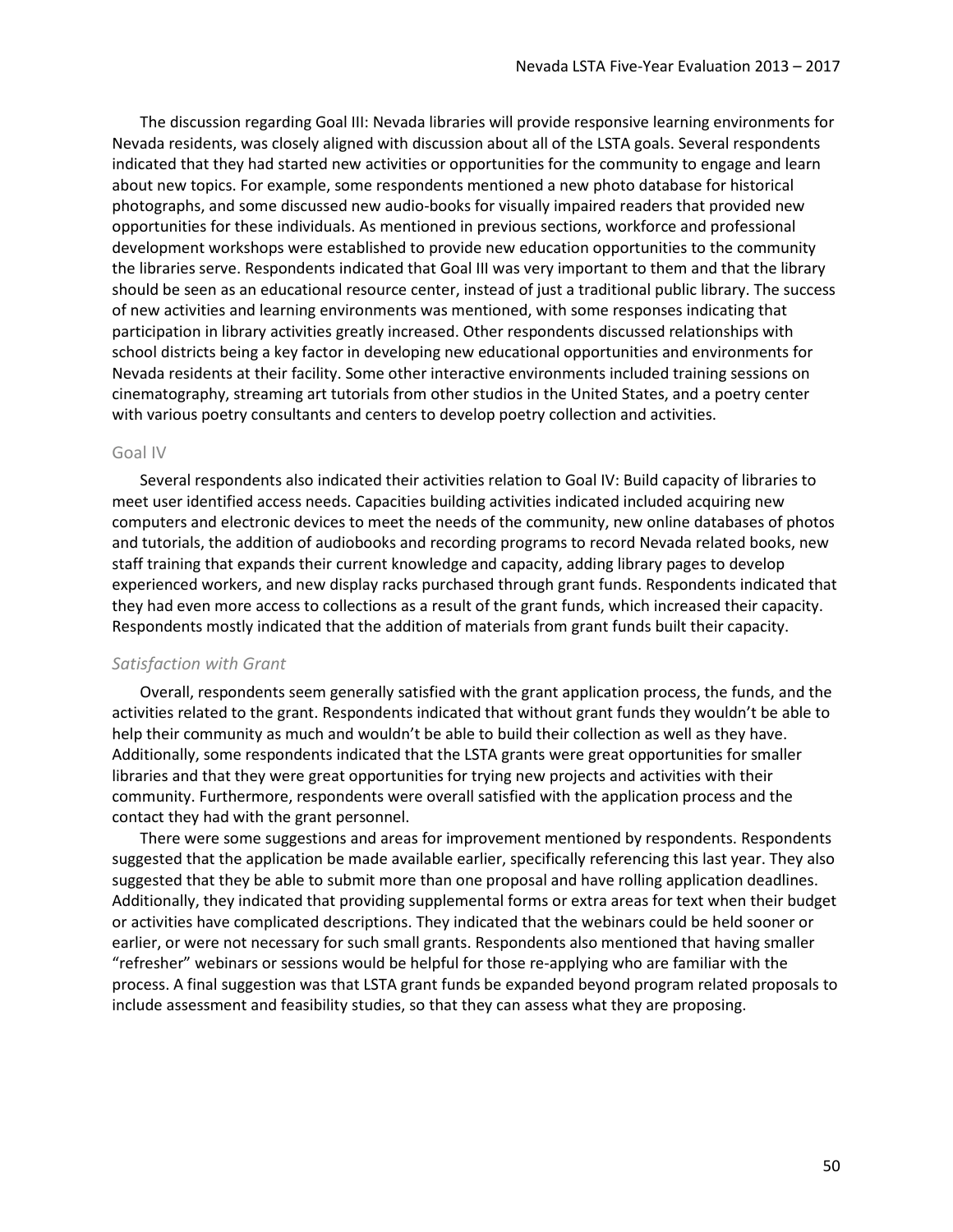<span id="page-50-0"></span>

| <b>Recipient</b>                          | <b>Project Title</b>                       | <b>Total Amount</b> | <b>LSTA 5 Year Plan Goals</b> |
|-------------------------------------------|--------------------------------------------|---------------------|-------------------------------|
| Carson City Library                       | Digital Literacy and Instruction Outreach  | \$89,446.00         | 1, 2, 3, 4                    |
| Carson City Library                       | <b>NV Working Capital</b>                  | \$82,902.00         | $\overline{4}$                |
| Carson City Library                       | Online and On Time                         | \$69,450.00         | 2, 3, 4                       |
| <b>Churchill Co School Libraries</b>      | Libraries STEM Collection Development      | \$35,000.00         | $\overline{4}$                |
| Elko County Library                       | Early Learning and Literacy                | \$50,424.00         | 3                             |
| Henderson District Public Libraries       | Around the World in 30 Days                | \$34,400.00         | 2, 3                          |
| Henderson District Public Libraries       | <b>Books and Bricks</b>                    | \$25,000.00         | 3                             |
| Henderson District Public Libraries       | <b>Generation STEAM</b>                    | \$85,770.00         | 1, 2, 3                       |
| Lander Co Schools - Battle Mtn            | High School Library Tech                   | \$21,200.00         | 4                             |
| Las Vegas-Clark County Library District   | Pre-K for All: A Community Approach        | \$95,000.00         | $\overline{2}$                |
| Las Vegas-Clark County Library District   | Youth Digital Labs                         | \$38,635.00         | $\mathbf{1}$                  |
| <b>Mineral County Library</b>             | Digital Literacy and Instruction Outreach  | \$19,976.00         | $\mathbf{1}$                  |
| <b>Mineral County Library</b>             | Revving Up Teen Services                   | \$25,739.00         | $\mathbf{1}$                  |
| <b>Mineral County Library</b>             | <b>Streaming Art Tutorials</b>             | \$9,899.00          | $\overline{4}$                |
| N. Las Vegas Library District             | Reinventing the N Las Vegas Library        | \$97,600.00         | 1, 2                          |
| Nevada State College Library              | Bridging the Past, Henderson Memories      | \$97,635.00         | $\overline{2}$                |
| <b>NSLAPR</b>                             | <b>Information Nevada</b>                  | \$30,000.00         | $\overline{2}$                |
| <b>NSLAPR</b>                             | <b>LSTA Administration</b>                 | \$204,684.00        |                               |
| <b>NSLAPR</b>                             | <b>NSLA Power Support</b>                  | \$7,500.00          |                               |
| <b>NSLAPR</b>                             | Statewide Bookmobile                       | \$78,000.00         | 3                             |
| <b>NSLAPR</b>                             | <b>Statewide Continuing Education</b>      | \$217,500.00        | 1, 2, 3, 4                    |
| <b>NSLAPR</b>                             | Statewide Digital Project                  | \$314,851.00        | $\overline{2}$                |
| <b>NSLAPR</b>                             | <b>Statewide Electronic Databases</b>      | \$1,218,914.00      | 2                             |
| <b>NSLAPR</b>                             | <b>Statewide Public Library Statistics</b> | \$220,950.00        |                               |
| <b>NSLAPR</b>                             | <b>Statewide Reading Programs</b>          | \$258,450.00        | 3                             |
| <b>NSLAPR</b>                             | <b>Statewide Talking Books</b>             | \$741,046.00        | 3                             |
| <b>NV Historical Society</b>              | <b>Emil Billeb Collection Project</b>      | \$50,555.00         | 4                             |
| NV Supreme Court Library                  | Nevada Legal Forms training                | \$21,000.00         | 1, 4                          |
| Pershing County Library                   | All-Circ: Disk Storage and Self Check      | \$26,329.00         | 4                             |
| Pershing County Library                   | Digitize Lovelock Review-Miner             | \$8,960.00          | 4                             |
| Sierra Nevada College Library             | Library Poetry Center                      | \$48,750.00         | 3                             |
| Sierra NV College, Prim Library           | <b>Information Literacy</b>                | \$12,537.00         | 3,4                           |
| Sierra NV College, Prim Library           | Integrating Text and Image/Read            | \$17,850.00         | 3, 4                          |
| Truckee Meadows Comm College Lib          | <b>Sturm Library Computers</b>             | \$28,762.00         | 2, 3, 4                       |
| <b>UNLV Library - Special Collections</b> | Documenting the African-American - Berkley | \$100,000.00        | $\overline{2}$                |

## Appendix G – Total LSTA Statewide and Competitive Grant Expenditures by LSTA 5 Year Plan Goals (2013 – 2015)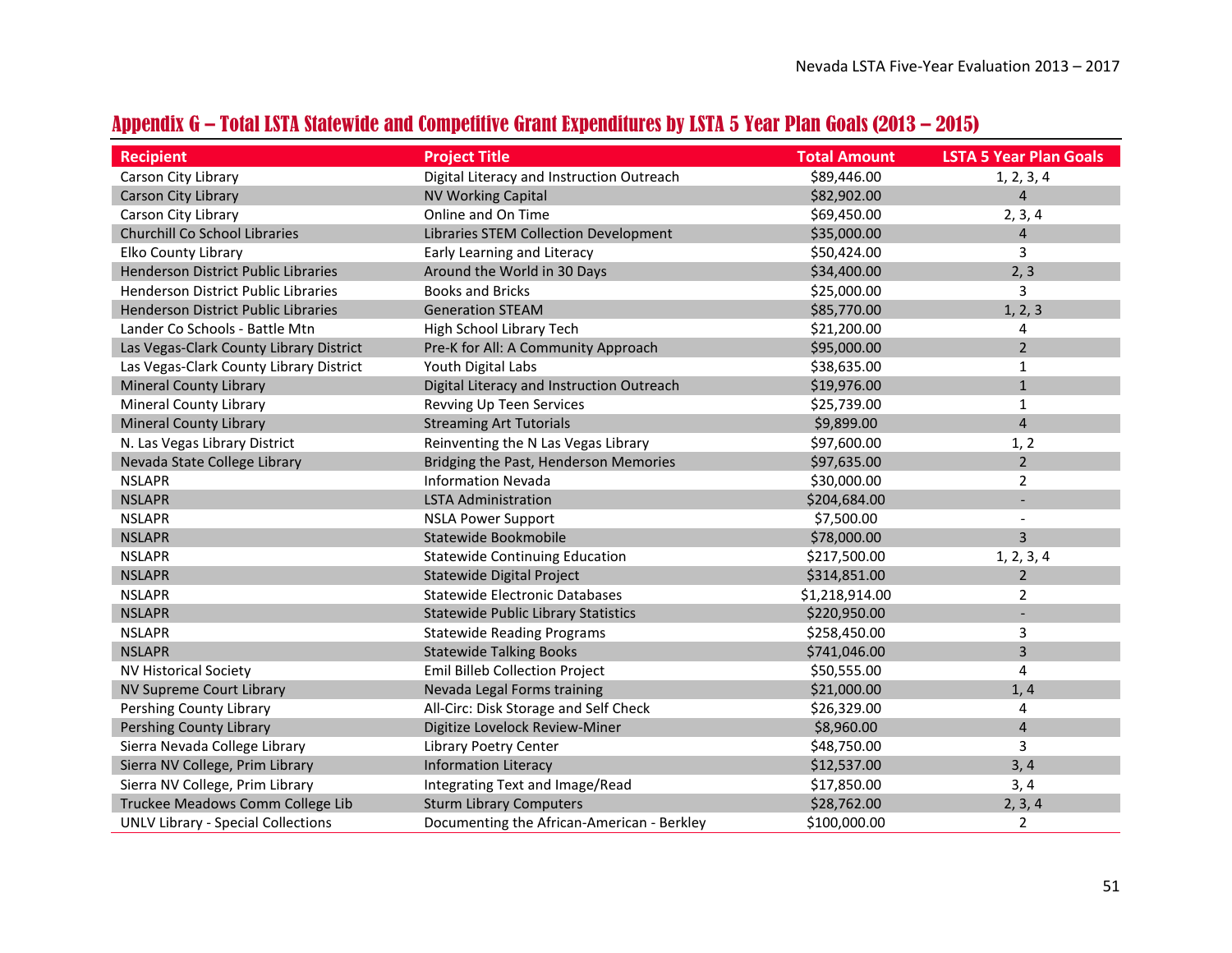| <b>UNLV Library - Special Collections</b> | So. NV Jewish Heritage                  | \$100,000.00 | 2, 4                     |
|-------------------------------------------|-----------------------------------------|--------------|--------------------------|
| <b>UNLV Library - Special Collections</b> | Teacher-Librarian Institute             | \$32,700.00  | 2, 3                     |
| <b>UNR Library - Special Collections</b>  | <b>Illuminating Reno Divorce</b>        | \$79,500.00  | 4                        |
| <b>UNR Library - Special Collections</b>  | Laxalt and Reagan Political Papers      | \$32,700.00  | 4                        |
| <b>UNR Library - Special Collections</b>  | Revamping Access to Special Collections | \$41,067.00  | 4                        |
| Washoe County Library                     | Idea and Experience Box                 | \$43,600.00  | 3, 4                     |
| <b>Washoe County Library</b>              | <b>Meeting Room Enhancements</b>        | \$60,200.00  | 3                        |
| <b>Washoe County Library</b>              | <b>STEM Learning Spaces</b>             | \$89,659.00  | 3                        |
| <b>Washoe County School District</b>      | <b>Sparks HS - Better Access</b>        | \$14,350.00  | 4                        |
| White Pine Co Schools - High School       | Reading across the Universe             | \$11,390.00  | $\overline{\phantom{a}}$ |
| White Pine County Library                 | Cooperative Video Conferencing          | \$9,129.00   | 2, 3, 4                  |
|                                           |                                         |              |                          |
|                                           | Statewide and competitive grants        |              |                          |

**TOTAL FOR ALL THREE YEARS:**  $$4,999,009.00$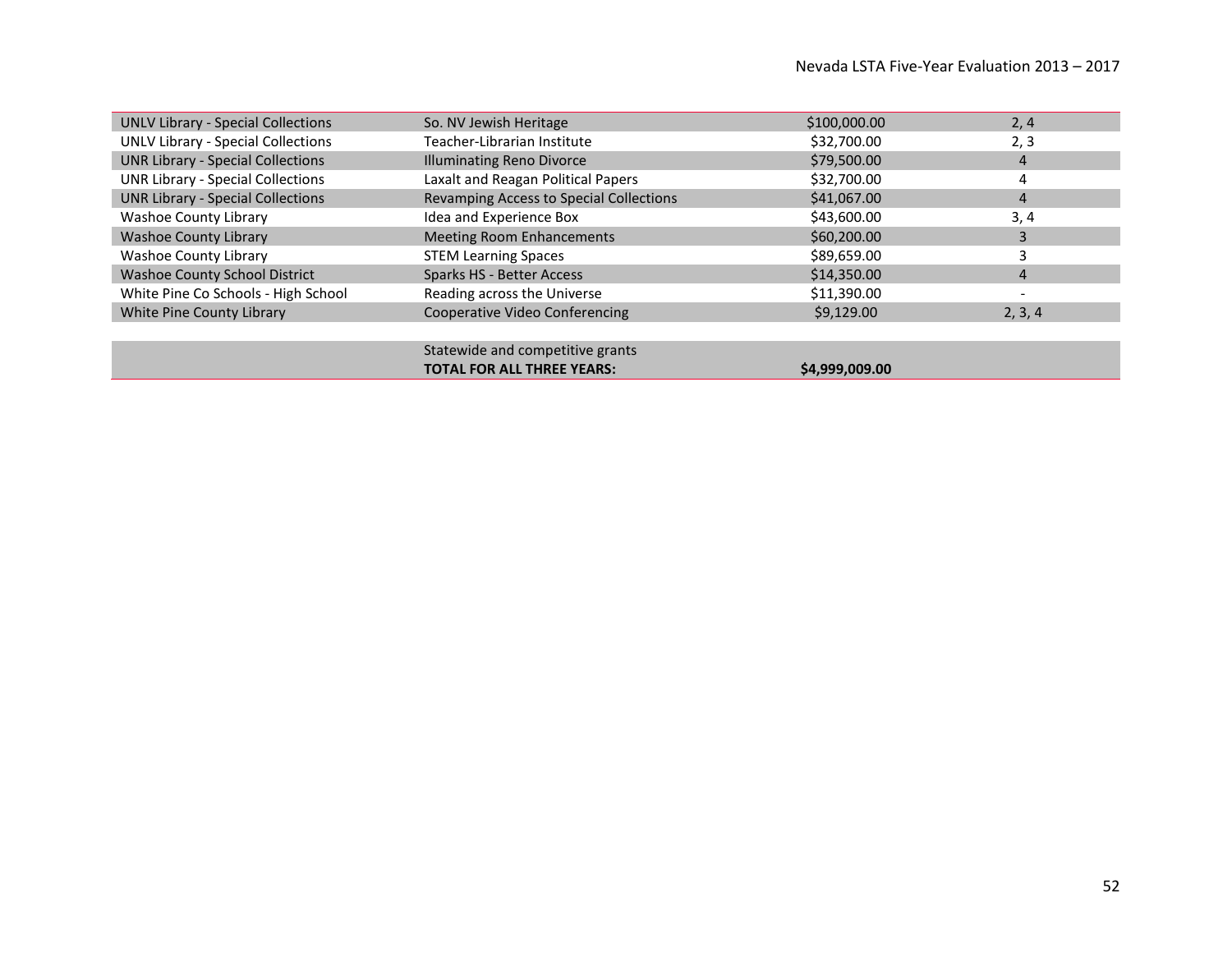<span id="page-52-0"></span>

| <b>Recipient</b>                     | <b>Project Title</b>                          | <b>Total Amount</b> | <b>LSTA 5 Year Plan Goals</b> |
|--------------------------------------|-----------------------------------------------|---------------------|-------------------------------|
| Amargosa Valley Library District     | E-media Journey                               | \$5,000.00          | 4                             |
| Amargosa Valley Library District     | Little Steps into Literacy                    | \$3,443.00          | 3 & 4                         |
| <b>Beatty Library District</b>       | Improving technology $-$ yr 1                 | \$4,800.00          | 4                             |
| <b>Beatty Library District</b>       | Improving Technology - yr 2                   | \$4,915.00          | $\overline{4}$                |
| Carson City Library                  | Boys/Girls Club - Summer Reading              | \$5,000.00          | 3                             |
| Carson City Library                  | <b>Film Enhancement Grant</b>                 | \$5,000.00          | 3 & 4                         |
| Carson City Library                  | <b>Building Habits of Mind(craft)</b>         | \$5,000.00          | 3 & 4                         |
| Douglas County School District       | <b>Authentic Non-Fiction?</b>                 | \$4,000.00          | 3                             |
| Elko County Library                  | <b>Reader Kits</b>                            | \$5,000.00          | 3                             |
| <b>Elko County Library</b>           | <b>Resumes Made Easy</b>                      | \$5,000.00          | 3 & 4                         |
| <b>Elko County Library</b>           | <b>Digital Information Boards</b>             | \$3,960.00          | 3                             |
| <b>Honors Academy Library</b>        | Connecting NV Authors, illustrators           | \$4,500.00          | 3 & 4                         |
| <b>Mineral County Library</b>        | Scratched, Smudged, Skips                     | \$4,900.00          | 4                             |
| <b>Mineral County Library</b>        | Lights. Camera. Action! Production            | \$5,000.00          | 3 & 4                         |
| Pershing County Library              | Movie Collection Overhaul                     | \$5,000.00          | 4                             |
| Pershing County Library              | Playaways                                     | \$5,000.00          | 3                             |
| Pershing County Library              | Nevada Room                                   | \$5,000.00          | 3 & 4                         |
| Sierra Nv College, Prim Library      | Apple iPads for Lending                       | \$4,800.00          | 4                             |
| Sierra Nevada College Library        | Prim Library Book Return                      | \$4,909.00          | 4                             |
| Sierra Nv College, Prim Library      | <b>3D Printing</b>                            | \$5,000.00          | $\overline{4}$                |
| UN Reno, Special Collections         | New Reno Historical App                       | \$5,000.00          | 3 & 4                         |
| <b>Washoe County School District</b> | Palmer Elementary School Library- Non-fiction | \$3,000.00          | 3                             |
| Washoe Co Schools - Gomm             | Elementary Library Inventory                  | \$600.00            | 4                             |
| <b>Washoe County Library</b>         | Library Card Now -                            | \$5,000.00          | 3 & 4                         |
| <b>Washoe County Library</b>         | Getting in Touch with the Library             | \$2,790.00          | 3 & 4                         |
| White Pine County Library            | <b>E-Books Access</b>                         | \$1,518.00          | 4                             |
| White Pine County School Library     | Technology in the Library                     | \$5,000.00          | 3                             |
|                                      | Mini grant total for all three years:         | \$118,135.00        |                               |

## Appendix H – LSTA Mini Grant Expenditures by LSTA 5 Year Plan Goal (2013-2015)

**GRAND TOTAL OF STATEWIDE, COMPETITIVE AND MINIGRANTS SUPPORTED BY LSTA FOR ALL THREE YEARS: \$5,117,144.00**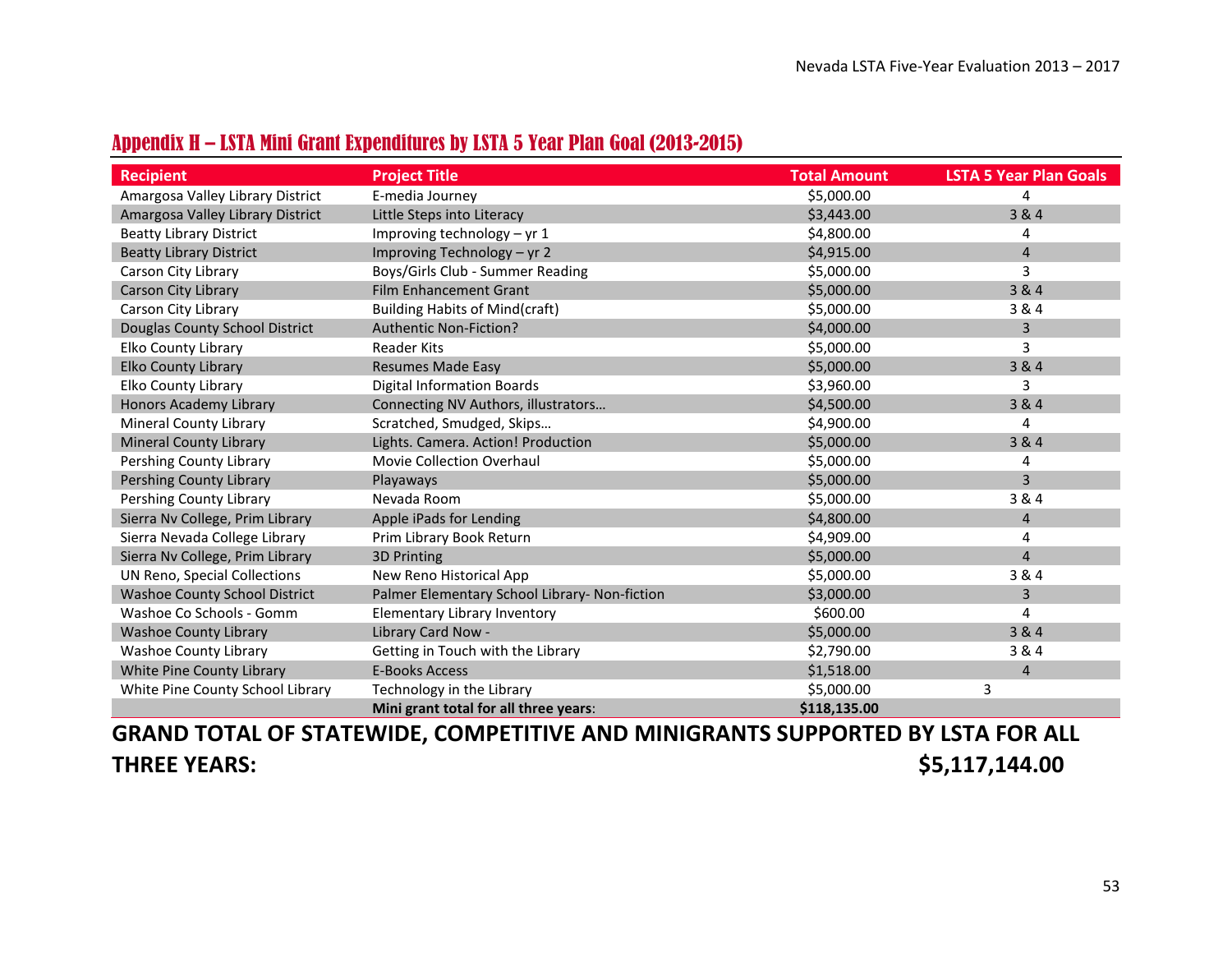## <span id="page-53-0"></span>Appendix I – Qualitative Interview Questions

- 1. Introduction
	- a. Hello. My name is \_\_\_\_\_\_. I want to thank you for meeting with me today. As you may be aware, the Center for Research, Evaluation, and Assessment at UNLV is responsible for the 5-Year Evaluation of LSTA funds. We are here to hear your thoughts about these programs, the funds, and their impact. I think your insights will be really valuable.

Before we start, I wanted to inform you that this meeting is recorded and all information gathered will be used for evaluation purposes only. When reporting, evaluation team will make sure that no information will lead to participants` identity and will use pseudonyms when necessary.

- b. Let`s start with the following questions.
- 2. Opening
	- a. As you may know, we're talking to you because of one or more projects you run that is supported by LSTA funds. Let's begin with introductions.
		- i. Please introduce yourself, including your current location and role.
- 3. LSTA Grants to States Funded Programs
	- a. What do you think about the LSTA grants application process?
		- i. Is it clear and concise for applicants? (What about grant workshops)
		- ii. What suggestions do you have for a better LSTA application process?
		- iii. What challenges do you experience while applying for LSTA grants? (Staff turnover, timing of available LSTA funds, etc.)
	- b. Please tell me about the LSTA-funded project with which you're involved. Including…
		- i. What types of activities fall within this project scope?
			- ii. Who are the intended users of the project?
	- c. What type of impact have you observed on the intended users of the project? On what information/evidence are you basing your assessment?
		- i. Outputs
		- ii. impact/outcome
		- iii. innovation
		- iv. How is this connected to bigger-picture impact? How is this connected?
	- d. Have you experienced any barriers to implementing this program or to program success? Can you explain?
	- e. How has the program changed over the past 5-years (if continuous funding)?
	- f. What types of need do you see for this type of programming moving forward?
	- g. What type of contact did you have with the LSTA state coordinator (e.g., problem solving)?
	- h. Did you have other funding to supplement LSTA programs? Where did this type of funding come from?
- 4. Closing
	- a. Do you have any other comments or insights?
	- b. Do you have any final questions for me?
	- c. Thank you for your time. We really appreciate your input.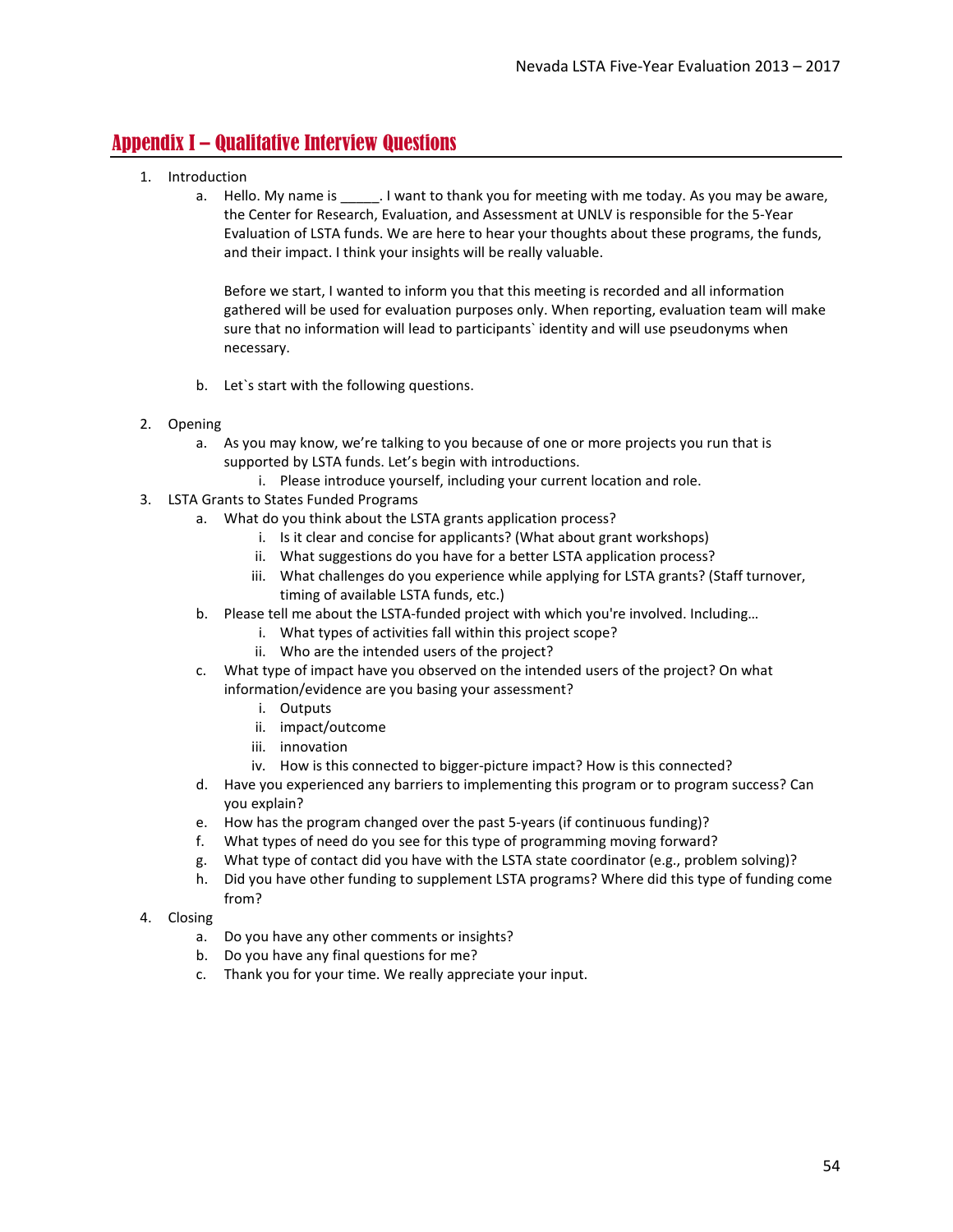## <span id="page-54-0"></span>Appendix J – LSTA and NV State Library 5-Year Evaluation Survey

Q1.1 LSTA and Nevada State Library: Five-Year Evaluation

The Center for Research, Evaluation, and Assessment (CREA) at the University of Nevada, Las Vegas is conducting this evaluation of LSTA funded activities throughout the state.

Thank you for taking the time to complete this survey. There are five important sections to this survey, so please take the time to carefully read the questions and provide responses. The sections include:

- Demographic Information
- LSTA Funded Grants Five-Year Plan Grants and Activities
- LSTA Priorities and State Library Goals
- Group, Community, and Consumer Access and Reach
- Other Questions

The information you provide will be used to complete the Nevada State Library, Archive and Public Records Five-Year evaluation and satisfy the Federal Library Services and Technology Act reporting requirements. Your responses are anonymous and will be reported as averages; no individuals will be singled out in this process.

For each question in this survey, please choose the answer that best represents your experience.

Click Next to get started.

Q2.1 Section 1: Demographic Information: In which county and library do you work?

Q2.2 What is your primary role at this library?

Q2.3 How long have you been working with this library?

- Less than 1 year
- 1 to 5 years
- 6 to 10 years
- 11 to 20 years
- More than 20 years

Q2.4 Which response best reflects the number of paid staff in the library (in full-time equivalents or FTEs)?

- Less than 1.00 FTE
- - 2.0 FTE
- 2.01 3.00 FTE
- 3.01 5.00 FTE
- 5.01 10.00 FTE
- 10.01 20.00 FTE
- Over 20 FTE

Q2.5 How have you been involved with the Nevada State Libraries and their grants (select all that apply)?

- Grant writing
- Planning
- Budgeting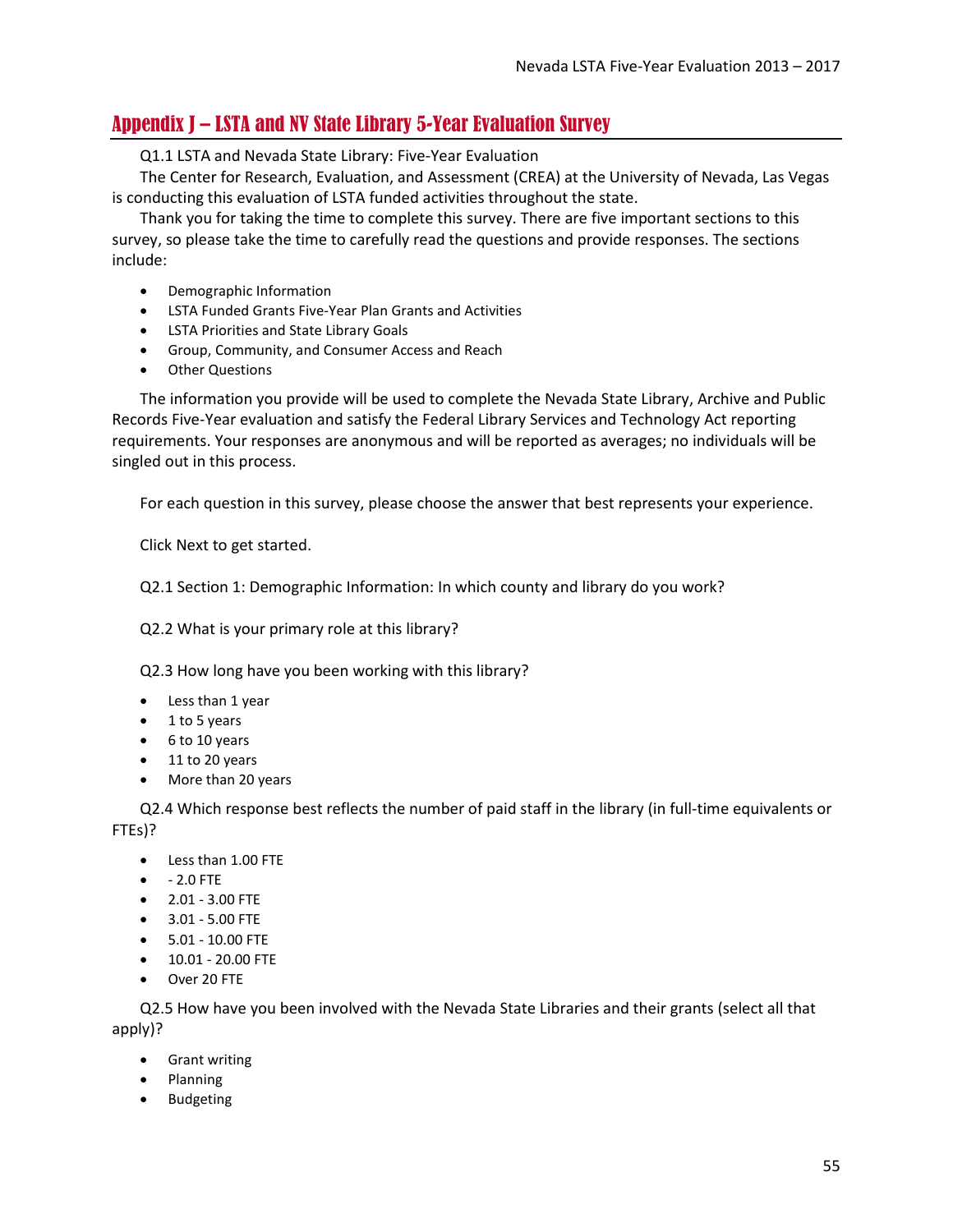- Facilitation of events
- $\bullet$  Other

Q3.1 Section 2: LSTA Funded Five-Year Plan Grants and Activities

Over the last 5 years, LSTA has funded a number of Five-Year Plan activities designed to improve access to print, electronic, and non-print library resources and develop new skills for library related staff. Please consider the projects with which you are closely associated when answering the following questions. Answer to the best of your ability. If you work with multiple programs, please include information for each one in when prompted to do so.

Q3.2 Briefly describe your Five-Year Plan activities and what you planned to do with the LSTA funds.(If you work with more than one program, please provide data for each.)

Q3.3 Does anything discourage you from applying for an LSTA funded grant? (Select all that apply)

- I am not involved in grant applications at my library
- I did not know if the library is qualified to apply for grants.
- The library does not have the staff or resources to handle a grant project.
- I don't have time to apply.
- No experience in writing grants.
- The application process is too complex.
- Grants have too many administrative requirements to follow.
- Other:

Q3.4 How can the grants program be changed/improved to make it more effective for you?

Q3.5 Please indicate areas in which you would like additional grant related support or assistance. Select all that apply.

- Grant Writing
- Project management of grants
- Information of state and federal guidelines for grants
- I do not need any additional support of assistance
- Other:

Q3.6 Do you have any other comments about LSTA Funded Grants and Programs?

Q4.1 Section 3: LSTA Priorities and State Library Goals

If you recall, the State Library describes four major goals. For your reference, we have included a copy of these goals below, as well as how they align with federal LSTA priorities: Goal I: Strengthen Nevada libraries' ability to effectively respond to community needs through assessment, planning and training. Goal II: Encourage Nevada libraries to develop and use partnerships and collaboration to maximize user resources and services throughout the state. Goal III: Nevada libraries will provide responsive learning environments for Nevada residents. Goal IV: Build capacity of libraries to meet user identified access needs.

Q4.2 What goals did you specify for your specific Five-Year Plan activity? (If you work with more than one program, please provide data for each.)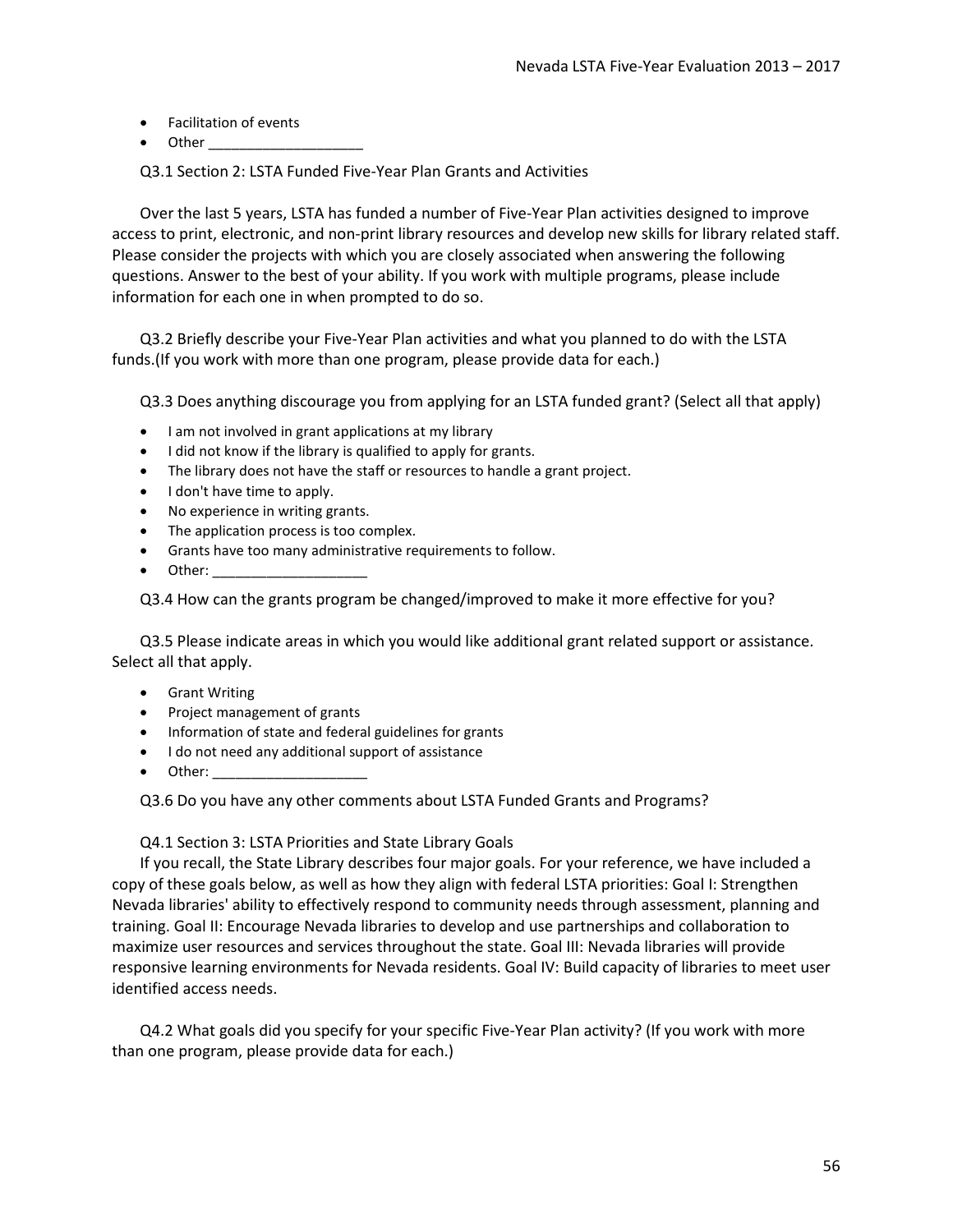Q4.3 Overall, to what extent did the Five-Year Plan activities of your program make progress towards the State Library's goals? (If you work with more than one program, please give the general trend.)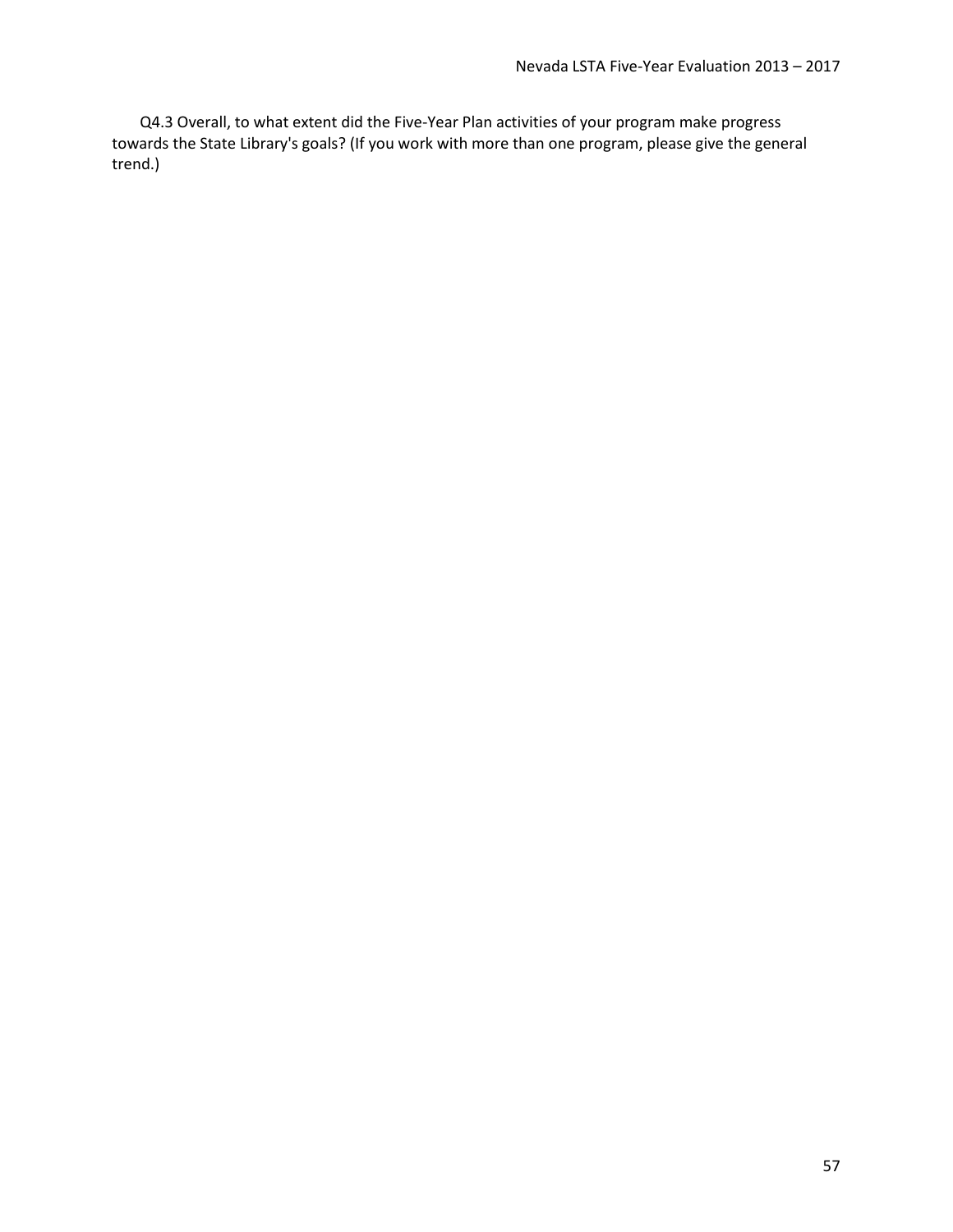## Nevada LSTA Five-Year Evaluation 2013 – 2017

|                                                                                                                                                                                               | Please state the extent to which progress<br>was made towards each goal |                    |                 |               | Where progress was not achieved as<br>anticipated, what factors contributed? |               |                             |        | f <br>other,<br>please<br>explain. |
|-----------------------------------------------------------------------------------------------------------------------------------------------------------------------------------------------|-------------------------------------------------------------------------|--------------------|-----------------|---------------|------------------------------------------------------------------------------|---------------|-----------------------------|--------|------------------------------------|
|                                                                                                                                                                                               | Achieved                                                                | Partly<br>Achieved | Not<br>Achieved | Not a<br>Goal | <b>Staffing</b>                                                              | <b>Budget</b> | Over-<br>ambitious<br>goals | Other  | Answer                             |
| Goal I:<br>Strengthen<br>Nevada<br>libraries'<br>ability to<br>effectively<br>respond to<br>community<br>needs<br>through<br>assessment,<br>planning and<br>training.                         | $\circ$                                                                 | $\circ$            | $\circ$         | $\bigcirc$    | $\Box$                                                                       | $\Box$        | $\Box$                      | $\Box$ | 5.                                 |
| Goal II:<br>Encourage<br>Nevada<br>libraries to<br>develop and<br>use<br>partnerships<br>and<br>collaboration<br>to maximize<br>user<br>resources<br>and services<br>throughout<br>the state. | $\circ$                                                                 | $\circ$            | $\circ$         | $\bigcirc$    | $\Box$                                                                       | $\Box$        | $\Box$                      | $\Box$ | 6.                                 |
| Goal III:<br>Nevada<br>libraries will<br>provide<br>responsive<br>learning<br>environments<br>for Nevada<br>residents.                                                                        | $\bigcirc$                                                              | $\bigcirc$         | $\bigcirc$      | $\bigcirc$    | $\Box$                                                                       | $\Box$        | $\Box$                      | $\Box$ | 7.                                 |
| Goal IV: Build<br>capacity of<br>libraries to<br>meet user<br>identified<br>access needs.                                                                                                     | $\bigcirc$                                                              | $\bigcirc$         | $\bigcirc$      | $\bigcirc$    | $\Box$                                                                       | $\Box$        | $\Box$                      | $\Box$ | 8.                                 |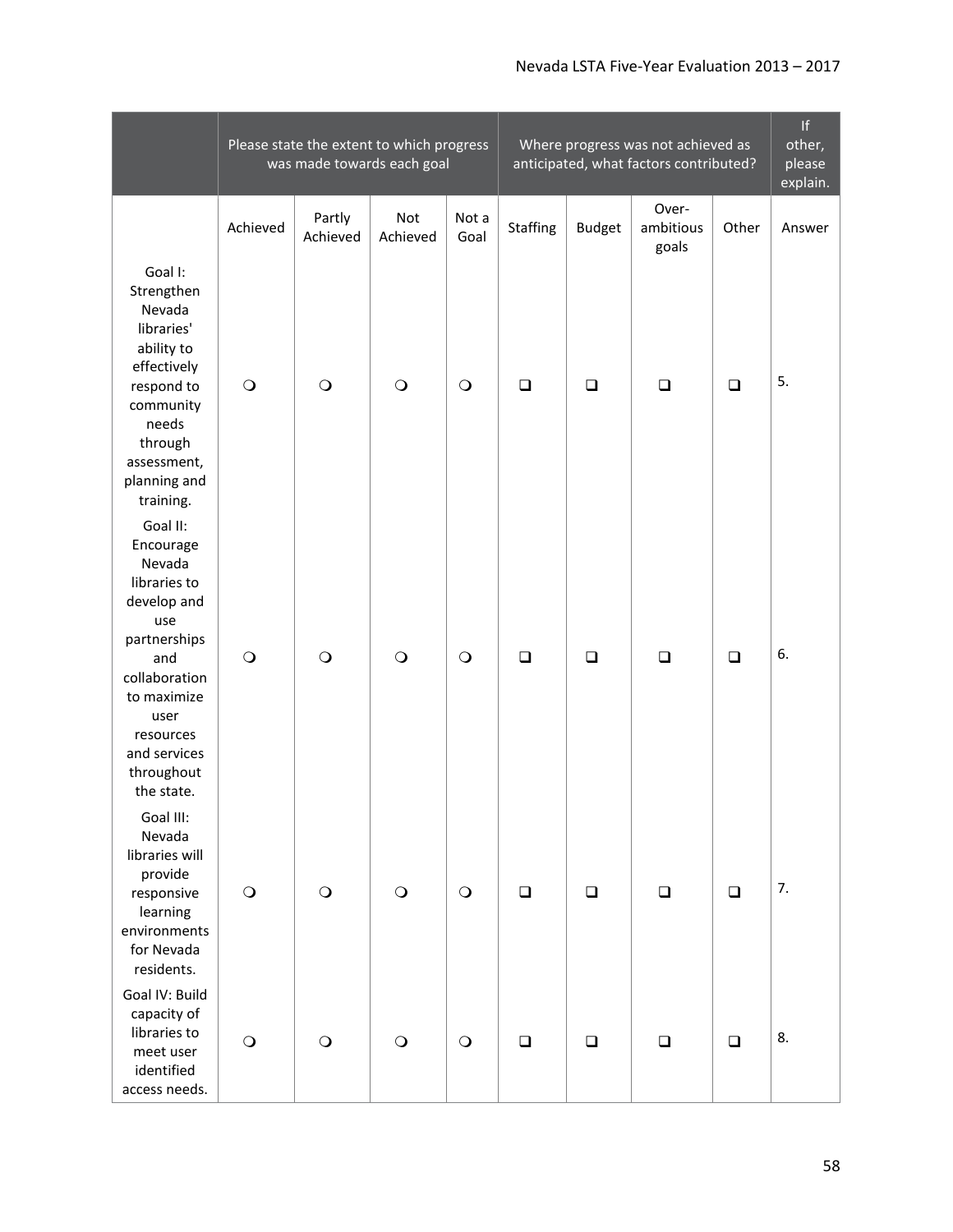Q4.4 In your view, to what extent did the Five Year Plan activities achieve results that address LSTA goals and national priorities? (If you work with more than one program, please provide the general trend.)

- Not at all
- A little bit
- A fair extent
- A large extent
- Extremely

Q4.5 The following set of questions pertain to the focal areas of the LSTA program. Please indicate the extent to which you believe the program with which you work most closely contributed to improving these areas.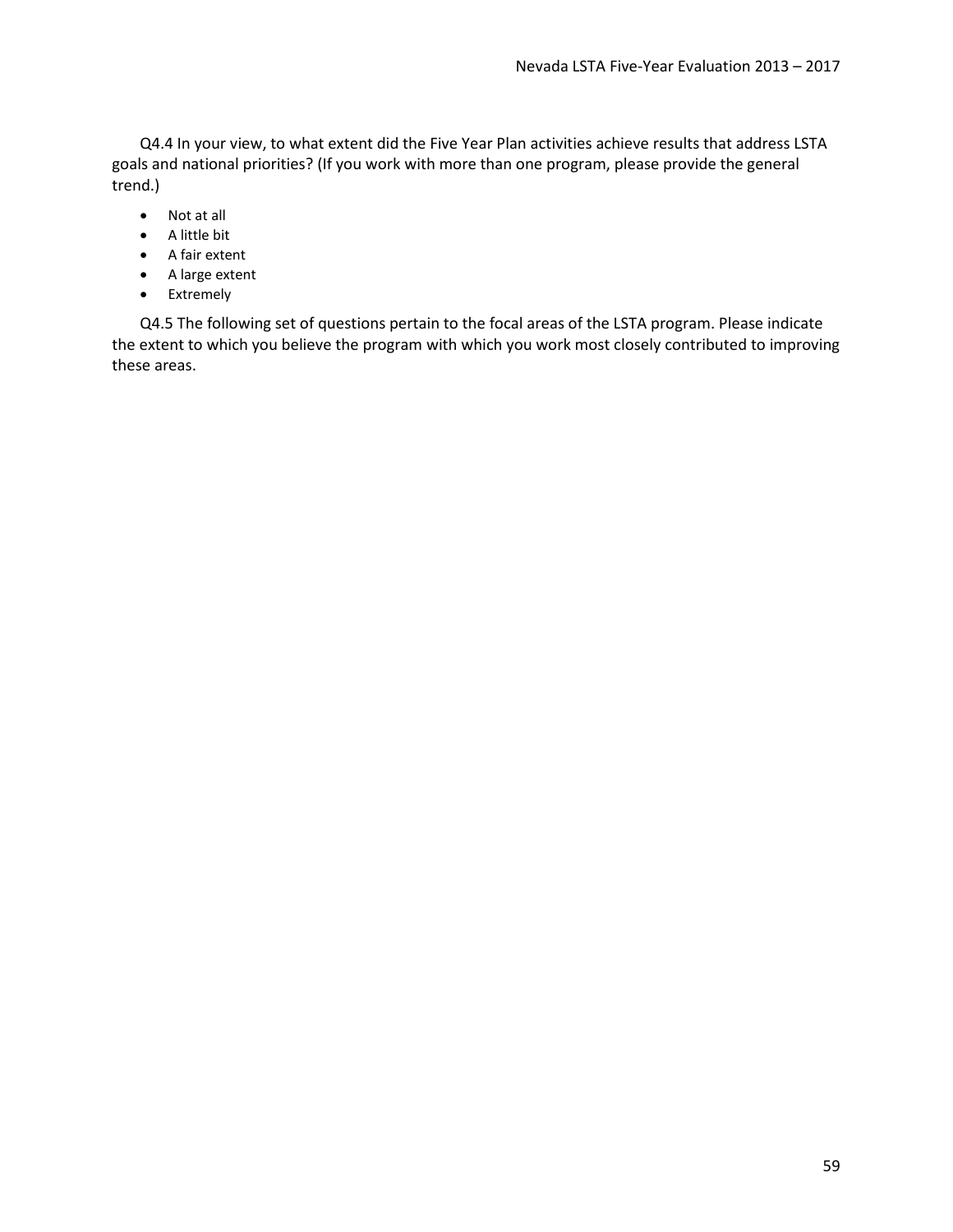|                                                                                                                            | Strongly<br>disagree | Somewhat<br>disagree | Neither agree<br>nor disagree | Somewhat<br>agree | Strongly agree |
|----------------------------------------------------------------------------------------------------------------------------|----------------------|----------------------|-------------------------------|-------------------|----------------|
| Improve users'<br>formal<br>education.                                                                                     | $\bigcirc$           | $\bigcirc$           | $\bigcirc$                    | $\bigcirc$        | $\bigcirc$     |
| Improve users'<br>general<br>knowledge and<br>skills.                                                                      | $\bigcirc$           | $\bigcirc$           | $\bigcirc$                    | $\bigcirc$        | $\bigcirc$     |
| Improve users'<br>ability to<br>discover<br>information<br>resources.                                                      | $\bigcirc$           | $\bigcirc$           | $\bigcirc$                    | $\bigcirc$        | $\bigcirc$     |
| Improve users'<br>ability to obtain<br>and/or use<br>information<br>resources.                                             | $\bigcirc$           | $\bigcirc$           | $\bigcirc$                    | $\bigcirc$        | $\bigcirc$     |
| Improve the<br>library<br>workforce.                                                                                       | $\bigcirc$           | $\bigcirc$           | $\bigcirc$                    | $\bigcirc$        | $\bigcirc$     |
| Improve the<br>library's physical<br>and<br>technological<br>infrastructure.                                               | $\bigcirc$           | $\bigcirc$           | $\bigcirc$                    | $\bigcirc$        | $\bigcirc$     |
| Improve library<br>operations.                                                                                             | $\bigcirc$           | $\circ$              | $\bigcirc$                    | $\bigcirc$        | $\bigcirc$     |
| Improve users'<br>ability to use<br>resources and<br>apply<br>information for<br>employment<br>support.                    | $\circ$              | $\circ$              | $\circ$                       | $\circ$           | $\mathsf{O}$   |
| Improve users'<br>ability to sue<br>and apply<br>business<br>resources.                                                    | $\bigcirc$           | $\bigcirc$           | $\bigcirc$                    | $\bigcirc$        | $\bigcirc$     |
| Improve users'<br>ability to apply<br>information that<br>furthers their<br>personal, family,<br>or household<br>finances. | $\bigcirc$           | $\circ$              | $\bigcirc$                    | $\circ$           | $\bigcirc$     |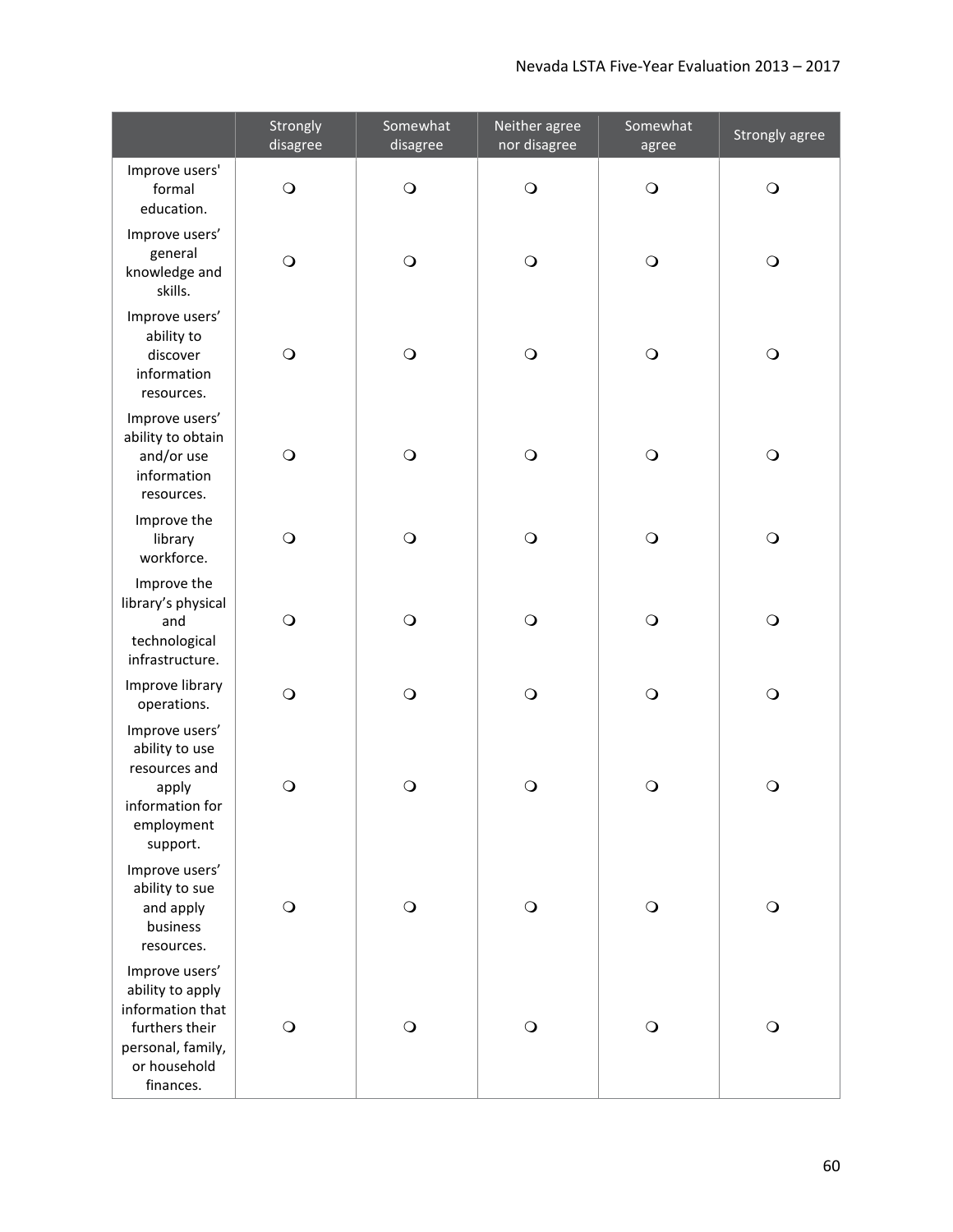| Improve users'<br>ability to apply<br>information that<br>furthers their<br>personal or<br>family health &<br>wellness. | $\circ$    | $\circ$    | $\circ$    | $\circ$  | $\bigcirc$ |
|-------------------------------------------------------------------------------------------------------------------------|------------|------------|------------|----------|------------|
| Improve users'<br>ability to apply<br>information that<br>further their<br>parenting and<br>family skills.              | $\bigcirc$ | $\bigcirc$ | $\bigcirc$ | $\circ$  | $\bigcirc$ |
| Improve users'<br>ability to<br>participate in<br>their<br>community.                                                   | $\circ$    | $\circ$    | $\circ$    | $\circ$  | $\circ$    |
| Improve users'<br>ability to<br>participate in<br>community<br>conversations<br>around topics of<br>concern.            | $\circ$    | $\bigcirc$ | $\circ$    | $\Omega$ | $\bigcirc$ |

Q4.6 Do you have any other comments about the LSTA priorities and State Library goals?

Q5.1 Section 4: Group, Community, and Consumer Access and Reach Considering your Five-Year Plan activities, grants, and programs overall, did any of the following groups represent a substantial focus?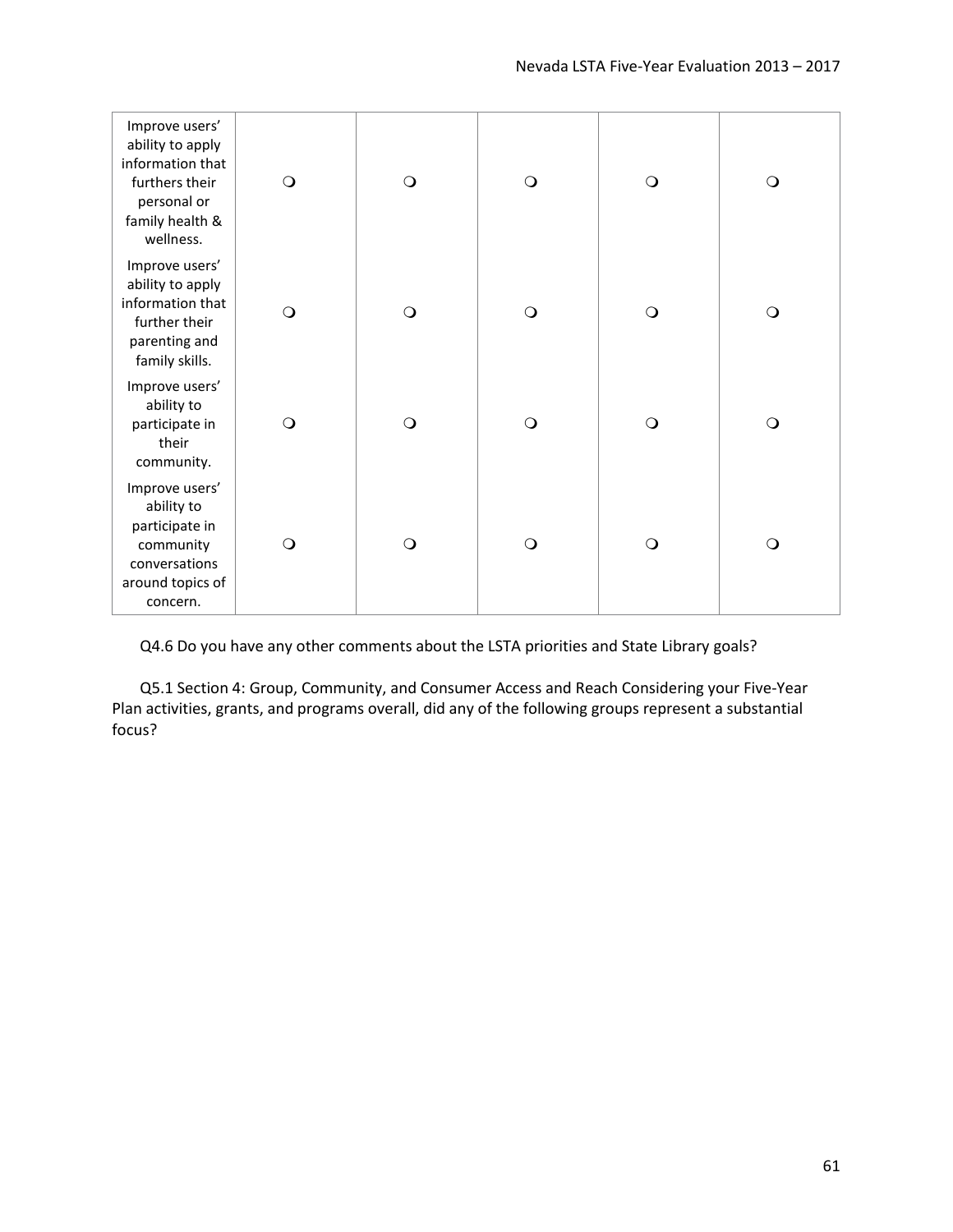|                                                                       | Yes | <b>No</b> |
|-----------------------------------------------------------------------|-----|-----------|
| Library workforce (current and<br>future)                             | ∩   |           |
| Individuals living below the poverty<br>line                          | ∩   |           |
| Individuals that are<br>unemployed/underemployed                      | ∩   |           |
| Ethnic or minority populations                                        |     |           |
| Immigrants/refugees                                                   |     |           |
| Individuals with disabilities                                         | ∩   |           |
| Individuals with limited functional<br>literacy or information skills |     |           |
| <b>Families</b>                                                       |     |           |
| Children (aged 0-5)                                                   |     |           |
| School-aged youth (aged 6-17)                                         |     |           |

Q5.2 To which extent was each group reached?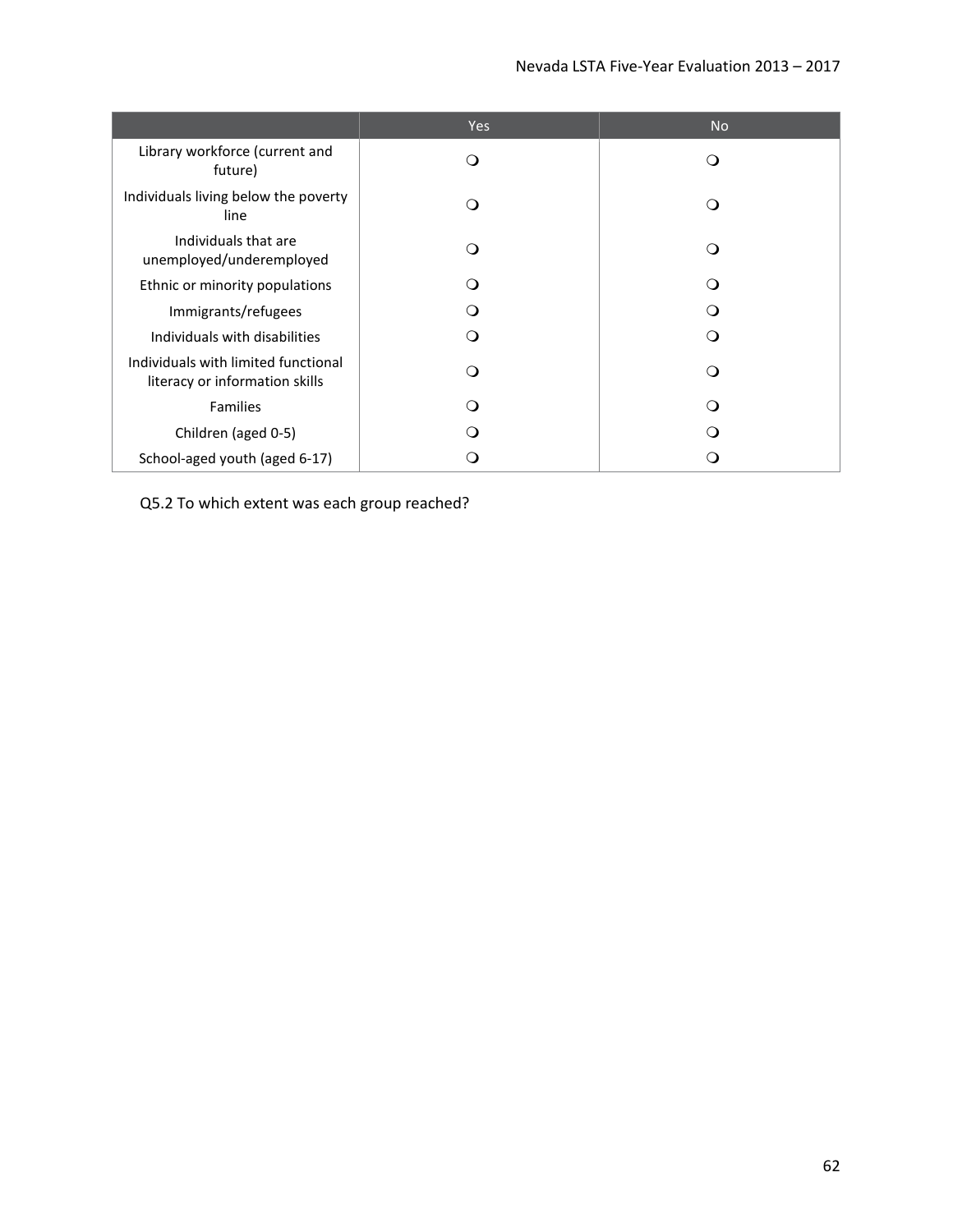|                                                                          |            | If reaching<br>this group<br>would<br>require<br>additional<br>effort,<br>please<br>explain<br>briefly. |                  |                               |                      |           |
|--------------------------------------------------------------------------|------------|---------------------------------------------------------------------------------------------------------|------------------|-------------------------------|----------------------|-----------|
|                                                                          | Not at all | A little bit                                                                                            | A fair<br>extent | To a pretty<br>good<br>extent | To a large<br>extent | Response: |
| Library workforce (current<br>and future)                                | $\bigcirc$ | $\circ$                                                                                                 | $\circ$          | $\bigcirc$                    | $\bigcirc$           | 9.        |
| Individuals living below the<br>poverty line                             | $\bigcirc$ | $\circ$                                                                                                 | $\bigcirc$       | $\circ$                       | $\bigcirc$           | 10.       |
| Individuals that are<br>unemployed/underemployed                         | $\circ$    | $\circ$                                                                                                 | $\Omega$         | $\circ$                       | $\Omega$             | 11.       |
| Ethnic or minority<br>populations                                        | $\circ$    | $\circ$                                                                                                 | $\Omega$         | $\circ$                       | $\Omega$             | 12.       |
| Immigrants/refugees                                                      | $\circ$    | $\bigcirc$                                                                                              | $\bigcirc$       | $\circ$                       | $\bigcirc$           | 13.       |
| Individuals with disabilities                                            | $\circ$    | $\bigcirc$                                                                                              | $\bigcirc$       | $\circ$                       | $\bigcirc$           | 14.       |
| Individuals with limited<br>functional literacy or<br>information skills | $\circ$    | $\circ$                                                                                                 | $\bigcirc$       | $\circ$                       | $\bigcirc$           | 15.       |
| Families                                                                 | $\Omega$   | $\Omega$                                                                                                | $\Omega$         | $\Omega$                      | $\Omega$             | 16.       |
| Children (aged 0-5)                                                      | $\Omega$   | $\Omega$                                                                                                | $\Omega$         | $\circ$                       | $\Omega$             | 17.       |
| School-aged youth (aged 6-<br>17)                                        | $\bigcirc$ | O                                                                                                       | $\bigcirc$       | $\mathsf{O}$                  | $\circ$              | 18.       |

#### Q5.3 What types of outreach were most effective for each of the groups?

- Library workforce (current and future)
- Individuals living below the poverty line
- Individuals that are unemployed/underemployed
- Ethnic or minority populations
- Immigrants/refugees
- Individuals with disabilities
- Individuals with limited functional literacy or information skills
- Families
- Children (aged 0-5)
- School-aged youth (aged 6-17)

Q5.4 Overall, how many people did the program(s) serve? (If you work with more than one program, please provide data for each.)